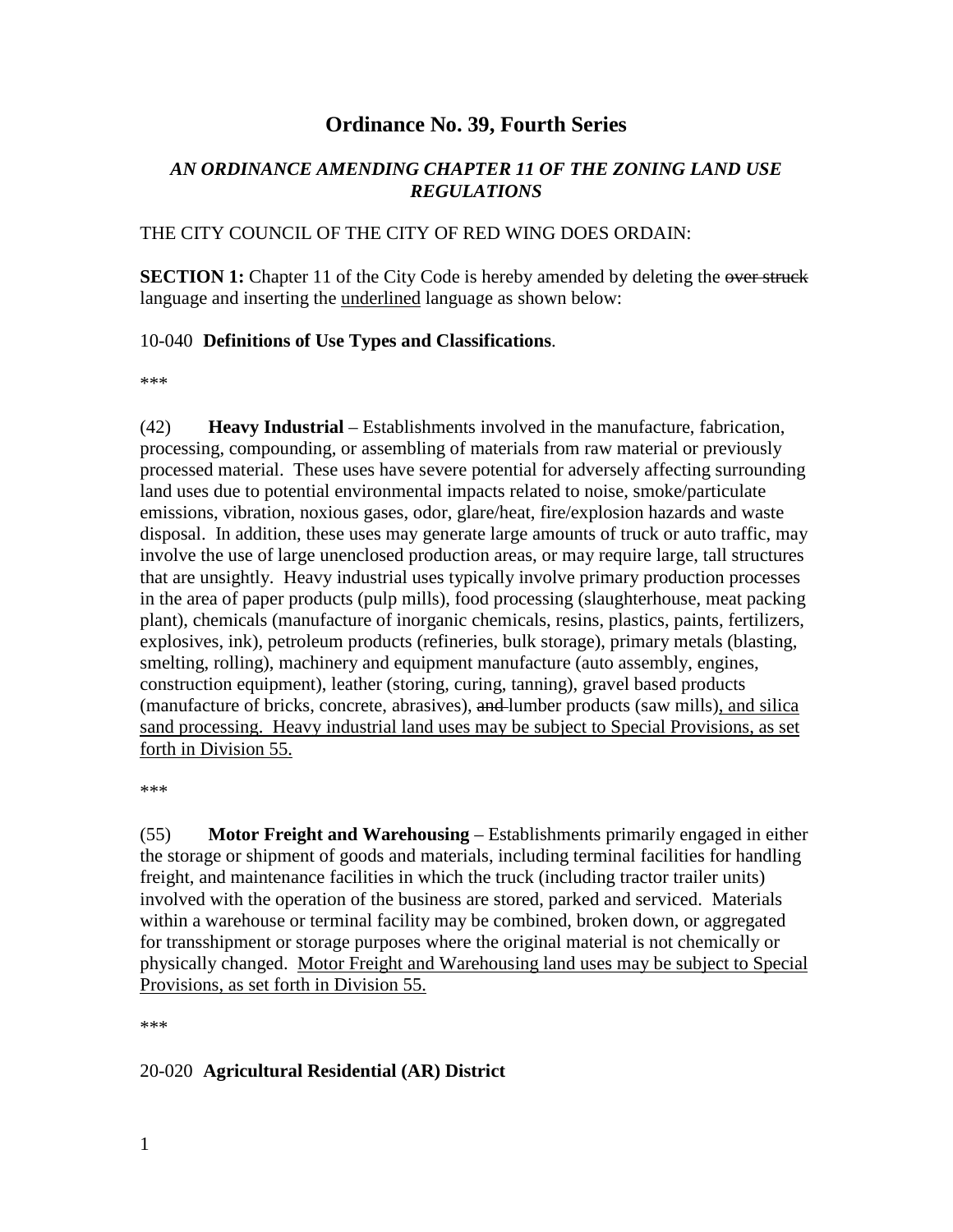#### DC) **Uses Requiring A Certificate of Compliance**

- 1) Agricultural Production
- 2) Agricultural Services
- 3) Broadcasting and Communication (Meeting Criteria)
- 4) Group Family Day Care
- 5) Home Occupation (Meeting Criteria)
- 6) Interim Use

#### CD) **Conditional Uses**

- 1) Air Transportation
- 2) Bed and Breakfast
- 3) Broadcasting and Communication
- 4) Campgrounds and Trailering
- 5) Cemetery
- 6) Colleges and Universities
- 7) Commercial Stable
- 8) Congregate Housing
- 9) Correctional Facilities
- 10) Day Care Center
- 11) Duplex
- 12) Farm Employee Housing
- 13) Forestry Operations
- 14) Garden Center
- 15) Golf Course
- 16) Home Occupation (Not Meeting Criteria)
- 17) Landfill
- 18) Manufactured Home Park
- 19) Nursing and Personal Care
- 20) Outdoor Entertainment
- 21) Outdoor Recreation Facility
- 22) Planned Unit Development
- 23) Railroad Transportation
- 24) Religious Institutions
- 25) Resource Extraction
- 26)25) Veterinary Service

#### 35-010 **Light Industrial (I-1) District**

\*\*\*

#### D) **Uses Requiring A Certificate of Compliance**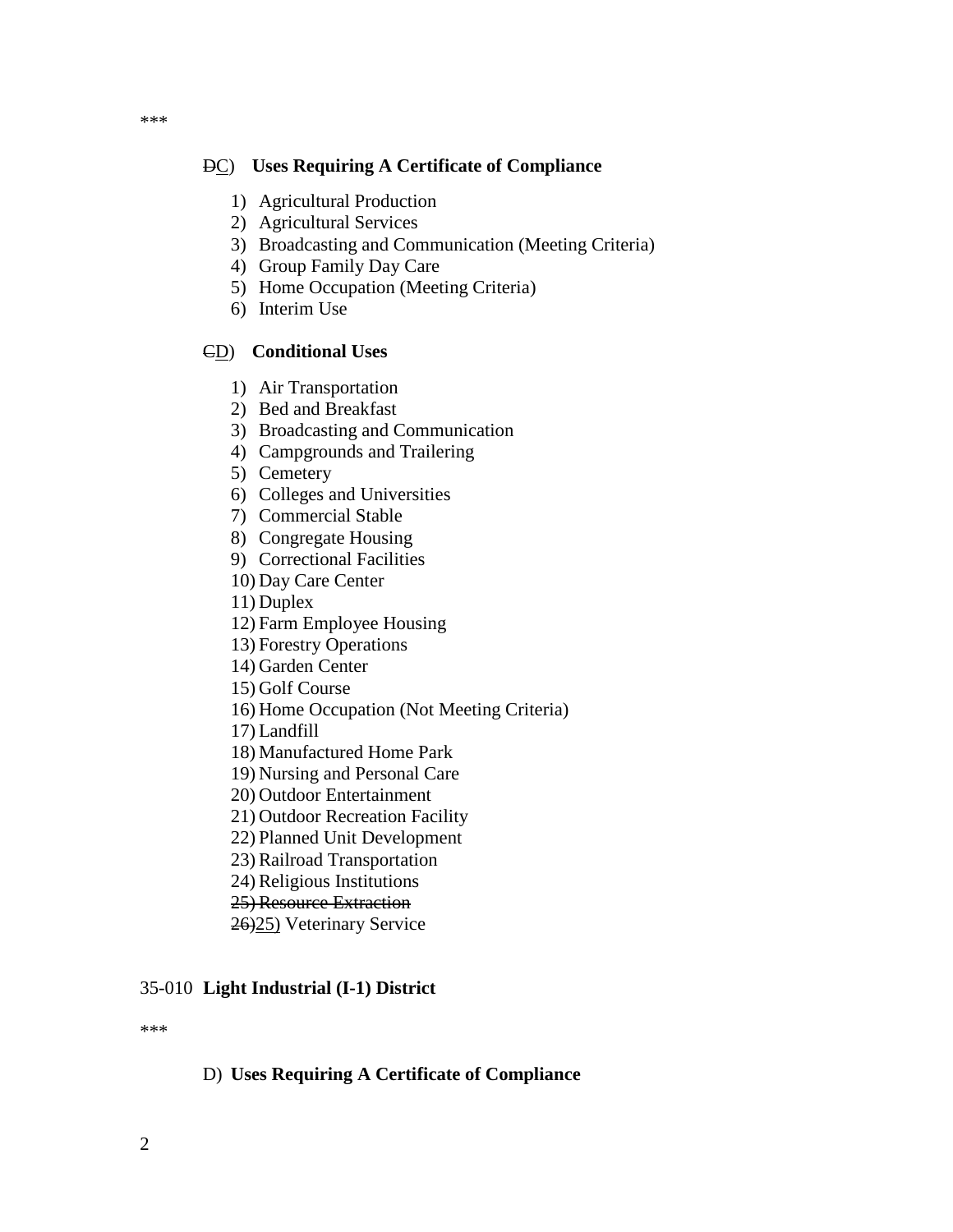- 1) Agricultural Support
- 2) Automobile Maintenance Service
- 3) Automobile Parts/Supply
- 4) Broadcasting and Communication (Meeting Criteria)
- 5) Business Services
- 6) Commercial Kennel
- 7) Commercial Vehicle Repair
- 8) Interim Use
- 9) Local Transit
- 10) Motor Freight and Warehousing, except operations involving silica sand, which are subject to Special Provisions as set forth in Division 55 and require a conditional use permit.
- 11) Offices
- 12) Repair and Maintenance Shop
- 13) Retail Trade [Only retail trade that is directly related to and incidental to a principal use on the site that is allowed as a permitted use in 35-010 C) above]
- 14) Sales and Storage Lots
- 15) Self Service Storage Facility
- 16) Transportation Services
- 17) Veterinary Service

### E) **Conditional Uses**

- 1) Agricultural Services
- 2) Air Transportation
- 3) Business Center
- 4) Correctional Facilities
- 5) Day Care Center
- 6) Landfill
- 7) Marina

8) Silica Sand Motor Freight and Warehousing, as set forth in Division 55. 8)9) Outdoor Recreation Facility

- 9)10) Parking Facility
- 10)11) Personal Services
- 11)12) Planned Unit Development
- 12)13) Railroad Transportation
- 13)14) Scrap and Salvage Services
- 14)15) Fast Food Restaurant
- 15)16) Indoor Recreation

# 35-020 **General Industrial (I-2) District**

\*\*\*

# B) **Permitted Principal Uses**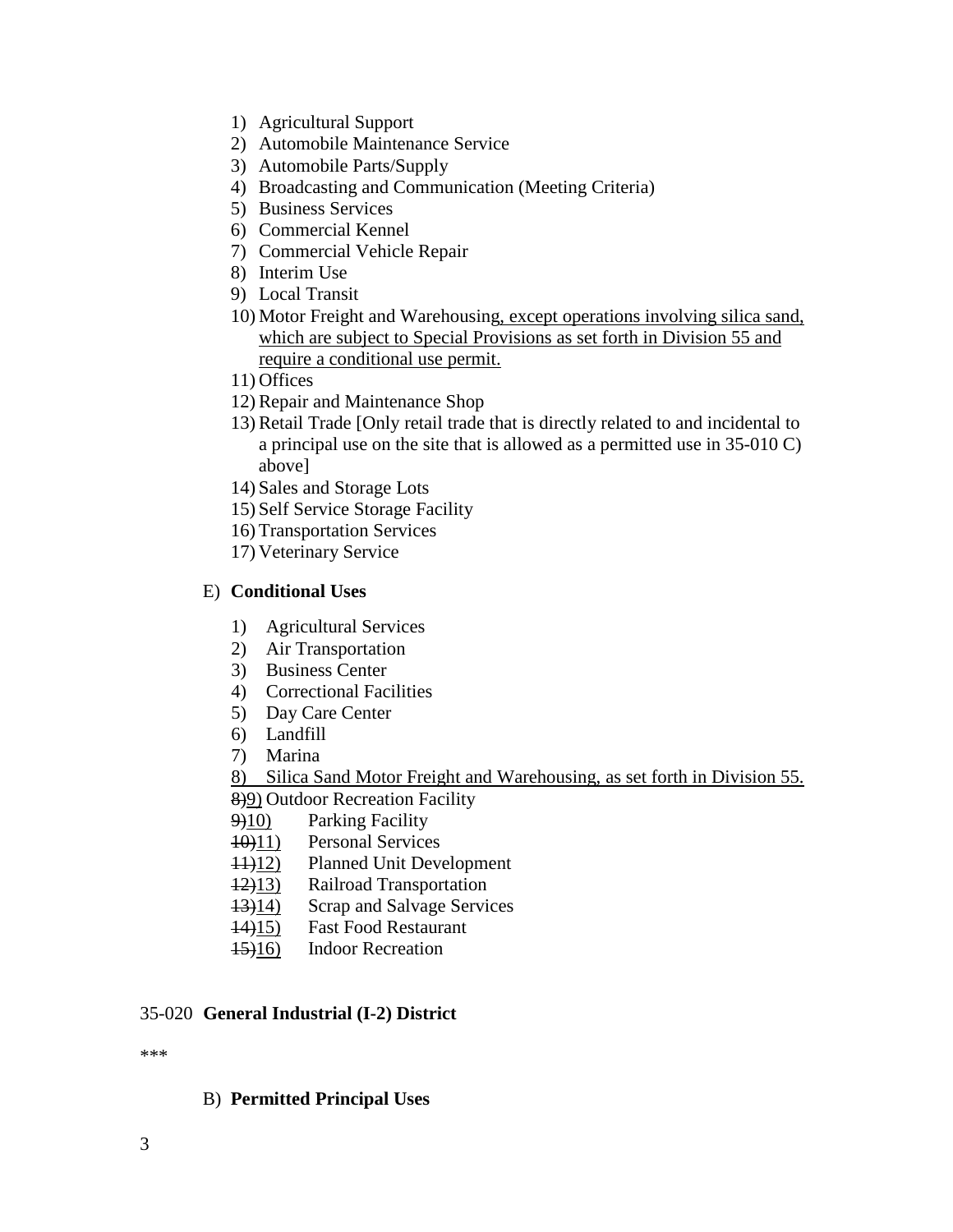1) Car Wash 2) Heavy Industrial 3)2) Laundry Plants 4)3) Light Industrial 5)4) Non-production Industrial 6)5) Parks and Open Areas 7)6) Research and Testing 8)7) Trade Shop  $9\frac{9}{8}$  Wholesaling

#### C) **Uses Requiring A Certificate of Compliance**

- 1) Agricultural Support
- 2) Broadcasting and Communication (Meeting Criteria)
- 3) Business Services
- 4) Commercial Kennel
- 5) Commercial Vehicle Repair
- 6) Interim Use
- 7) Local Transit
- 8) Motor Freight and Warehousing, except operations involving silica sand, which are subject to special provisions as set forth in Division 55.
- 9) Retail Trade [Only retail trade that is directly related to and incidental to a principal use on the site that is allowed as a permitted use in 35-020 B) above]
- 10) Self Service Storage Facility
- 11) Transportation Services
- 12) Veterinary Service

#### D) **Conditional Uses**

- 1) Air Transportation
- 2) Business Center
- 3) Correctional Facilities
- 4) Heavy Industrial

4)5) Landfill

5)6) Marina

7) Silica Sand Motor Freight and Warehousing, as set forth in Division 55.

- 6)8) Outdoor Recreation Facility
- 7)9) Parking Facility

8)10) Planned Unit Development

- 9)11) Railroad Transportation
- 10)12) Resource Extraction
- 11)13) Scrap and Salvage Services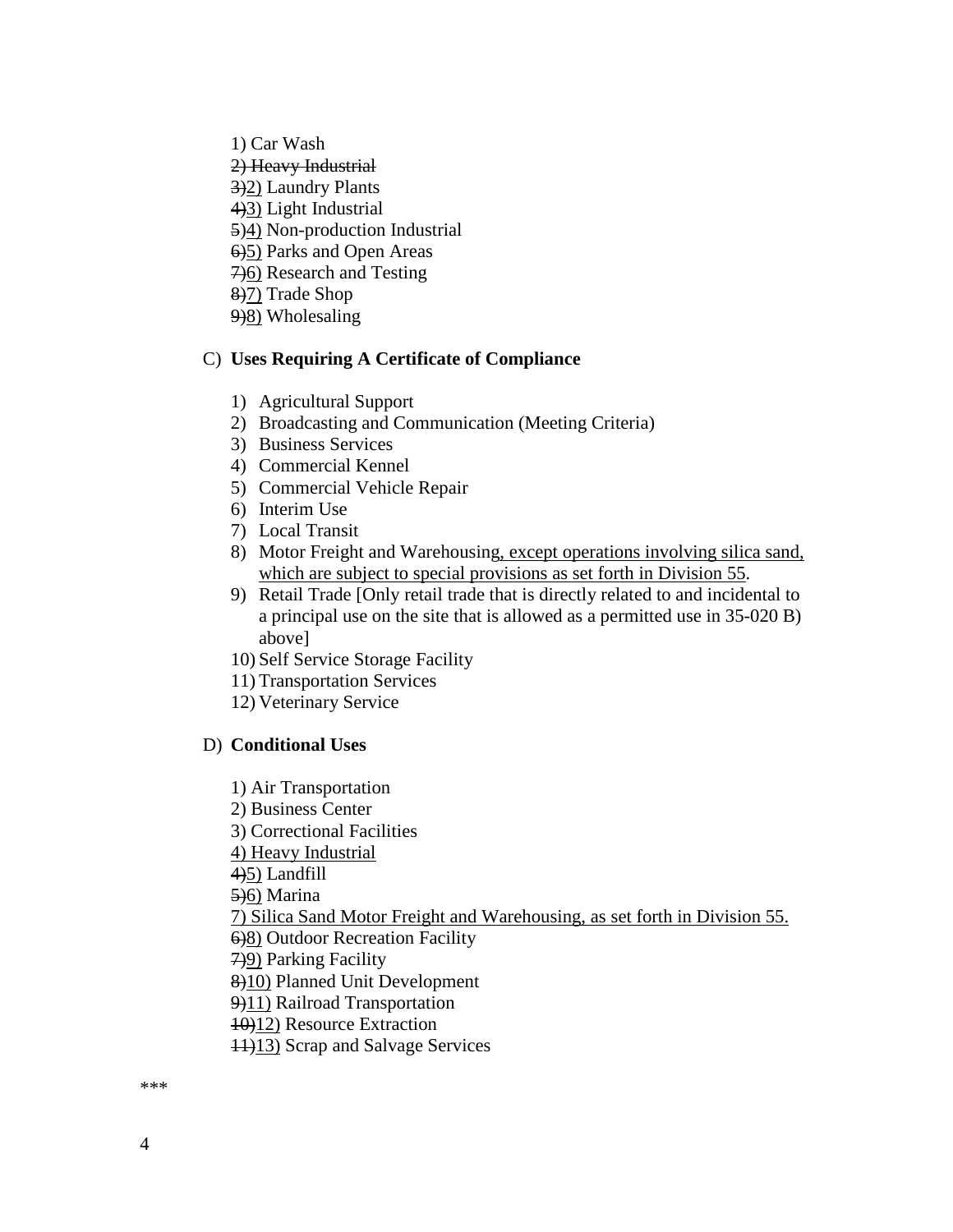# **DIVISION 43: OPEN SPACE PRESERVATION OVERLAY DISTRICT**

- 43-010 **Policy and Administration.** The City of Red Wing has identified the need to preserve important bluff land and river land in order to protect and preserve the outstanding scenic, recreational, natural, historical and scientific values of key land areas that were recognized by the Open Space Preservation Plan, adopted by the City Council of the City of Red Wing on March 24, 2008, as an amendment to the City's Comprehensive Plan. In order to give effect to this policy, the City of Red Wing has determined that an overlay district should be created, within which certain land uses are prohibited.
- 43-020 **Purpose.** This Division is adopted to achieve the policy of Section 43-010 and to: (1) designate an open space preservation overlay district based on the 2008 Open Space Preservation Plan; (2) regulate the land use within the designated open space preservation overlay district by prohibiting any new Resource Extraction land use within the overlay district; (3) regulate the setback of structures and sanitary waste treatment facilities from bluff lines and shorelines to protect the existing and/or natural scenic values, vegetation, soils, water quality, floodplain areas, and bedrock from disruption by man-made structures or facilities; (4) regulate alterations of the natural vegetation and topography; (5) maintain property values and prevent poorly-planned development; (6) conserve and protect the natural scenic values and resources located within the overlay district boundaries; and (7) promote the general welfare of the people of Red Wing and the surrounding communities.

#### 43-030 **District Jurisdiction and Designation**

- A) **Jurisdiction**. The jurisdiction of this Division shall include all lands designated within the Open Space Preservation Overlay District within the jurisdiction of the City.
- B) **Designated Open Space Preservation Overlay District**. Additional zoning regulations shall apply to Designated Open Space Preservation Overlay District(s). Property located with certain designated Overlay District(s) shall have additional regulations applied with the intent of preserving Open Space with outstanding cultural and natural resources. These additional regulations for Open Space Preservation Overlay District(s) shall apply to the areas identified on the map designated as the Open Space Preservation Overlay District Map Addendum to the City of Red Wing Official Zoning Map which is made a part of this Division and is on file with the zoning authority.
- 43-040 **Definitions**. Certain terms and words used in this section are defined in Division 10, Definitions, including Resource Extraction.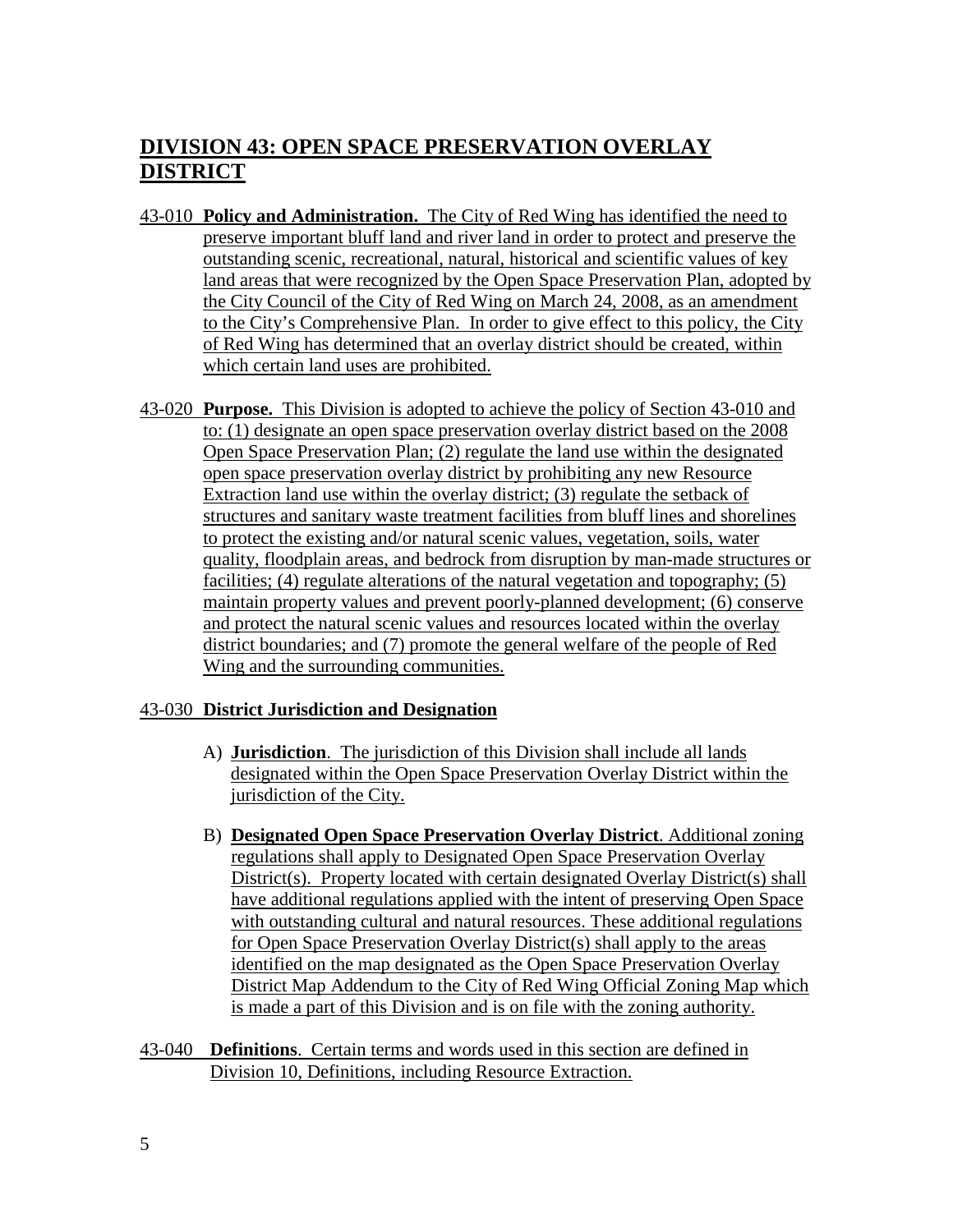### 43-050 **Uses Prohibited Within the Open Space Preservation Overlay District**

- A) **Purpose**. The purpose of prohibiting certain uses within the Open Space Preservation Overlay District shall be to protect and preserve existing natural, scenic, historical, scientific, and recreational values of open space properties identified in the 2008 Open Space Preservation Plan. It has been determined by the City of Red Wing that certain uses, by their very nature, have severe impacts on these values that have been identified to be preserved and protected.
- B) **Prohibited Land Uses**. The following Land Uses are prohibited within the designated Open Space Preservation Overlay District as described in 43-030 B) above:
	- (1) Resource Extraction Land Use.

\*\*\*

# *STANDARDS THAT RELATE TO LAND USES CONCERNING NONMETALLIC RESOURCES*

# 55-250 **Resource Extraction Activities.**

- A) **Purpose**. The purpose of regulating Resource Extraction land uses is to provide minimum standards for all resource extraction operations within City limits in order to protect public health and safety, to preserve the scenic beauty of Red Wing's landscapes and environment, to protect the public from damage to both the quality and quantity of ground and surface waters, to minimize or prevent adverse impacts from on-site and off-site operations, and to promote the general welfare of the people of Red Wing and the surrounding communities. This purpose will be fulfilled through the following means:
	- 1) Identification of areas in the City where resource extraction is most appropriate and not in conflict with other nearby land uses.
	- 2) Establishment of permitting requirements, environmental review procedures and performance standards to regulate resource extraction.
	- 3) Establishment of standards that prevent or minimize environment and aesthetic impacts on extracted properties, adjacent properties, and the City as a whole.
	- 4) Establishment of standards and financial guarantees that restore extracted land to a condition compatible with adjacent properties and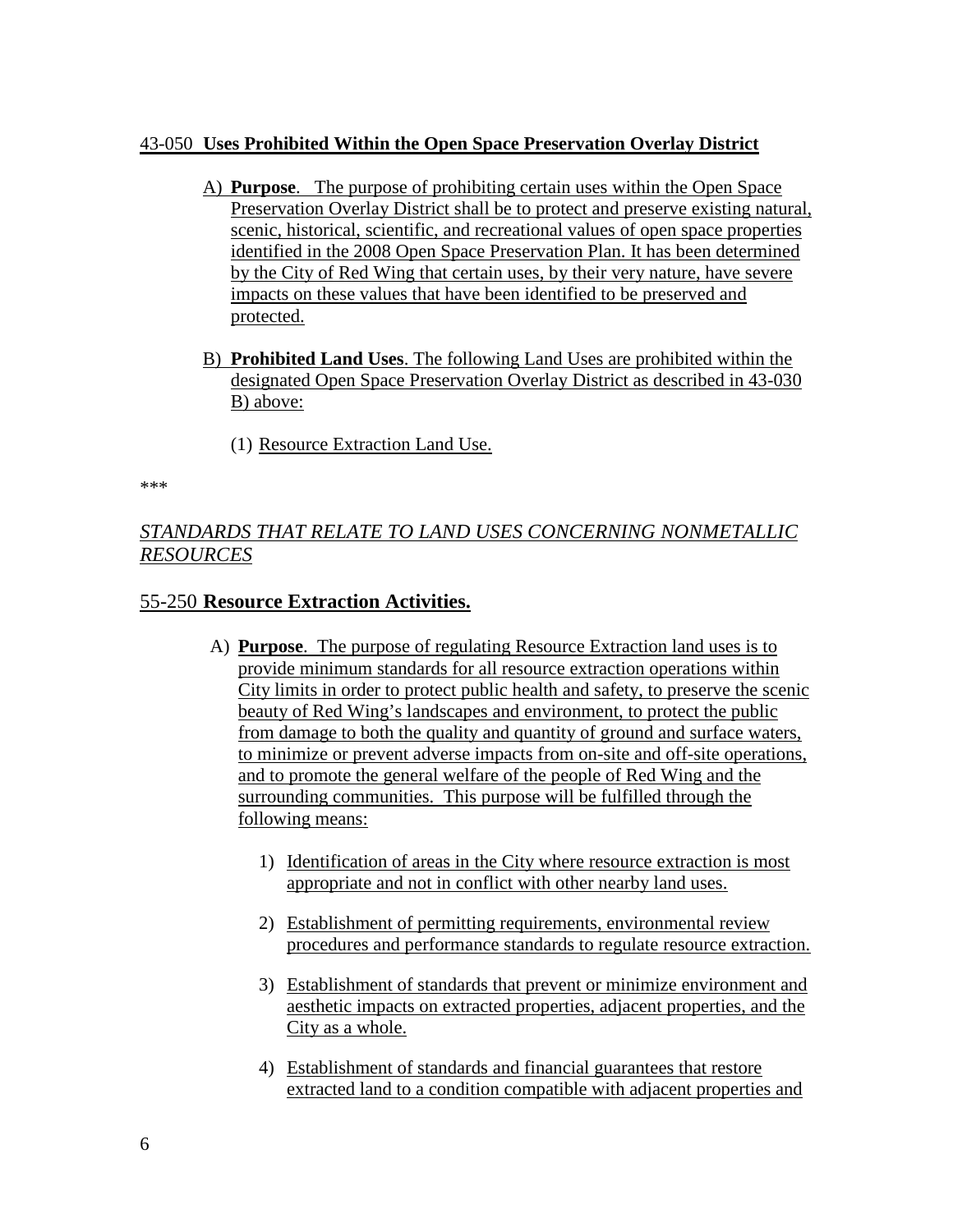suitable for future uses that are consistent with the City of Red Wing Comprehensive Plan.

B) **Definitions.** For the purpose of this Chapter, certain terms and words are defined below and also in Division 10, Definitions. Particular terms that apply include Resource Extraction, Silica Sand (defined in Division 55- 260), and those listed below.

# C) **Resource Extraction Activities Defined.**

- 1) *Nonmetallic Resource or Resource* means a product, commodity or material consisting principally of naturally occurring, organic, inorganic, nonmetallic, and/or non-renewable material. Nonmetallic minerals include, but are not limited to, stone, rock, sand, silica sand, gravel, asbestos, beryl, diamond, clay, coal, feldspar, peat and talc.
- 2) *Resource Extraction* includes any or all of the following activities:
	- i. Extraction from the earth of mineral aggregates or nonmetallic minerals for off-site use or sale, including drilling and blasting as well as associated activities such as excavation and grading of such materials.
	- ii. On-site manufacturing or processing operations that may involve the use of equipment for the crushing, screening, separation, washing, compounding, mixing or blending of mineral aggregates or nonmetallic resources obtained by extraction from the mining site or with materials transferred from off-site.
	- iii. On-site manufacturing processes aimed at producing nonmetallic resource products for sale or use by the operator.
	- iv. Stockpiling of nonmetallic products for sale or use off-site and stockpiling of waste materials.
	- v. Transport of the extracted nonmetallic resources, finished products or waste materials from the extraction site.
	- vi. Disposal of waste materials.
	- vii. Reclamation of the extraction site.
- 3) *Resource Extraction Facility* means any area that is being used for on-site removal, stockpiling, processing, transferring, or storage of resources.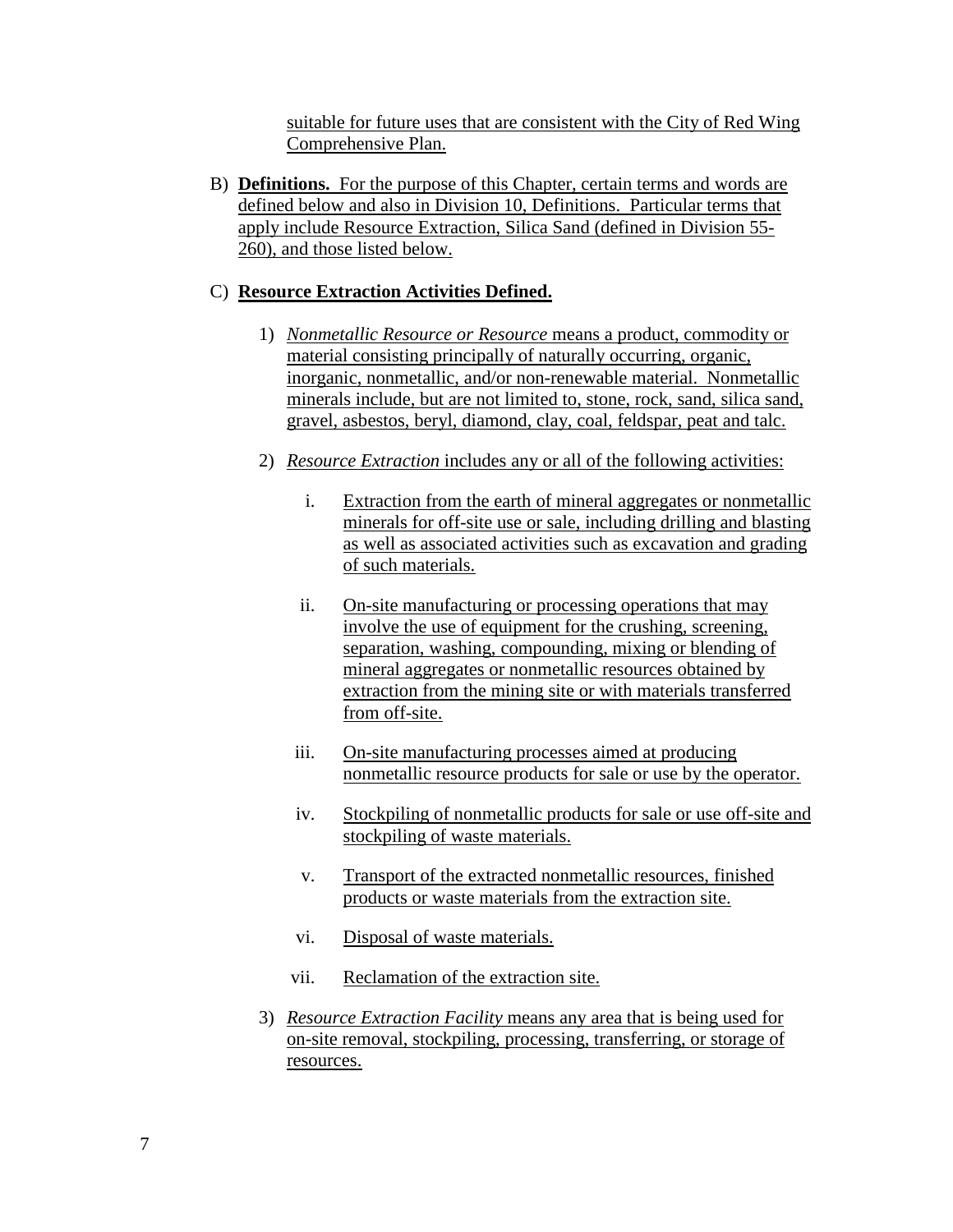- D) **Exempted uses and operations.** The following are exempted from the performance standards applicable to resource extraction activities:
	- 1) Excavations or grading by a person solely for domestic or farm use at a person's residence or farm.
	- 2) Excavations or grading conducted for the construction, reconstruction, maintenance or repair of a highway, railroad, or any other transportation facility where the excavation or grading is entirely within the property boundaries of the highway, railroad or other transportation facility.
	- 3) Grading conducted for preparing a construction site or restoring land following a flood or natural disaster.
	- 4) Excavations for building construction purposes conducted on the building site.
	- 5) Resource extraction at sites where less than one acre of total affected acreage occurs over the life of the mine.
	- 6) Removal from the earth of products or commodities that contain only minor or incidental amounts of nonmetallic minerals, such as commercial sod, agricultural crops, ornamental or garden plants, forest products, Christmas trees or plant nursery stock.
	- 7) Stockpiling of resources by retailers, such as nurseries and home improvement stores, for the purpose of resale to the public for nonindustrial uses.
	- 8) Stockpiling, storage, and transportation of sand, salt, and/or gravel by state, county, and/or City entities.
	- 9) Stockpiling, storage, and transportation of dredge spoils removed from public waters.
	- 10) Stockpiling, storage, and transportation of sand and gravel for construction purposes and private snow plowing purposes.
- E) **Resource Extraction Facility Permit Required**. All persons having a legal or equitable interest in any resource extraction facility commencing on or after the effective date of this Ordinance shall obtain a conditional use permit which shall be processed in accordance with Division 90 of the Zoning Ordinance and the additional procedures and requirements of this Division. Such persons are referred to hereinafter as "owner," "operator," and/or "permittee." These terms are interchangeable for the purposes of this Division.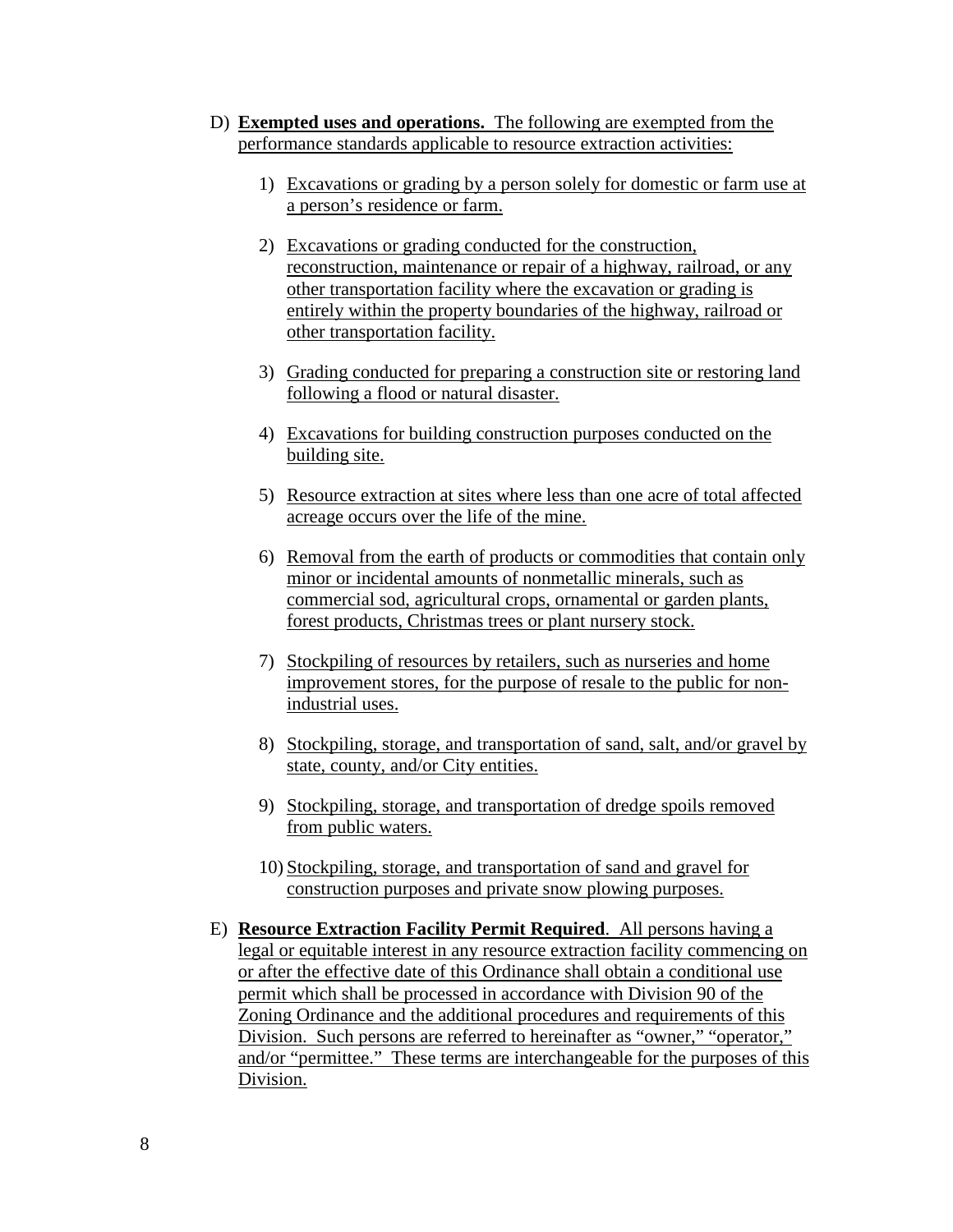- F) **Resource Extraction Facility Permit Application Requirements.** All persons seeking to engage in resource extraction activities within the City must submit the following:
	- 1) Name, address, phone number(s), e-mail address, and website of the operator of the resource extraction facility.
	- 2) Name, addresses, phone number(s), and e-mail addresses of all owners or lessors of the land on which the mining operation will occur.
	- 3) Acreage and complete legal description of the subject property on which the facility will be located, including all contiguous property owned by the landowners.
	- 4) A narrative outlining the type of material to be excavated, mode of operation (including any screening, drying, washing, coating, processing and storage of material), estimated quantity of material to be extracted, plans for blasting, and other pertinent information to explain the request in detail.
	- 5) Estimated time frame to operate the facility, to include hours per day, days per week, months per year, and number of years in operation.
	- 6) A description of all vehicles and equipment estimated to be used by the operator in the operation of the facility.
	- 7) A description of the estimated average daily and peak daily number of vehicles accessing the facility. If more than one access to the facility is proposed, provide a breakdown of anticipated daily and peak number of vehicles using each access.
	- 8) Any other information or documentation required for issuance of a conditional use permit under the Zoning Code.
	- 9) Site maps of the proposed operations that show the entire site(s) and include areas within six-hundred feet (600') of the site. All maps shall be drawn at a scale of one-inch (1") to two-hundred feet (200') unless otherwise stated below:
		- i. Map A—Existing site conditions, to include:
			- a) Property boundaries to be surveyed by a Minnesota Licensed Land Surveyor.
			- b) A survey which provides contour lines at five foot (5') intervals.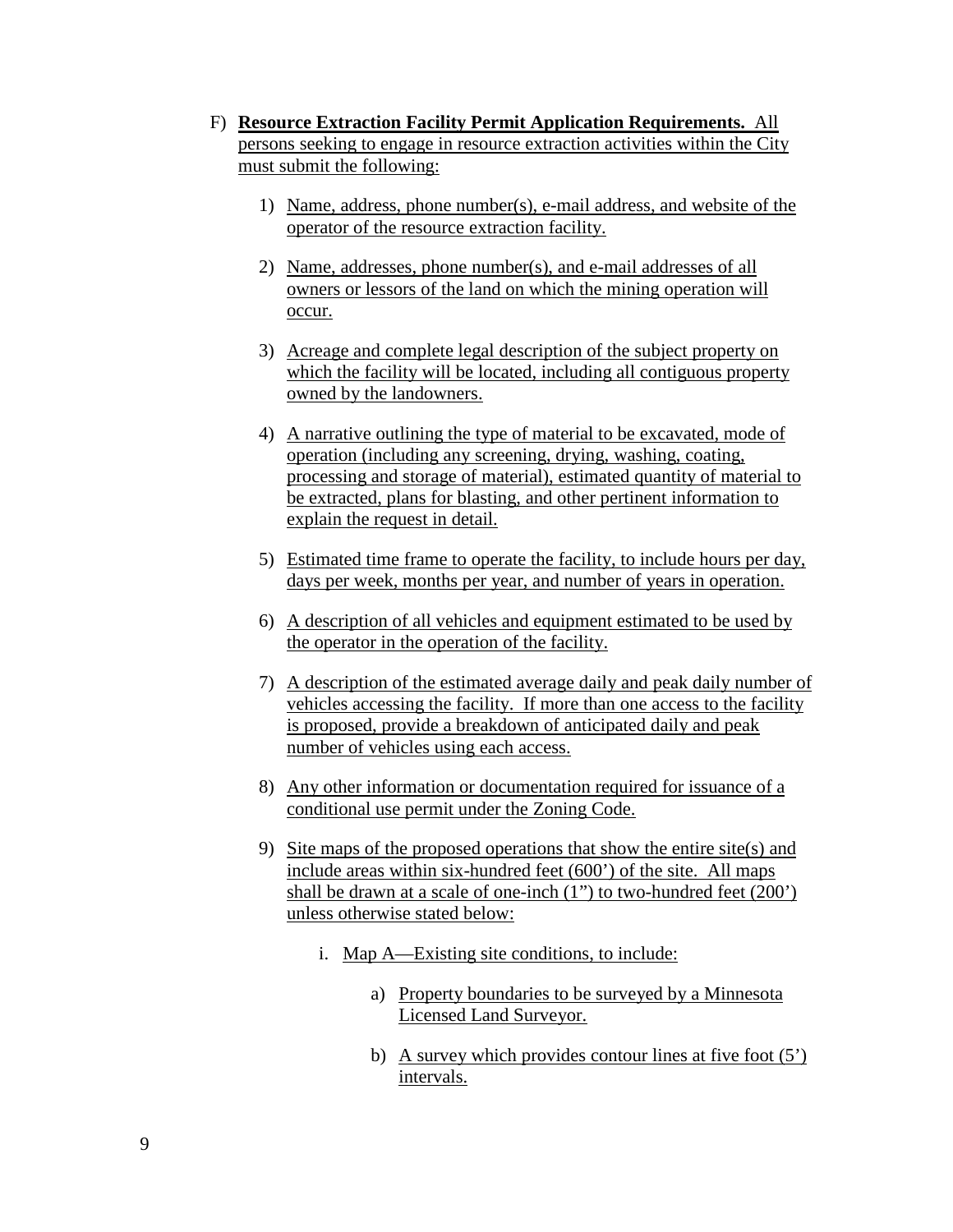- c) Existing vegetation including plant community, evaluation of condition of plant community, and dominant species.
- d) Existing structures.
- e) Existing pipelines, power lines and other utilities.
- f) Easements affecting the permitted property.
- g) Adjacent public road right-of-way.
- h) Existing access points to public roads.
- i) Test borings and monitoring wells used to characterize the site.
- j) Threatened and endangered species on the site and within ¼ mile of the site.
- k) Distribution, thickness and type of existing topsoil and subsoil.
- l) Location of existing historical, cultural, and archaeological features identified in the State Historic Preservation Office (SHPO) and Goodhue County databases and those not identified but discovered onsite.
- m) Location of areas previously affected by mining onsite, including location of stockpiles, wash ponds, and sediment basins.

#### **GEOLOGY**

- n) Geologic units and contacts.
- o) Depth to bedrock (if applicable).
- p) Confining units (clays, shale, siltstone).
- q) Fracture patterns and traces (for rock quarries).
- r) Location of any known caves, joints, fractures, sinkholes, stream sinks, and springs.

#### **HYDROLOGY**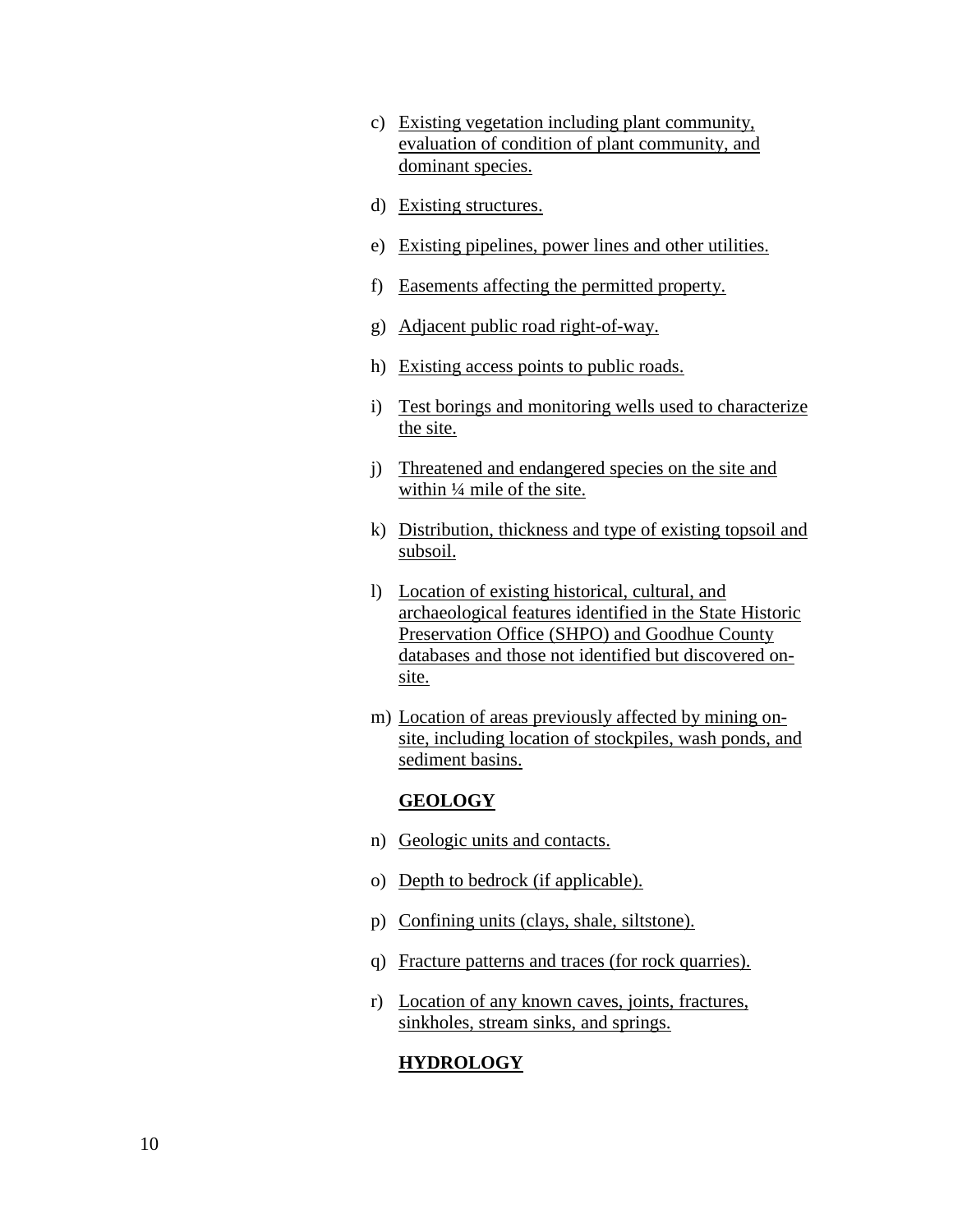- s) Drainage patterns and permanent water areas within six-hundred feet (600') of the property lines.
- t) Water-table elevations with ground water flow direction.
- u) Wells within a one-mile radius of property lines showing location, depth, static water-level, age and construction.
- v) Location and elevation of any known springs within six-hundred feet (600') of the property lines.
- w) General location of septic systems within six-hundred feet (600') of the property lines.
- x) Location of designated trout streams within sixhundred feet (600') of the property lines.
- ii. Map B—Proposed operations, to include:
	- a) Property boundaries surveyed by a Minnesota Licensed Land Surveyor.
	- b) Vegetation protection plan for vegetation remaining on site.
	- c) Soil salvage plan, including storage areas, methods of protection from erosion, compaction and weeds.
	- d) Structures to be erected.
	- e) Location of sites to be mined showing depth of proposed excavation.
	- f) Location of tailing (strippings or overburden) deposits showing a maximum height of deposits.
	- g) Location of processing areas and machinery to be used in the mining operation.
	- h) Location of storage of mined materials, showing height of storage deposits.
	- i) Location of vehicle parking.
	- j) Location of storage of explosives.
	- k) Location of fuel storage.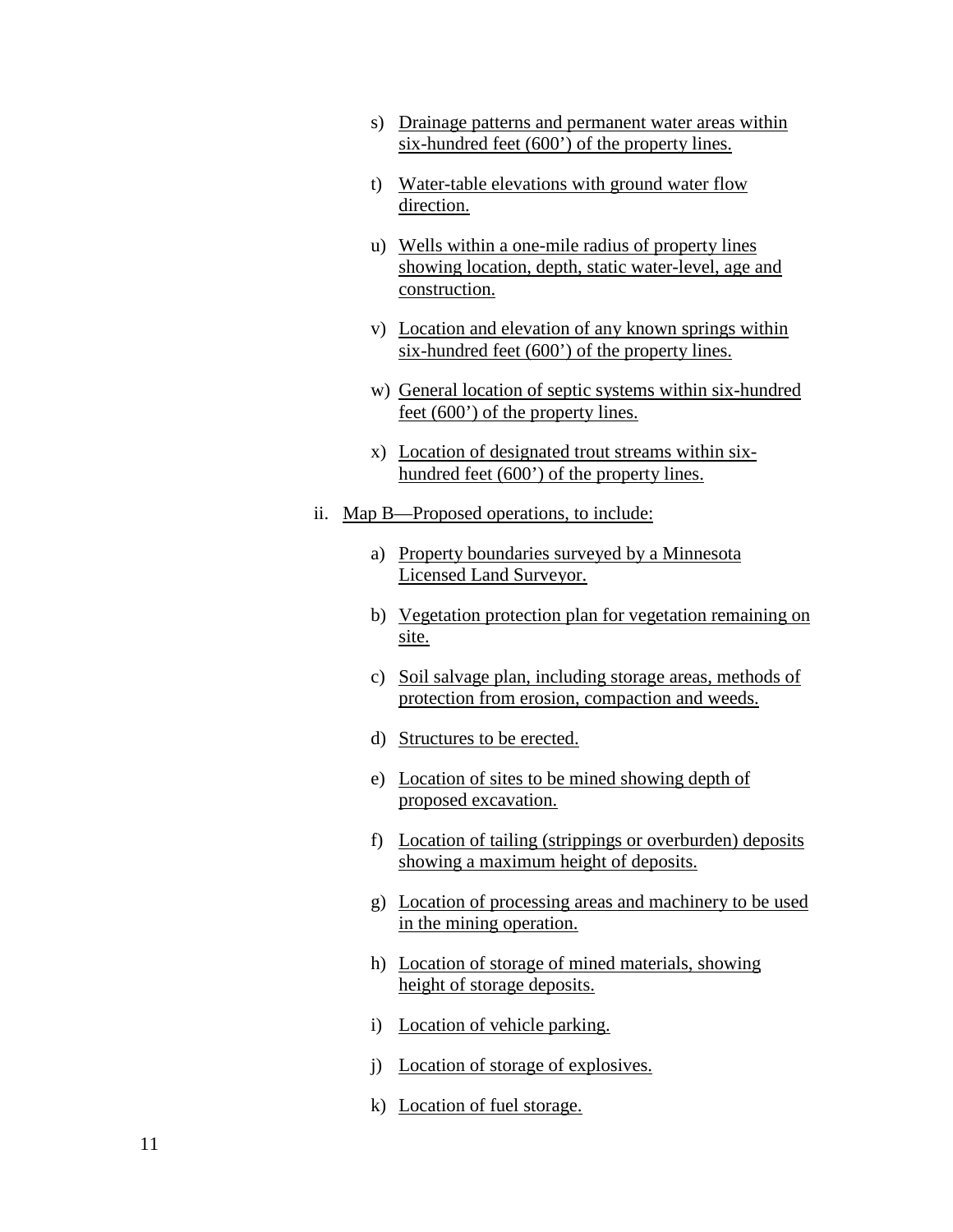- l) Erosion and sediment control structures.
- m) Water retention ponds.
- n) Drainage Plan including revisions to existing drainage patterns.
- o) Proposed internal road system including typical cross sections.
- p) Proposed new access points to adjacent public roads.
- q) Proposed haul routes of vehicles removing material from the pit including current spring weight restrictions on the proposed routes.
- iii. Map C—Reclamation Plan. The Reclamation Plan must take into account the Performance Standards listed in this Division in addition to:
	- a) Property boundaries surveyed by a Minnesota Licensed Land Surveyor.
	- b) Final grade of proposed site showing elevations and contour lines at five foot (5') intervals.
	- c) Proposed land use after mining.
	- d) Location, species, rate, and density of vegetation to be seeded and planted.
	- e) Location and nature of any structure to be erected in relation to the end use plan.
	- f) Proposed improvements such as roads, paths, ponds, etc.
	- g) Topsoil restoration plan.
	- h) Rates, kinds, and location of soil amendments.
	- i) Mulching, erosion control fabric, and other soil stabilization methods.
	- j) Include the grading plans, topsoil protection and replacement, seeding, revegetation, mulching, erosion control, and sedimentation control specifications for each phase and final restoration.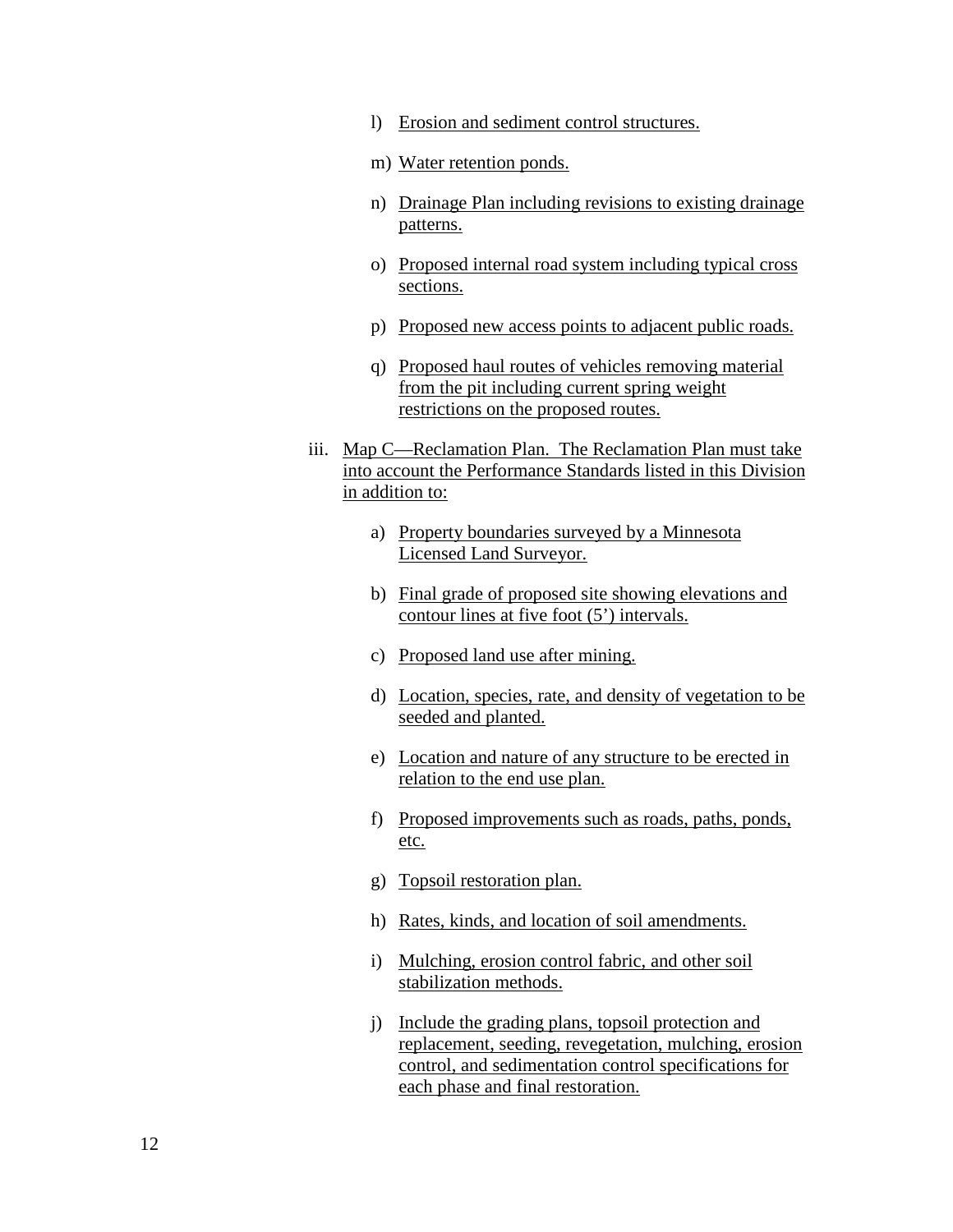- k) Include quantified performance standards for the reclamation and maintenance of each plant community to be restored. These shall be based on a minimum percent cover of acceptable vegetation, maximum percent cover of unacceptable vegetation, and minimum species diversity at reclamation milestones: 0-24 months; 2-5 years; and 6 years or more after substantial completion. Acceptable and unacceptable vegetation shall be defined in the plan.
- 10) Supporting documentation: Every application for a resource extraction facility permit shall include submission of supporting documentation. The documentation must take into account the Performance Standards listed in this Division and may be presented in descriptive or map form. Supporting documentation shall include, but is not limited to, the following:
	- i. A description of existing land uses on the subject property.
	- ii. A description of land use designations in the Comprehensive Plan and zoning classifications of the subject property.
	- iii. A description of the soil, vegetation, mineral content and topography of the subject property. A minimum of three (3) soil boring logs representative of the site and a description of the subsurface materials on the subject property must be submitted.
	- iv. A general description of surface waters, existing drainage patterns and groundwater conditions within ¼ mile of the subject property.
	- v. A general description of the depth, quantity, quality and intended uses of the mineral deposits on the subject property.
	- vi. Copies of all state, federal, and county application documents and operating permits, including but not limited to: Minnesota Pollution Control Agency (MPCA) permits, wetland permits (Minnesota Wetland Conservation Act and/or Corps. of Engineers), Historical and Archaeological permits, Storm Water permits, Mine Safety and Health Administration permits, and the required EAW for the subject property.
	- vii. A description of the site hydrology and drainage characteristic during extraction for each phase of mineral extraction including plans to control erosion, sedimentation and water quality of storm water runoff.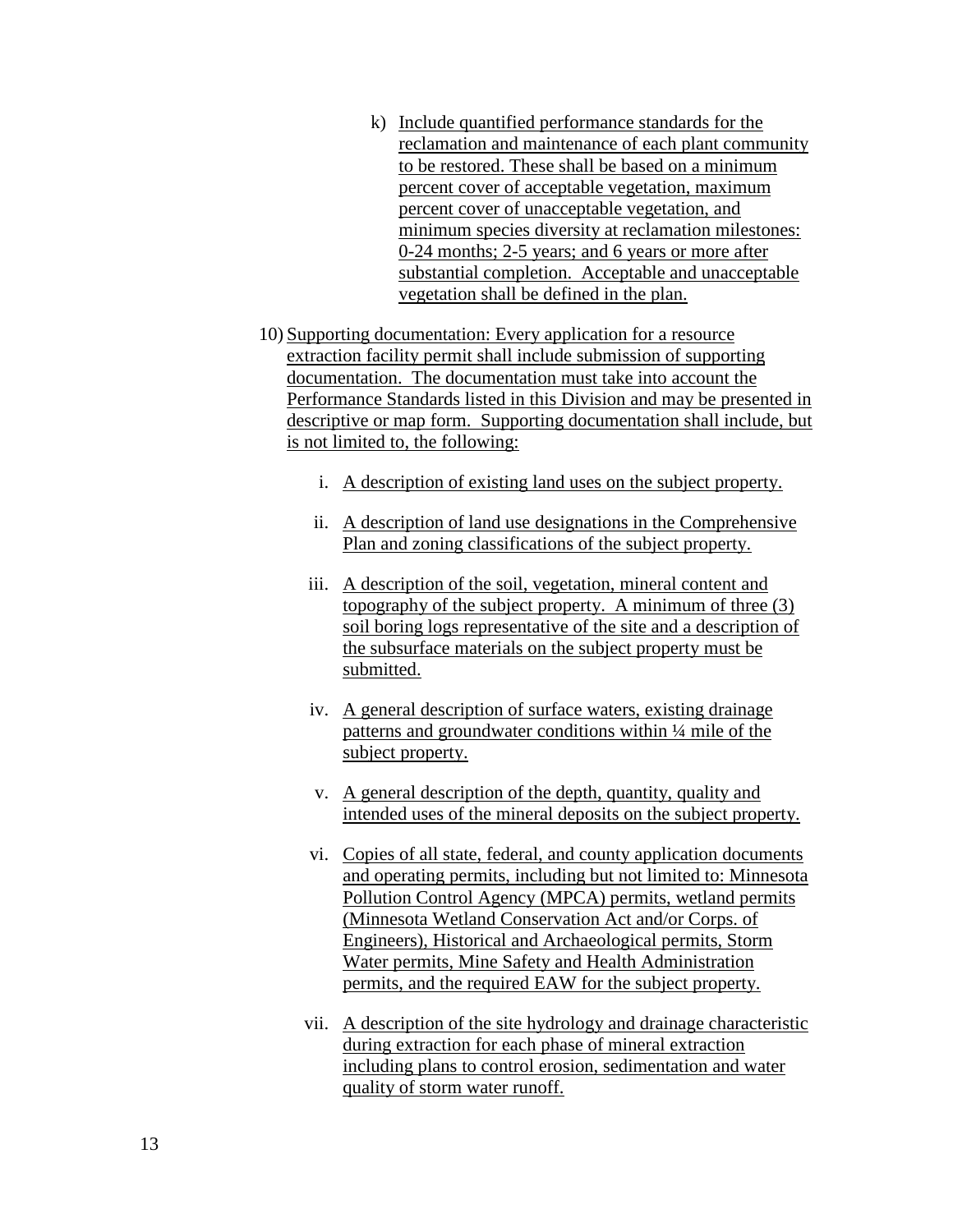- viii. If there are any proposed changes to the existing drainage patterns, include proposed mitigation plans to control down stream off-site damage caused by any increase to the natural flow of water or any diversion of the existing natural flow of water.
- ix. A description of actions to be taken to mitigate potential impacts resulting from mineral extraction and processing, including potential impact related to: wetlands, erosion, noise, air pollution, surface water contamination, traffic, dust, or vibrations.
- x. A description of site screening, buffering, landscaping and security fencing.
- xi. A description of the method in which complaints about any aspect of the resource extraction facility or off-site transportation are to be received and the method by which complaints are to be resolved, such as neighbor notifications, meetings, or property value guarantees.
- xii. A plan for groundwater quality protection. The plan shall include a minimum of three (3) borings showing depth to groundwater. If washing or processing are not proposed, and if groundwater is not encountered at a depth of fifteen feet (15') below the bottom of the proposed pit floor, the applicant need not extend borings any further. If washing/processing is proposed, a minimum of three (3) monitoring wells shall be installed to evaluate the hydrogeologic environment. The City reserves the right to require additional borings or monitoring wells if necessary.
- xiii. A minimum of three (3) cross-sections showing the extent of overburden, extent of mineral deposits, the water table, and any evidence of the water table in the past.
- xiv. A water budget, including an estimate of the amount of daily water use, water sources, and methods for disposing of water. Descriptions of methods used for filtration and control of water runoff are to be included also.
- xv. Identification of all proposed off-site trucking routes, together with the frequency and the common schedule of travel to be used for transporting extracted materials or products to and from the site.
- xvi. Description of methods to control the weight of vehicles leaving the facility and the methods to ensure vehicles do not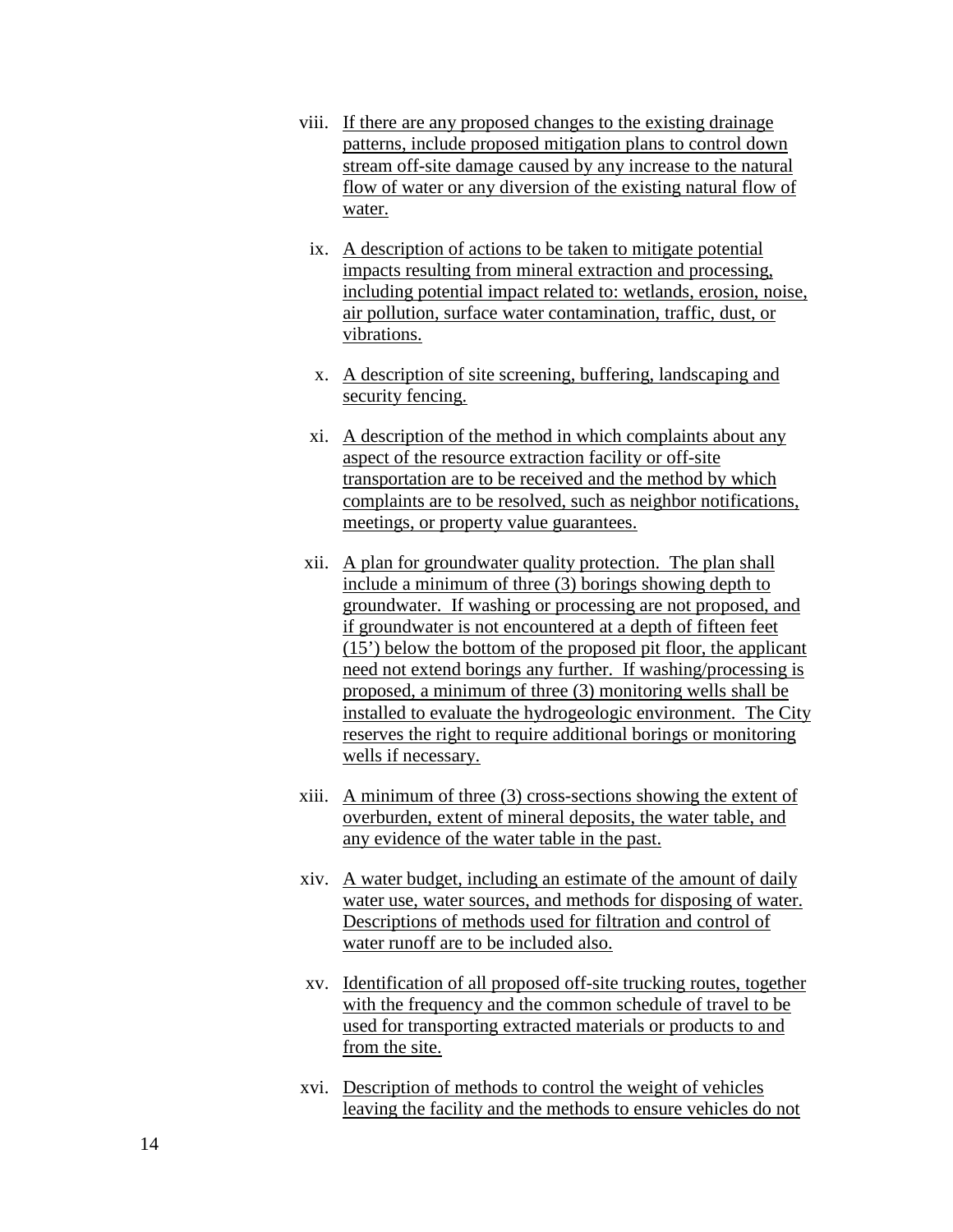travel on roads with weight limits lower than the weight of the vehicles.

- xvii. Description of methods to prevent mud and debris from being tracked onto public roads.
- xviii. A listing of any hazardous materials, including all fuel supplies, that will be stored on-site and a description of measures to be used for securing and storing these materials.
	- xix. A listing of all chemicals used in the manufacturing and processing operations and in controlling dust.
	- xx. If a mineral extraction facility proposes to dewater the site, a plan must be submitted that includes:
		- a) Dewatering points and their elevations;
		- b) Hydrogeologic parameters of the unit dewatered including hydraulic conductivity, transmissivity, and storativity;
		- c) Proposed volume and rate of dewatering;
		- d) Discharge point; and
		- e) Duration of dewatering.
	- xxi. Contingency Plans: A plan for responding to spills and berm/earthen dam failure, or accidental release of chemicals, dust, waste, process water, or tailings.
- xxii. Seismic Monitoring: If a resource extraction facility proposes using explosives, a pre-blast survey performed by a Minnesota Licensed Engineer of surrounding dwellings and buildings within  $\frac{1}{2}$  mile of the facility shall be conducted prior to initial blasting. Yearly seismic surveys shall be offered and conducted by the applicant's engineer if blasting has occurred within the previous year.
- xxiii. Description of site security and property boundary signage to be utilized at the facility.
- 11) Additional requirements for underground resource extraction facilities:
	- i. A description of the stability of lands overlaying the underground workings.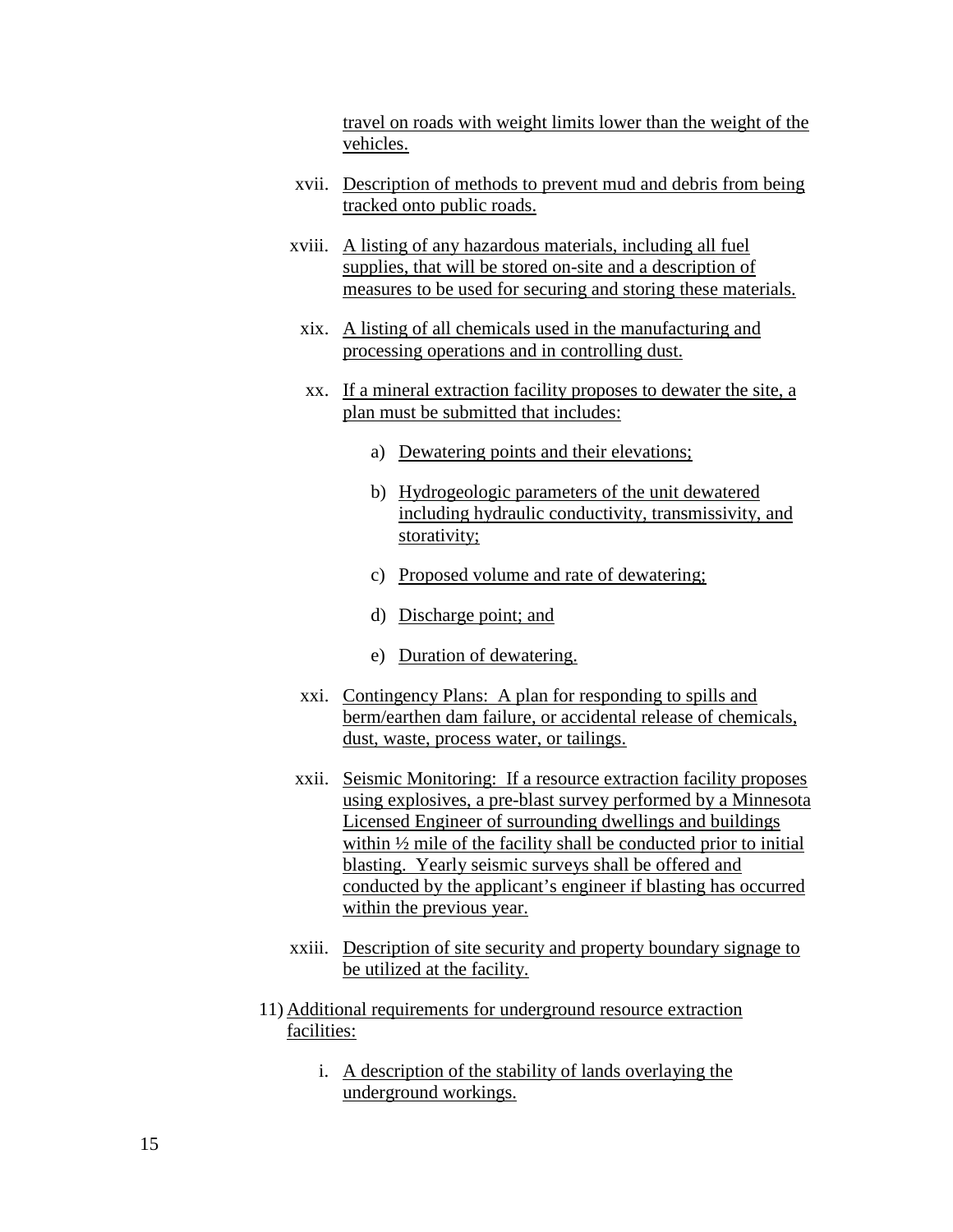- ii. Locations of adits, ventilation shafts, and other surface openings.
- iii. Detailed description of water handling procedures, including dewatering and processing water.
- iv. Detailed description of the fate and transport of groundwater into and out of the mine workings.
- v. No resource extraction activities shall occur within a fivehundred foot (500') radius of any residential or farm well.
- vi. Designs for mining under public roads require approval of the road authority.
- vii. Mining or tunneling must maintain a two-hundred foot (200') vertical extension setback from permanent surface structures.

### G) **Resource Extraction Facility Permit Application Process.**

- 1) Application. A request for a resource extraction conditional use permit, as provided within this Division, shall be filed with the Zoning Administrator on an official application form, the required application fee shall be paid, and a deposit made to reimburse the City for its out-of-pocket costs in processing the application.
	- i. The application shall also be accompanied by ten (10) hard copies and one electronic copy of the detailed written and graphic materials fully explaining the proposed change, development, or use as specified in this Division.
	- ii. The Zoning Administrator shall refer the application along with all related information, to the appropriate zoning authorities for consideration.
- 2) Notice. The Zoning Administrator shall notice a public hearing as specified in Division 85-020 of the zoning ordinance.
- 3) Additional Information. The City shall have the authority to request additional information from the applicant or to retain expert testimony with the consent and at the expense of the applicant if said information is declared to be necessary by the City to review the request or to establish performance conditions in relation to this Division. Failure by the applicant to provide such additional information or consent to such testimony may lead to a determination by the City that the application is incomplete.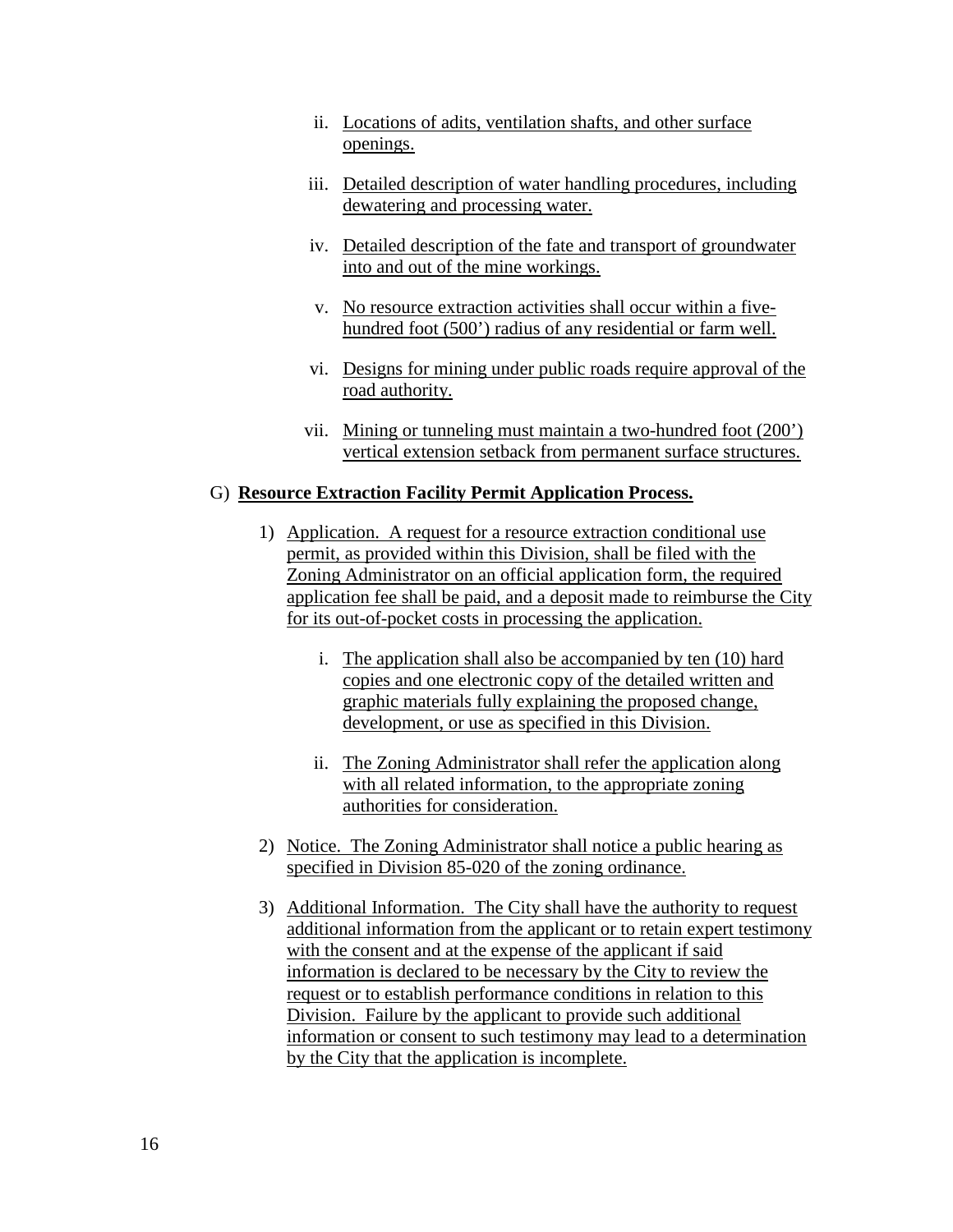- 4) Referrals. The City may refer the application for review and comment to other agencies, including, but not limited to, the Soil and Water Conservation District, the Minnesota Pollution Control Agency, or the Goodhue County Mining Technical Evaluation Panel.
- 5) Recommendation. The Planning Commission shall make findings of fact and recommend such actions or conditions relating to the request to the City Council. The City Council may impose restrictions or conditions as deemed necessary to protect the public interest. These conditions may include, but are not limited to, the following:
	- i. Matters relating to the appearance of the facility.
	- ii. Hours of operation.
	- iii. Limiting the number of loaded trucks leaving the facility per day.
	- iv. Requiring all access drives to be watered and/or conditioned regularly to minimize dust.
	- v. Increasing setbacks.
	- vi. Blasting notifications and frequency.
	- vii. Limiting the height, size or location of buildings or stockpiles.
	- viii. Controlling the location and number of vehicle access points.
	- ix. Increasing street width and improving access conditions, including turn lanes, bypass lanes, etc.
	- x. Increasing the number, size, location, or lighting of signs.
	- xi. Requiring diking, berming, fencing, buffering, screening, landscaping, or other facilities to protect adjacent or nearby property.
	- xii. Designating sites for open space.
	- xiii. Delineating the area to be mined, total size and open area at any one time.
	- xiv. Requiring phased reclamation.
	- xv. Requiring financial security to guarantee compliance with the conditions of approval.
	- xvi. Air and Water quality monitoring.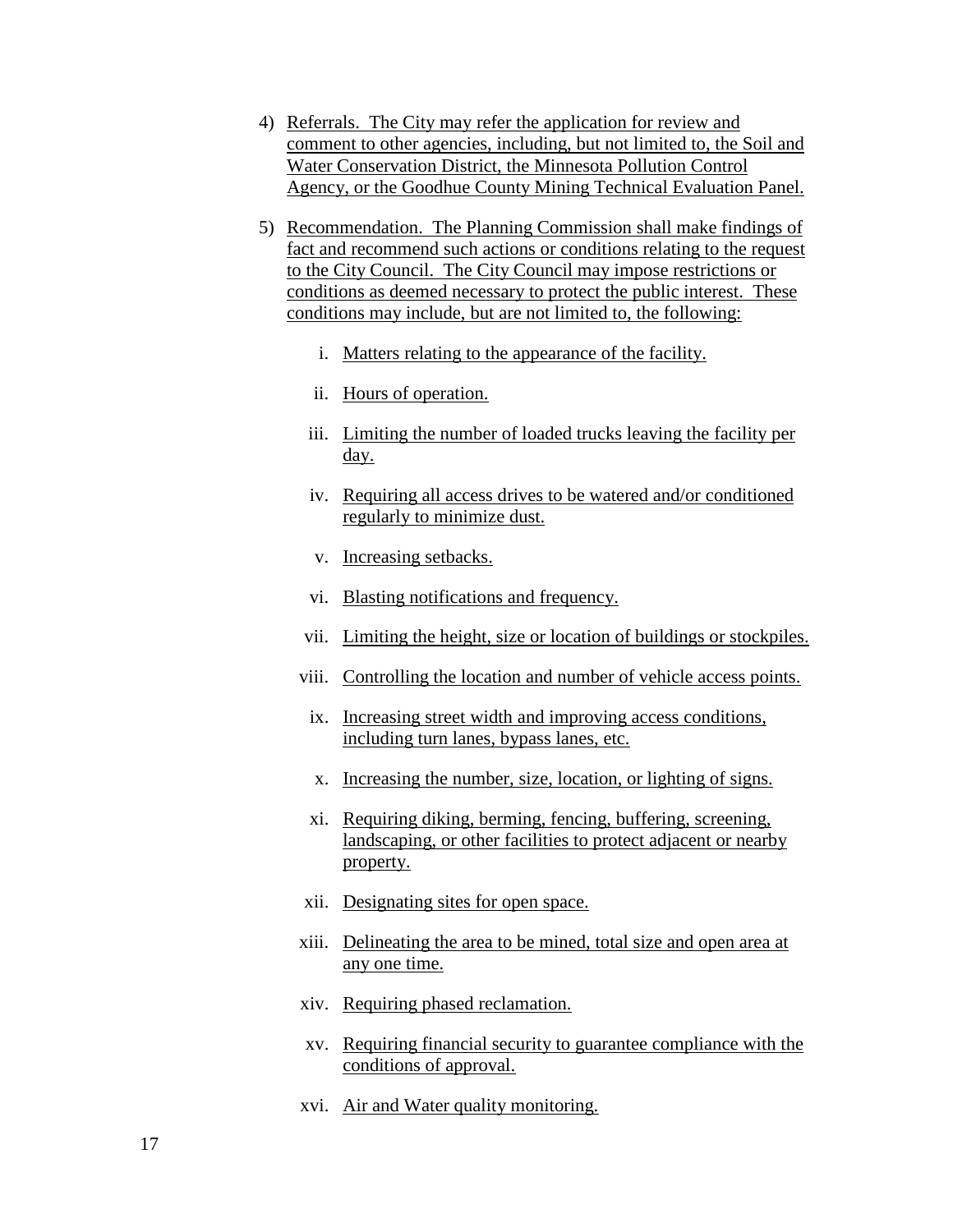- xvii. On-site and off-site improvements to mitigate impacts caused by revisions to the natural flow of surface waters.
- xviii. Requiring the owner/operator to enter into a road maintenance agreement with the City which shall specify the owner/operator's responsibilities with regard to road maintenance costs based on the life expectancy of the operations at the facility.
- 6) City Council's Action and Findings. The City Council shall approve, modify, or deny the request and state the findings of its actions. The Zoning Administrator shall notify the applicant of the City Council's action.
- 7) Reapplication/Lapse of Conditional Use Permit. The City shall not accept reapplication for the same or substantially similar conditional use permit within twelve (12) months of denial.
- 8) Amended Conditional Use Permit. Any material change to the operations or use of the land approved under a current conditional use permit shall require an amended conditional use permit and all procedures shall apply as if a new permit were being issued. The determination of whether any change constitutes a material change shall be made at the sole discretion of the City.
- H) **Annual Registration Required.** Annual registration of all resource extraction facilities is required. The purpose of the annual registration is to maintain an updated listing of active mineral extraction facilities in the City, to decertify any permits where the activity has ceased, to monitor compliance with the conditions of approval, to review the applicability of the conditions and to review bonding requirements.
	- 1) Permit holders must complete and return registration forms provided by the City. Failure to maintain registration shall be cause for revocation of the permit.
	- 2) Conditional use permits for resource extraction facilities will not automatically expire if there are no activities as authorized within a year's time as long as the permittee complies with the annual registration specified herein.
	- 3) Annual registration is done administratively by the Zoning Administrator and will not require review by the Planning Commission or the City Council, provided all conditions are being met and the activity meets all standards as outlined in this Division, other permits and Road Impact Agreements.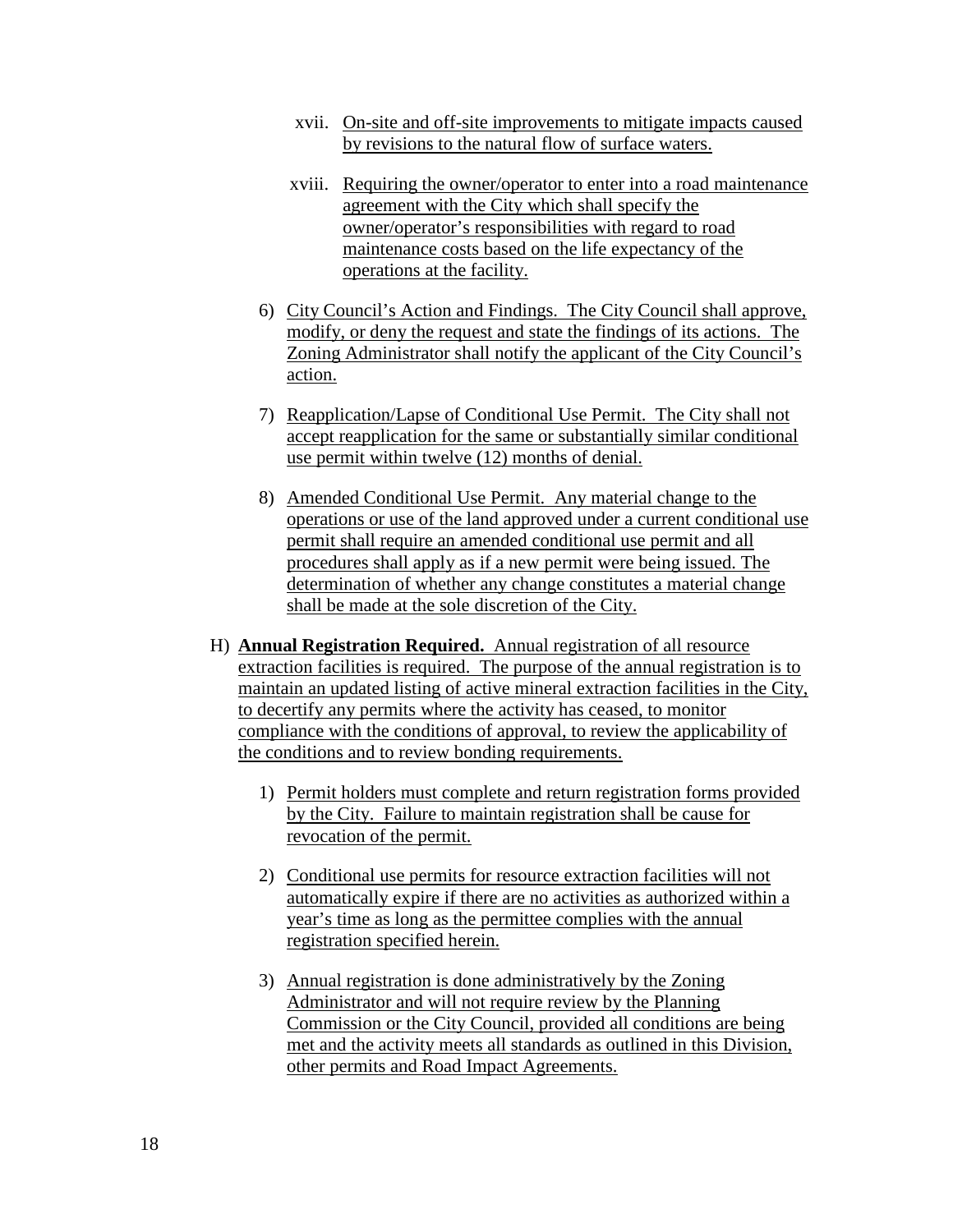- 4) For underground resource extraction facilities, a map prepared by a Minnesota Licensed Land Surveyor showing the property boundaries, the location, depth, size, and elevation of the tunnels and extent of the area mined must be submitted with the annual registration fee.
- I) **Security Required.** The City shall require the owner of the property in which resource extraction is occurring to post a letter of credit, bond, or cash escrow in such form and sum as determined by the City Council as part of the permit. The security shall be sufficient to reimburse the following costs:
	- 1) Costs of bringing the operation into compliance with the resource extraction permit requirements including site monitoring and enforcement costs.
	- 2) Extraordinary costs of repairing roads due to special burden resulting from the hauling of materials and traffic associated with the operation.
	- 3) Extraordinary costs of providing an alternative water supply to potentially affected residences or agricultural operations located within ½ mile of the resource extraction facility or other such areas shown to be impacted by the resource extraction operations.
	- 4) Site restoration.
	- 5) Costs the City may incur in enforcing the terms of the conditional use permit, including consultant's and attorney's fees.
	- 6) Bonds shall have an initial term of at least one (1) year and shall include a provision for notification of the City at least thirty (30) days prior to cancellation or non-renewal.
	- 7) Bonds must be renewed in such a manner that sufficient security is in existence at all times throughout the duration of the resource extraction activities.
	- 8) In the event the City determines that the amount of security provided by an owner/operator must be increased, or if the amount provided has been exhausted, the City shall notify the owner/operator of the amount of additional security needed and the basis of that request. The owner/operator shall provide the additional security within thirty (30) days of the request.
- J) **Additional Performance Standards for Resource Extraction Facilities.**  The following performance standards apply to all resource extraction facilities located in the City and are supplemental and in addition to the other performance standards contained in this Division and the zoning code: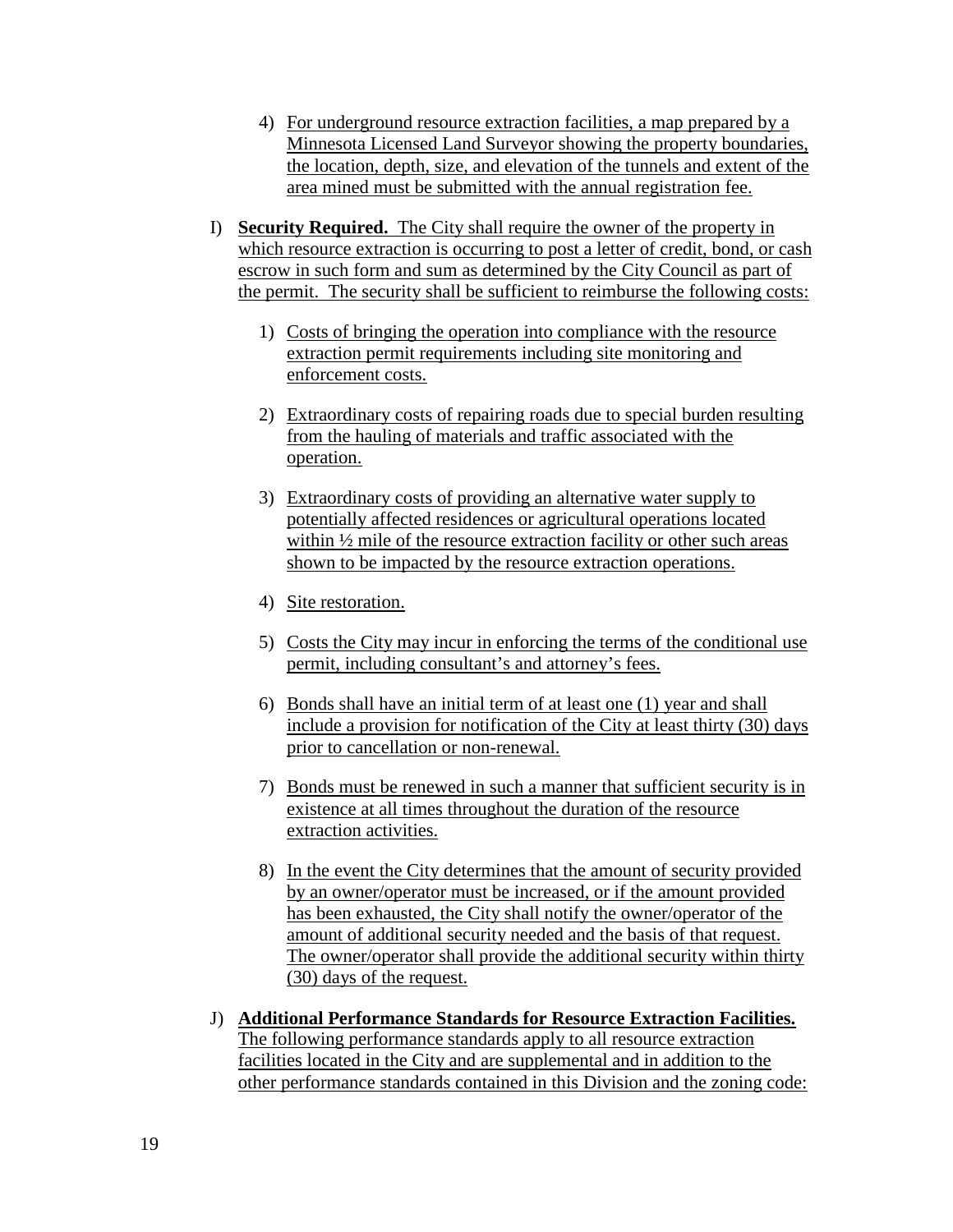- 1) Normal hours of operation. Resource extraction facilities shall operate only between the hours of 6:00 a.m. and 10:00 p.m., Monday through Saturday, unless specified otherwise in the conditional use permit for the facility.
	- i. Exceptions to the hours of operation must be approved by the City Zoning Administrator. Approval may only be granted in conjunction with the furnishing of material for a public improvement, public safety or a public good project that is underway during the hours that the resource extraction facility is not otherwise allowed to operate. Approval will be limited to those functions that cannot occur during normal hours of operation.
- 2) Fencing. Fencing, signs, and barriers are required around the outer boundaries of the entire resource extraction site, and around any ponding areas and steep sloped excavation areas unless, because of their location, they are not deemed to create a safety hazard.
- 3) Access. The permittee must obtain a permit from the road authority for all proposed new access points to public roads. The road authority may restrict the weight of vehicles allowed to use any permitted access.
- 4) Environmental Assessment Worksheet. To mitigate public nuisances, environmental, and public health concerns, the City shall require all operators of resource extraction facilities with on-site silica sand processing operations to submit an Environmental Assessment Worksheet (EAW).
- 5) Roadway dust control. Operators shall be responsible for providing continuous dust control during facility operation on unpaved roads that are the primary routes to or from a resource extraction facility. Watering roadways or other dust control measures along paved roads accessing the facility such as pavement sweeping and wheel washing may be required.
- 6) Resource extraction facility dust control and air quality. To mitigate public nuisances and public health concerns, the City shall require dust control in all resource extraction facilities.
	- i. Remedies to control dust may include methods such as berming, landscaping, enclosures for processing equipment, and watering stockpiled materials and all roads within the site.
	- ii. All equipment used for mining operations shall be constructed, maintained, and operated in such a manner as to minimize, as far as practicable, dust conditions which are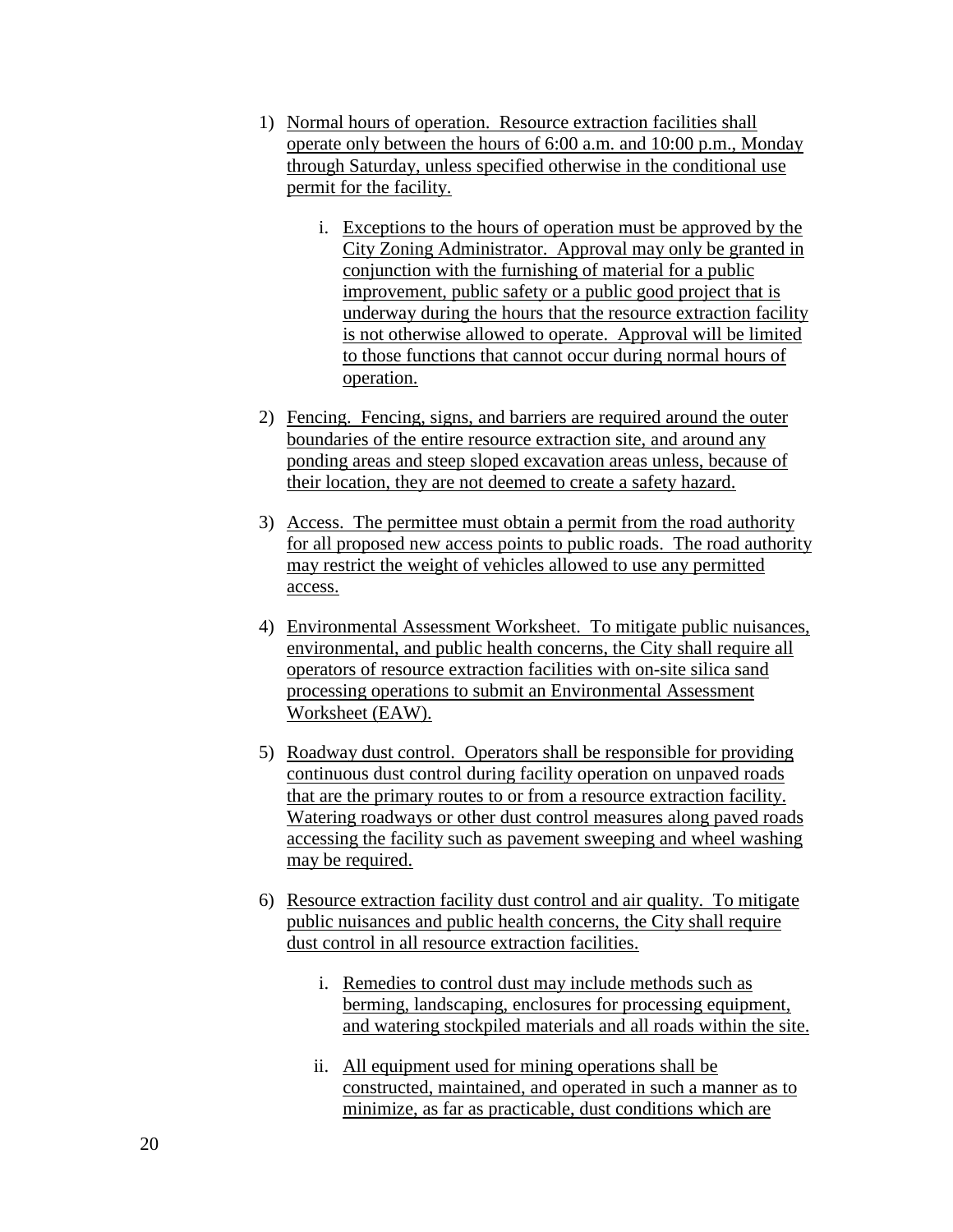injurious or substantially annoying to persons living within six hundred feet (600') of the facility lot line.

- iii. The City may require air quality/air particulate monitoring of a resource extraction facility. If required, facilities that excavate, transfer, process or stockpile silica sand shall monitor air quality/air particulates as described herein. Monitoring equipment shall be in accordance with MPCA or the City best practices standards, whichever are more stringent.
	- a) If required, the operator shall begin air quality/air particulate and weather monitoring at least six (6) months prior to operation to create a baseline of the area.
	- b) Stationary monitors shall be located at strategic locations along the resource extraction facility property lines, within the site, and may also be required to be located at neighboring residences within 600 feet (600') of the facility property lines.
	- c) Continuous remote readings shall be taken and reported to the City when requested. A summary report shall accompany the operation's annual renewal documentation and fees.
- 7) Blasting permit required. The owner/operator shall obtain a blasting permit from the City, if applicable.
- 8) Noise. Maximum noise levels at the facility will be consistent with the standards established by the MPCA. To mitigate public nuisances, the facility shall use Best Management Practices including building berms, enclosing generators and leaving existing trees at the property boundaries to minimize noise impacts.
- 9) Vibration. Operators shall use all practical means to eliminate adverse impacts on adjacent properties from vibration of equipment according to all federal and state laws, rules, regulations and statutes.
- 10) Water resources. The resource extraction operation shall not allow surface water to leave the site in a manner that causes flooding, erosion, or alteration of natural drainage patterns. The resource extraction operation shall not adversely affect the quantity or quality of surface or subsurface water. Surface water leaving the site shall be of equal quality as water originating off-site before it passes through the site. The operator shall perform any water treatment necessary to comply with this provision.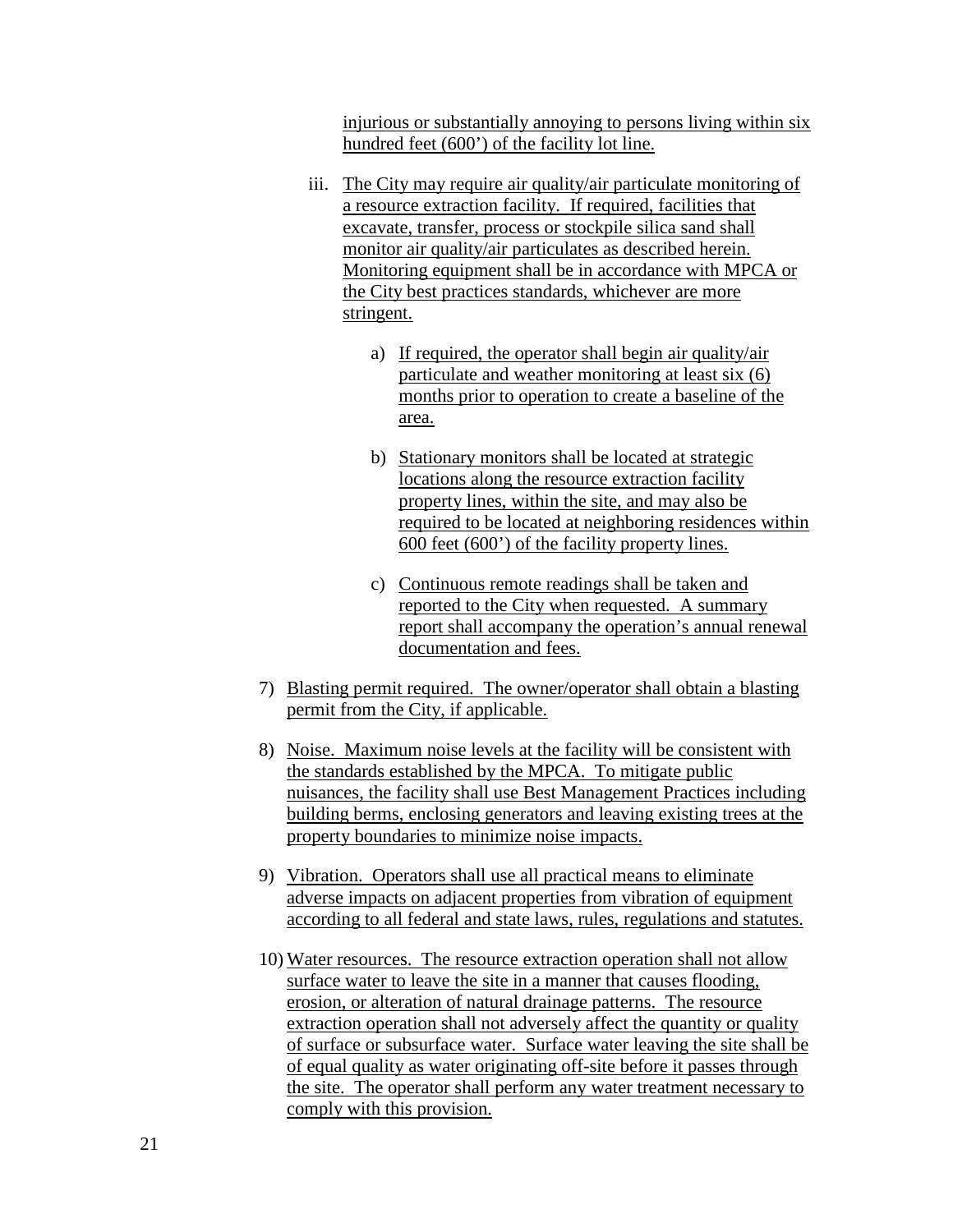- 11) Screening/buffering. Screening barriers shall be subject to the approval of the City.
	- i. To minimize problems of dust and noise and to shield mining operations from public view, a screening barrier may be required between the mining site and adjacent properties.
	- ii. A screening barrier may be required between the resource extraction facility and any public road.
	- iii. A screening barrier may be required to mitigate visual impacts of the resource extraction facility from existing historical, cultural, recreational features and dwellings, including but not limited to trails, navigable waters, and sites identified in the SHPO and Goodhue County cultural databases.
	- iv. A buffer yard and screening that complies with "Buffer Yard D" as set forth in Division 62-030 is required for all resource extraction facility boundaries that abut residential, parks and open areas, and public assembly land uses.
- 12) Unauthorized storage. Vehicles, equipment, or materials not associated with the resource extraction facility or not in operable condition may not be kept or stored at the facility.
- 13) Setbacks. The following minimum setbacks shall be maintained from property boundaries at the surface and their vertical extensions below the surface:
	- i. One-hundred feet (100') of adjoining property lines, except for visual screening, reclamation, and berming of overburden material, unless written consent of the owner of the adjoining property is first secured, recorded with the Goodhue County Recorder and a copy submitted to the City Zoning Administrator.
	- ii. One thousand feet (1,000') of any existing dwelling or platted residential subdivision, not owned by the operator or owner, unless written consent of the owner of the adjoining property is first secured, recorded with the Goodhue County Recorder and a copy submitted to the City Zoning Administrator.
	- iii. Three-hundred feet (300') of the boundary of any zoning district where such operations are not permitted.
	- iv. One-hundred feet (100') of any right-of-way of any existing or platted street, road or highway, except berm construction, vegetative screening, or maintenance activities unless by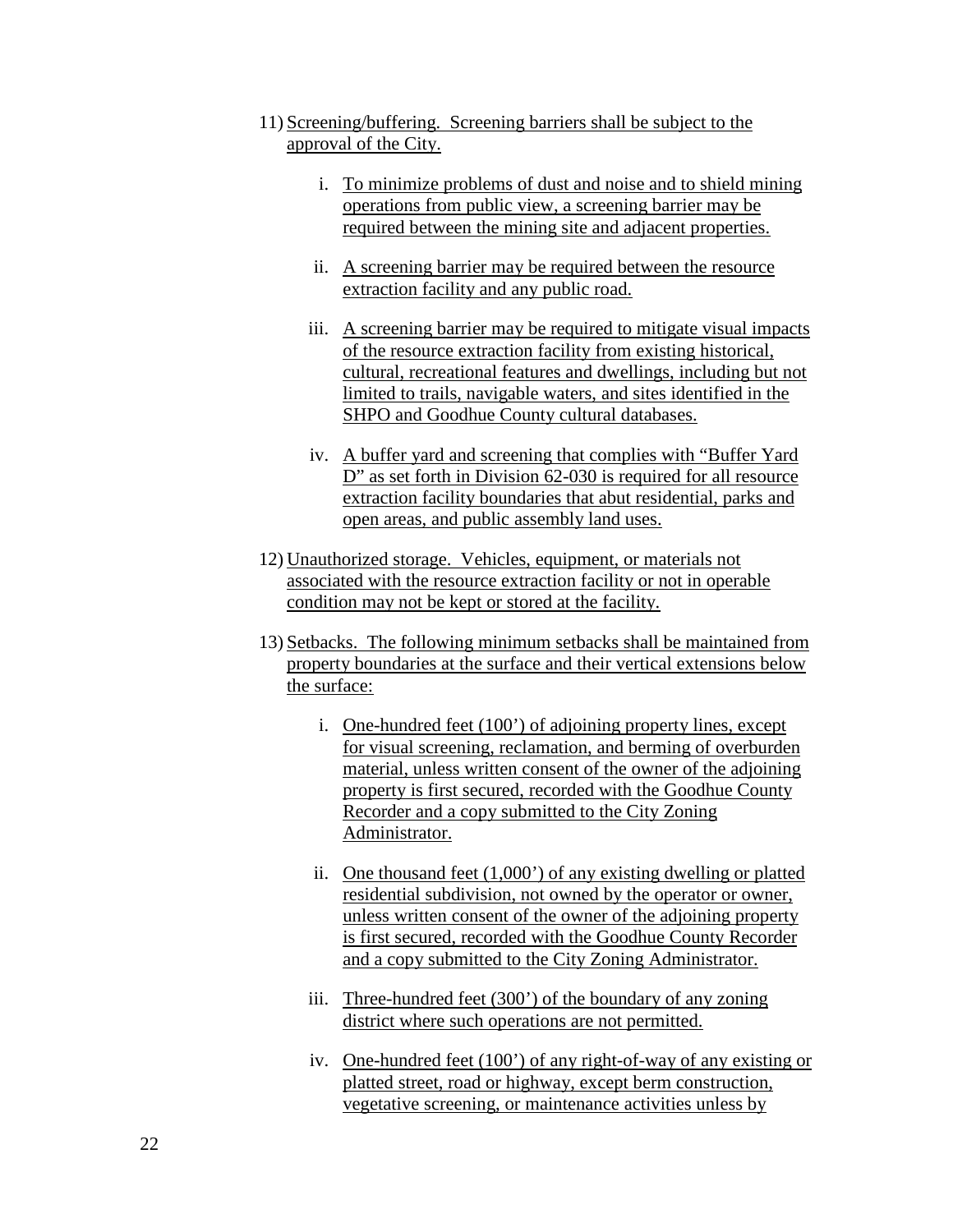written consent of the adjacent road authority having jurisdiction over the right-of-way and a copy is submitted to the City Zoning Administrator.

- v. The City Council may increase the setbacks based upon residential locations, social or economic concerns, type of mining, or to mitigate public nuisance concerns.
- 14) Phasing. Phasing plans must be prepared for all mineral extraction facilities. The proposed size of the extraction, processing, staging, and stockpiling operations are to be identified. Resource extraction activities shall be conducted so active extraction operations expose no more than forty (40) acres at any one time, unless specifically approved in the conditional use permit.
- 15) Weed control. The operators shall be required to control noxious weeds and mow or harvest other vegetation to maintain reasonable appearance of the site.
- 16) Waste disposal. Any waste generated from the mining operation, including waste from vehicle or equipment maintenance, shall be disposed of in accordance with federal, state, county, and City requirements.
	- i. Portable asphalt and concrete plants must be approved on a per project basis by the City.
	- ii. An estimate of the amount of recycled concrete and asphalt material to be processed must be submitted. An estimate of the time required and the amount required to be stockpiled before being processed must be submitted.
- 17) Water quality monitoring. Water quality monitoring shall be performed when a resource extraction facility is (a) mining below the water table; (b) if the property lines are within six-hundred feet (600') of known Karst features, springs, streams, or lakes; (c) if the operation is proposing to dewater the site; (d) if the site is using chemicals as part of the washing or ponding process; (e) if otherwise required by the City Council or the MPCA; or (f) if mining silica sand, as defined in Division 55-260 of the zoning ordinance.
	- i. If washing/processing operations are proposed, a minimum of three (3) monitoring wells shall be installed to evaluate the hydrogeologic environment. The City reserves the right to require additional borings or monitoring wells if necessary.
	- ii. A Water Monitoring Plan shall include placing a sufficient number of monitoring wells in strategic locations along the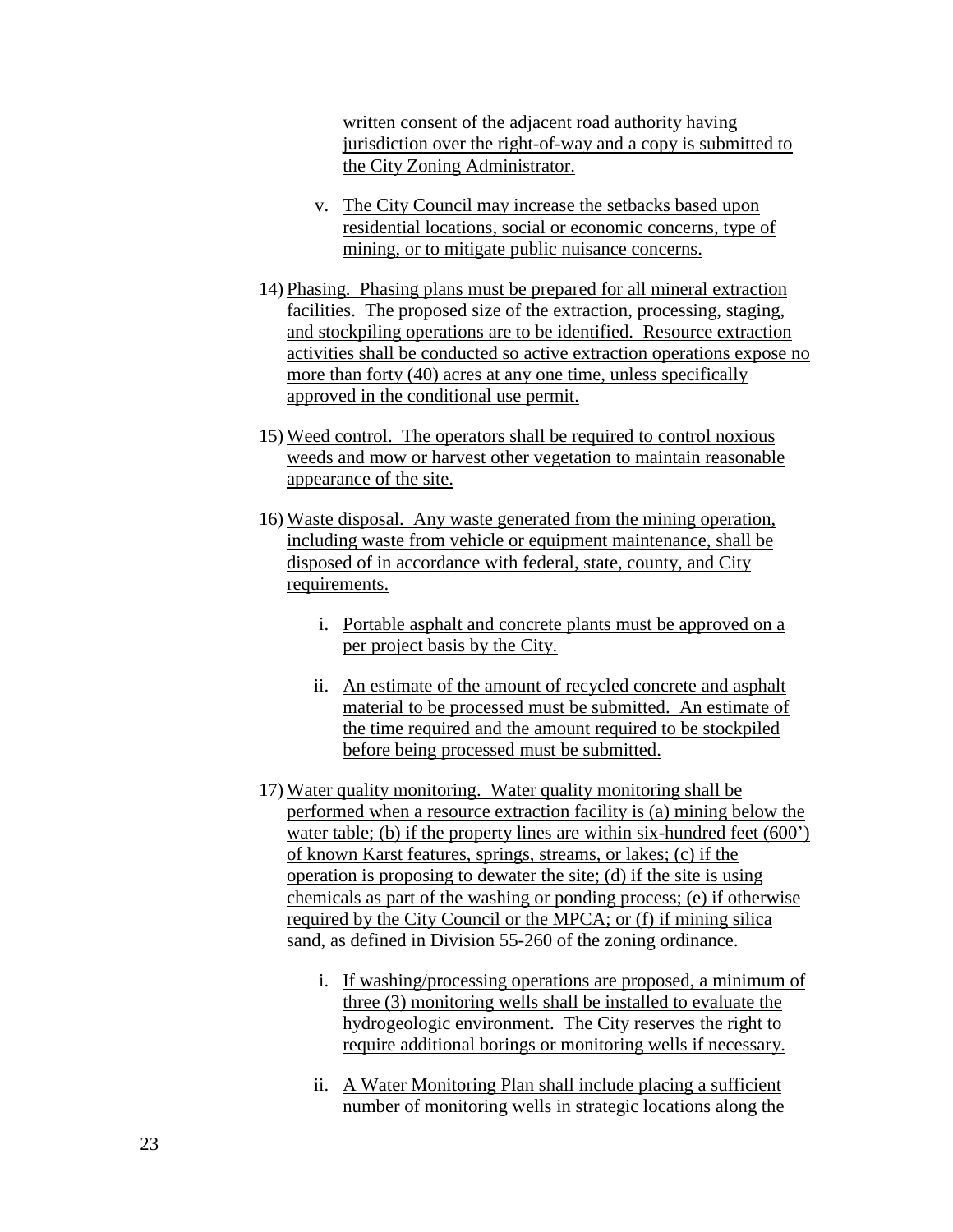property lines and within the site to adequately characterize and monitor surface and groundwater.

- iii. Monitoring of residential wells within six-hundred feet (600') of the property lines may also be required.
- iv. Continuous remote readings shall be taken and reported to the City when requested. A summary report shall accompany the operation's annual registration documentation.
- 18) General compliance. The operators must comply with all federal, state, regional, county, and local laws and regulations applicable to the operation of the resource extraction facility, including, but not limited to, floodplain management regulations, shoreland management regulations, and zoning code regulations.
- 19) Additional regulations. The City may impose additional regulations and requirements on the resource extraction facility to protect the public health, safety, and welfare.
- 20) Land reclamation. The following minimum land reclamation standards and conditions shall apply:
	- i. For gravel pits, final grades may not exceed one (1) vertical to three (3) horizontal slope except for rehabilitated areas in existence at the time of adoption of this Ordinance. In completing final grading in each phase, the top of the slope may begin twenty feet (20') from property lines.
		- a) Proposed topography shall fit in with regional topography and mirror landforms typical of the area.
	- ii. For rock quarries, the permittee shall submit a plan to explain how the quarries are to be rehabilitated.
	- iii. A minimum of three inches (3") of topsoil shall be placed on all graded surfaces.
	- iv. Seeding and mulching shall be consistent with Minnesota Department of Transportation specifications for rights-of-way. Areas returned to agricultural production are exempt from the seeding and mulching requirements.
	- v. Soil restoration, seeding, and mulching must occur within each phase as soon as final grades, or interim grades identified in the phasing plans, have been reached.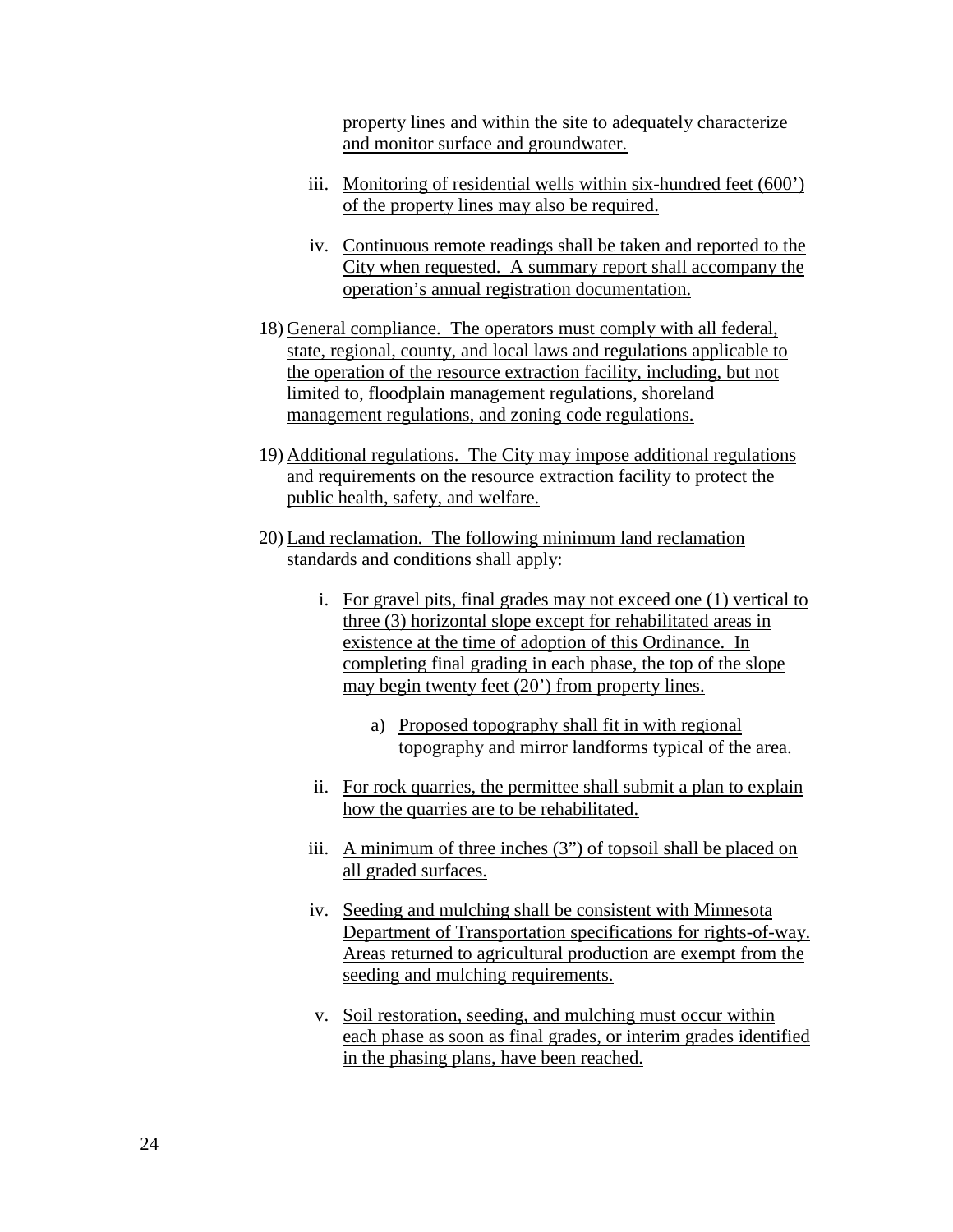- a) Land shall be reclaimed to native vegetation unless inconsistent with the final proposed land use.
- b) Proposed land uses shall be consistent with the Comprehensive Plan, zoning code requirements, and applicable federal, state, and local regulations in effect at the time the plan is submitted, and may be required to be amended over time.
- vi. Soil erosion and sedimentation control measures shall be consistent with MPCA's Protecting Water Quality in Urban Areas and MPCA's General Storm Water Permit.
- vii. Unless otherwise amended or approved by the City, all final grades and site restoration efforts shall be consistent with the Reclamation Plan.
- viii. Within twelve (12) months after completion of resource extraction or after termination of the permit, all equipment, vehicles, machinery, materials, and debris shall be removed from the subject property.
	- ix. Within twelve (12) months after completion of resource extraction or after termination of the permit, site reclamation must be completed. Failure to annually register the resource extraction facility will be considered termination of the resource extraction facility and the twelve (12) month period for site reclamation begins.
	- x. All water areas resulting from excavation shall be addressed upon reclamation of the site. In unique circumstances where the City Council has reviewed proposals for water bodies at the time of approval of the overall plan and has determined that such would be appropriate as an open space or recreational amenity in subsequent reuse of the site, water bodies may be permitted.
- 21) Transportation Impact Study and Road Impact Agreement. The City shall require the owner/operator of a silica sand processing facility to complete a Transportation Impact Study and may require the owner/operator to enter into Road Impact Agreements as conditions of their permit and registration.
	- i. Transportation Impact Studies. When a proposed or amended conditional use permit is requested, the City shall require a Transportation Impact Study.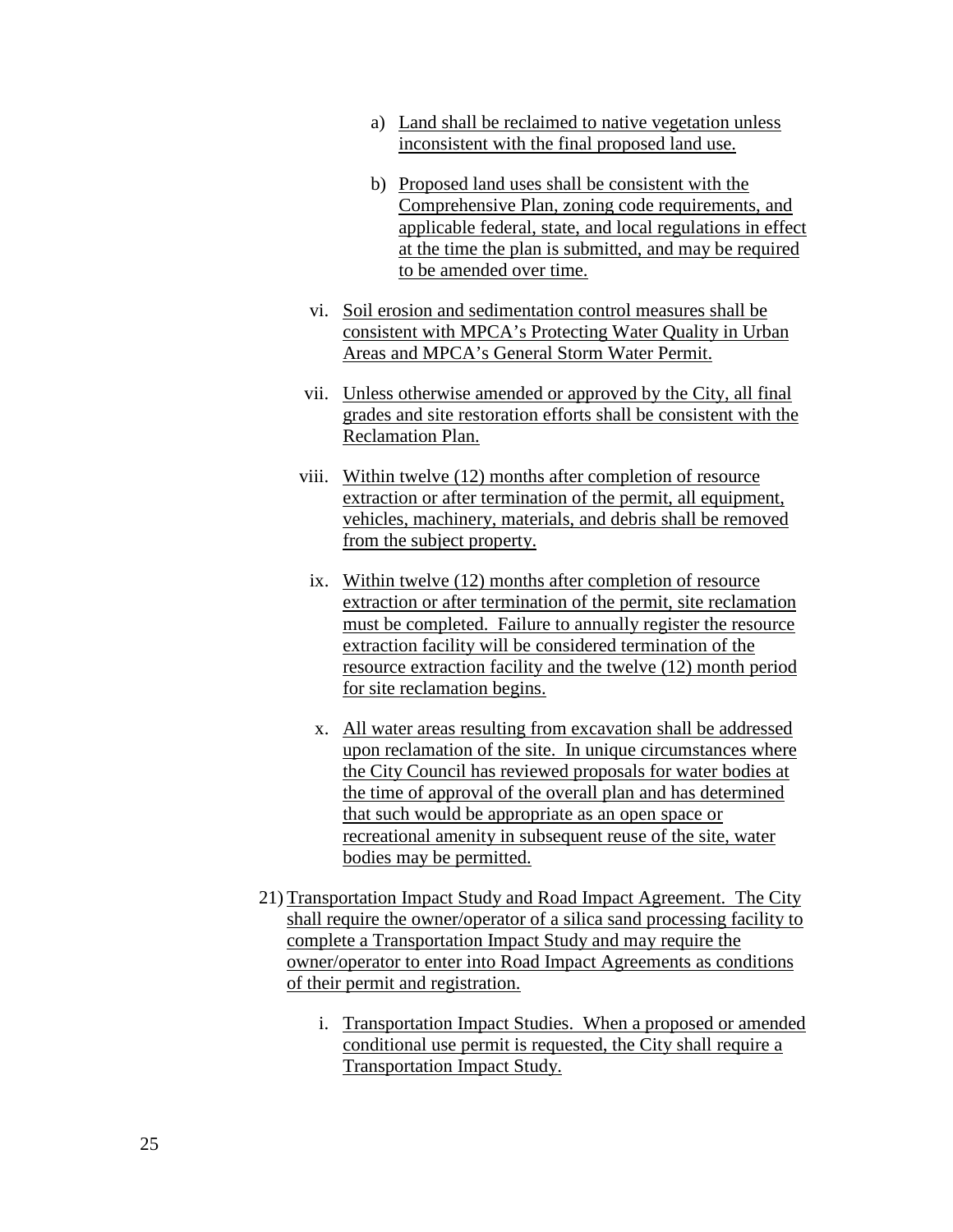ii. Road Impact Agreements. When a proposed or amended conditional use permit is requested, the City may require a Road Impact Agreement to alleviate the additional burden on the City's financial resources associated with the road infrastructure maintenance affected by granting the request.

# K) **Bi-Annual and Annual Reporting.**

- 1) During the first two (2) years of operations, the owner of all resource extraction operations in the City shall submit a report twice per year to the City of Red Wing's Zoning Administrator between the dates of January 1-February 1 and July 1-August 1.
- 2) After two (2) years of consecutive operations, the owner/operator of all resource extraction operations in the City shall submit an annual report to the City of Red Wing's Zoning Administrator between the dates of January 1-February 1.
- 3) The bi-annual and annual reports shall include the following information:
	- i. An identification of the owner/operator and the location of the resource extraction site.
	- ii. A map accurately showing the area of existing excavation, the unclaimed areas and reclaimed areas of the mine site. These maps shall include the acreage of each area.
	- iii. A written, detailed description of activities and operations on the site for the previous half-year (for bi-annual reports) or year (for annual reports).
	- iv. A written, detailed description of activities and operations planned for the following calendar year of operations.
	- v. A written report demonstrating how the owner/operator has been in compliance with all the terms set forth in the zoning ordinance and the conditional use permit. The report shall include all water and air quality monitoring results.
	- vi. A summary of all areas of noncompliance and a detailed plan for bringing noncompliant areas of operation into compliance for the next calendar year of operations.

# L) **Inspection, Violations, Penalties and Enforcement.**

1) Inspection. In addition to the reporting requirements, the City may make inspections of the facility upon reasonable notice to determine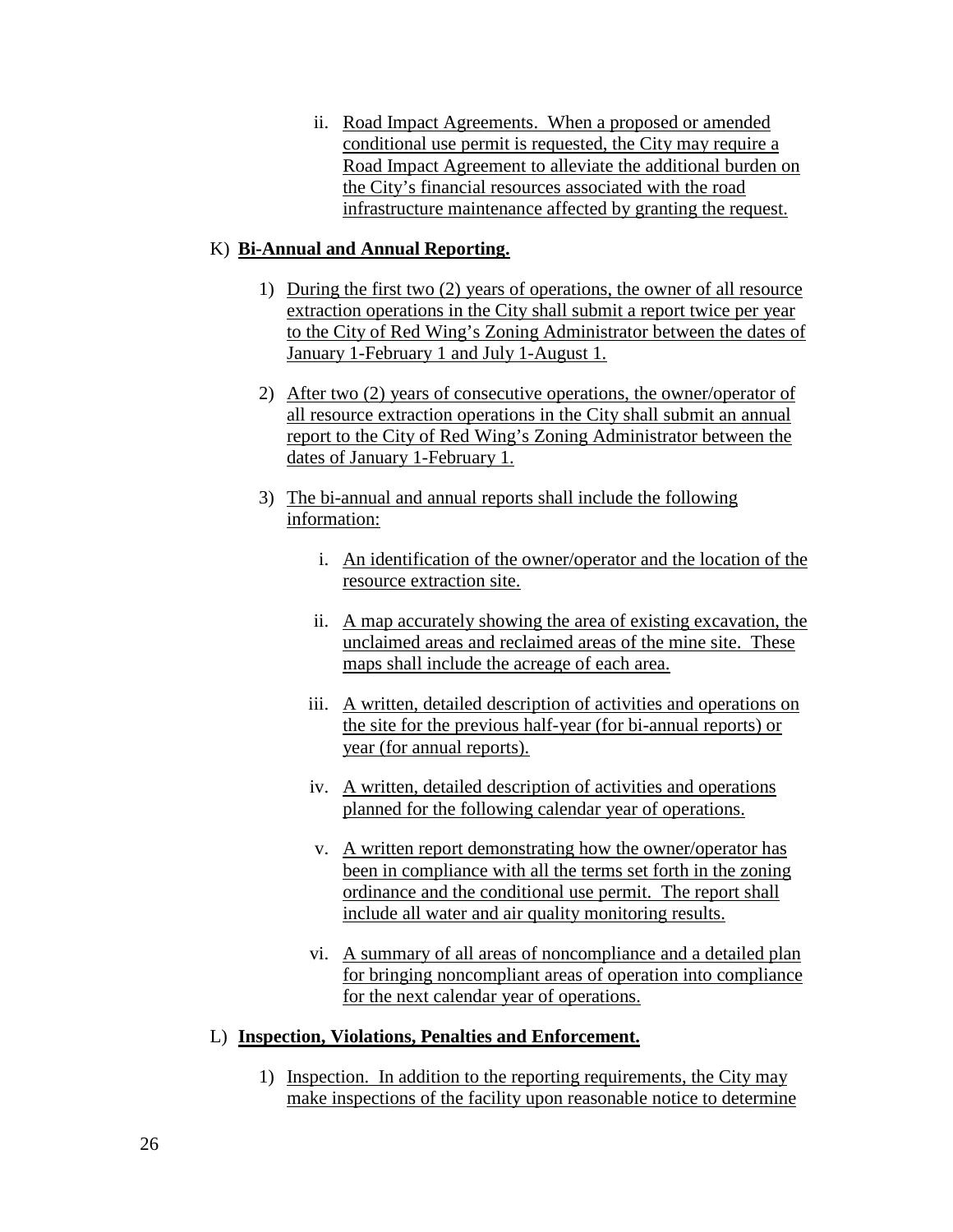the condition of the resource extraction sites in order to ensure and safeguard the health and safety of the public and determine compliance with the minimum standards under the applicable law.

- 2) Violation a Misdemeanor. Any firm, person or corporation who violates any of the provisions of these regulations shall be guilty of a misdemeanor and upon conviction thereof shall be subject to a fine and/or imprisonment as provided by law, unless a more severe penalty is provided by state or federal law. Each day that a violation is permitted to exist shall constitute a separate offense.
- 3) Additional violations. The following also constitute violations of the zoning code:
	- i. Engaging in resource extraction without properly obtaining a conditional use permit as required by the zoning code.
	- ii. Making incorrect or false statements in the information and documentation submitted in the reporting or during inspection by an authorized representative of the City.
	- iii. Failure to provide a bi-annual or annual report by the applicable deadline.
	- iv. Failure to take appropriate or reasonable action to remediate a known violation, citation, request for additional information or financial assurance, or any other order by the City.
- 4) Enforcement. In the event of a violation or threatened violation of any of the terms of this Division, the City may take appropriate action to enforce this Ordinance, including exercising the performance bonds, application for injunctive relief, action to compel performance, revocation of the conditional use permit, civil fines, and/or other appropriate action before the City Council or in court if the City deems it necessary to prevent, restrain, correct or abate such violations or threatened violations. Upon motion, the court may award costs, disbursements and reasonable attorney's fees and witness fees, which costs and fees can be assessed against the property.

# **55-260 Heavy Industrial Land Use – Silica Sand Processing that does not include Resource Extraction.**

A) **Purpose**. The purpose of this zoning regulation is to provide minimum standards for all silica sand processing operations (Heavy Industrial land use) within the City limits in order to protect public health and safety, to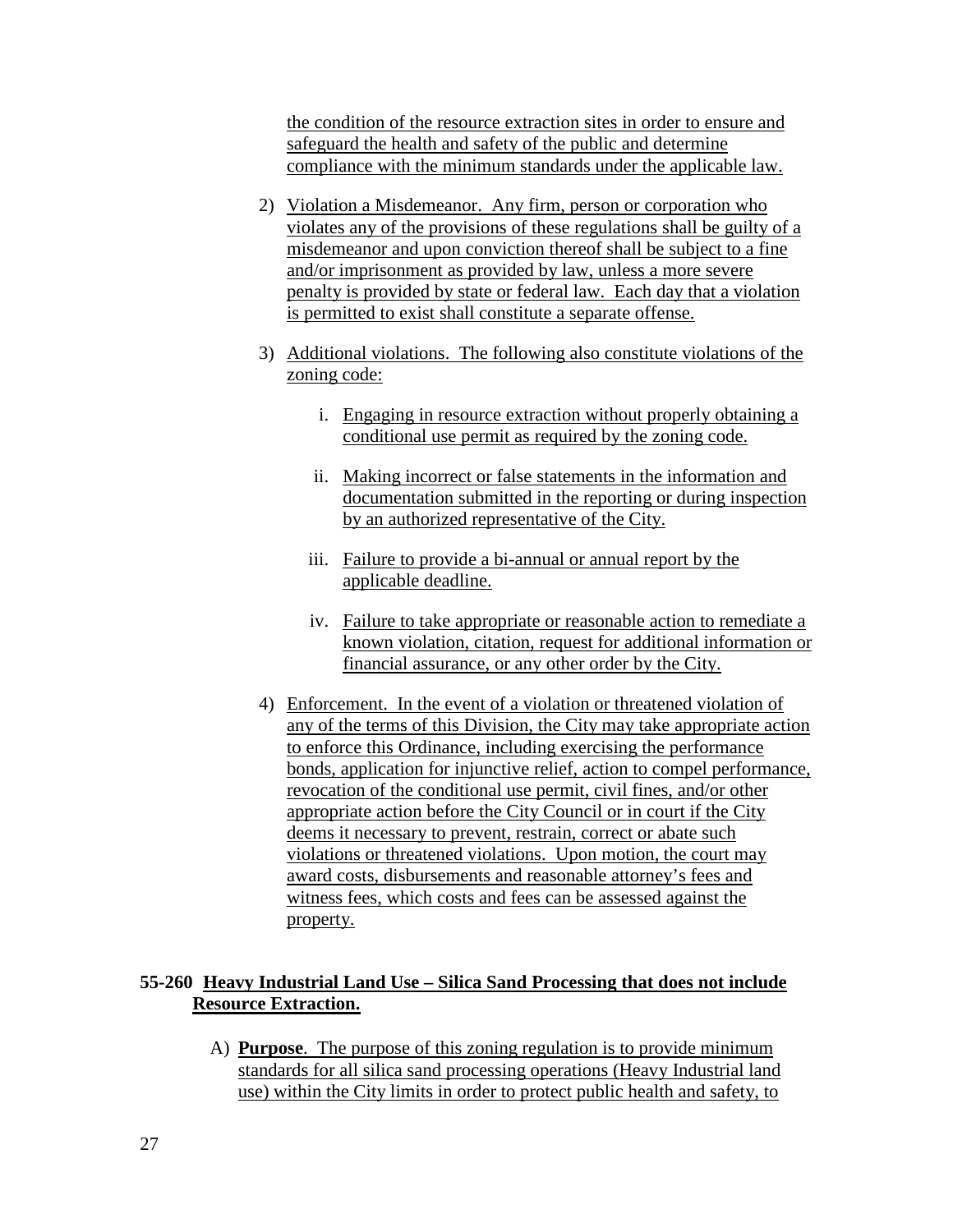preserve the scenic beauty of Red Wing's landscapes and environment, to protect the public from damage to both the quality and quantity of ground and surface waters, to minimize or prevent adverse impacts from on-site and off-site operations, and to promote the general welfare of the people of Red Wing and the surrounding communities. This purpose will be fulfilled through the following means:

- 1) Identification of areas in the City where silica sand processing is most appropriate and minimizes conflicts with other land uses.
- 2) Establishment of permitting requirements, environmental review procedures and performance standards to regulate silica sand processing operations.
- 3) Establishment of standards that prevent or minimize environment and aesthetic impacts on extracted properties, adjacent properties, and the City as a whole.
- 4) Establishment of standards and financial guarantees that restore any affected property to a condition compatible with adjacent properties and suitable for future uses that are compatible with the City of Red Wing Comprehensive Plan.
- B) **Definitions.** For the purpose of this Chapter, certain terms and words are defined below and also in, Division 55-250 Resource Extraction Activities, and Division 55-270 Silica Sand Motor Freight and Warehousing. Additional terms are also defined in Division 10, Definitions. Particular terms that apply include Heavy Industrial land use and those listed below.

#### C) **Silica Sand Processing Defined.**

- 1) *Silica sand* means silica/frac sand having composition and grain-size distribution suitable for industrial applications, including, but not limited to, use in the hydraulic fracturing process. Characteristics of silica sand/frac sand include: spherical shape, high silica (quartz) content, hardness (can withstand high pressure), uniform particle shape, and larger grain size. This definition specifically includes silica sand obtained from Jordan and St. Peter Sandstone.
- 2) *Silica sand processing* means any or all of the following:
	- i. Manufacturing or processing operations that may involve the use of equipment for the crushing, screening, separation, washing, compounding, coating, mixing or blending of mineral aggregates or nonmetallic resources extracted from off-site involving silica sand.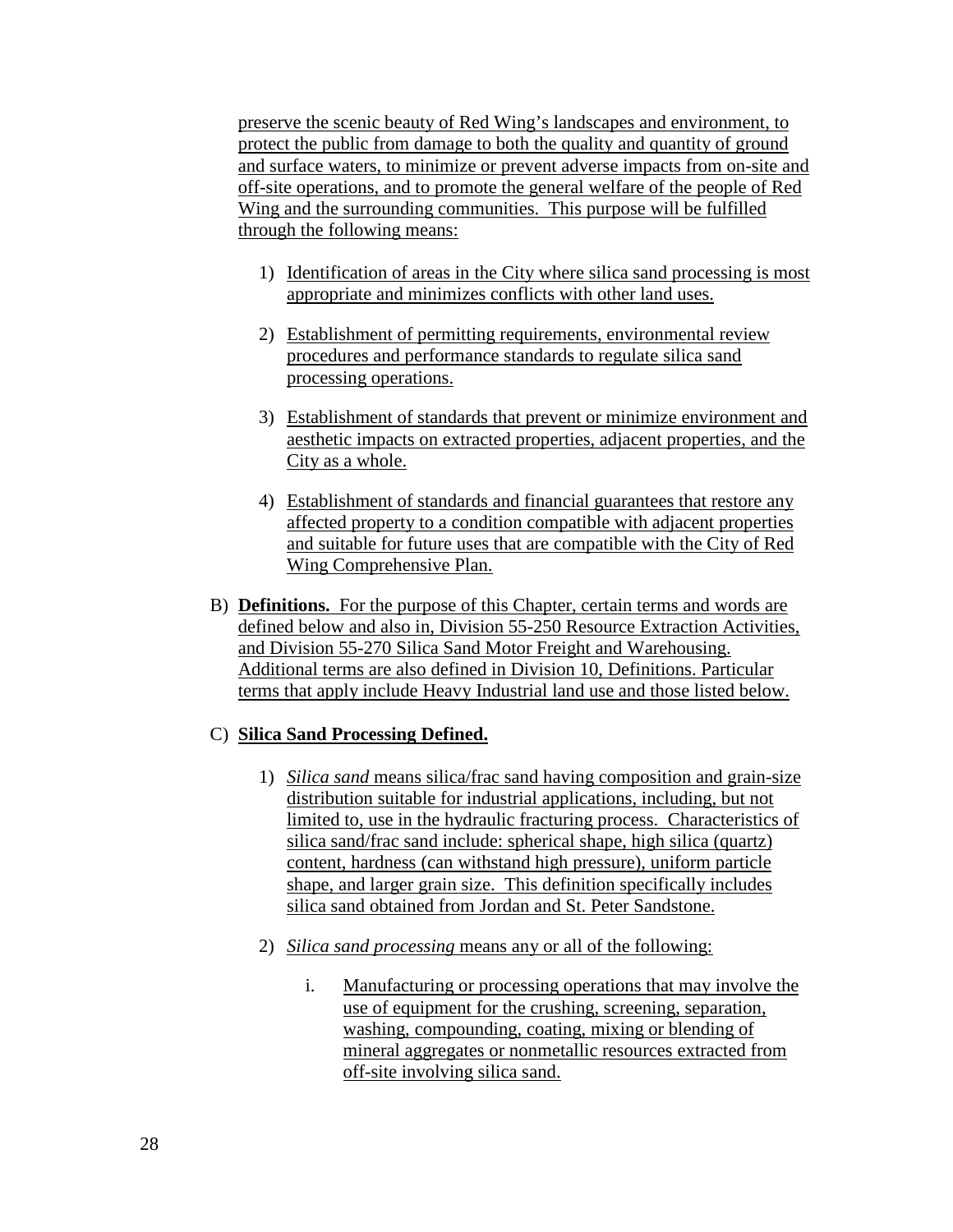- ii. Manufacturing processes aimed at producing silica sand and silica sand products for sale or use by the owner.
- iii. Stockpiling of nonmetallic resources used in the silica sand manufacturing process for sale or use off-site, and stockpiling of waste materials.
- iv. Transport of nonmetallic resources, finished products or waste materials from the silica sand processing site.
- v. Disposal of waste materials.
- vi. Exclusion: Silica sand processing as defined in this section does not include processing operations that take place on-site at resource extraction facilities.
- 3) *Silica sand processing facility* means any area that is being used for silica sand processing.
- D) **Silica Sand Processing Facility Permit Required.** All persons having a legal or equitable interest in any silica sand processing facility commencing on or after the effective date of this Ordinance shall obtain a conditional use permit which shall be processed in accordance with Division 90 of the Zoning Code and the additional procedures and requirements of this Division. Such persons are referred to hereinafter as "owner," "operator," and/or "permittee." These terms are interchangeable for the purposes of this Division.
- E) **Silica Sand Processing Facility Permit Application Requirements.** All persons seeking to engage in silica sand processing activities within the City must submit the following:
	- 1) Name, address, phone number(s), e-mail address, and website of the operator of the silica sand processing facility.
	- 2) Name, addresses, phone number(s), and e-mail addresses of all owners or lessors of the land on which the processing operation will occur.
	- 3) Acreage and complete legal description of the subject property on which the facility will be located, including all contiguous property owned by the landowners.
	- 4) A narrative outlining the type of material to be processed, mode of operation, including any screening, drying, washing, coating and storage of material, estimated quantity of material to be processed, and other pertinent information to explain the request in detail.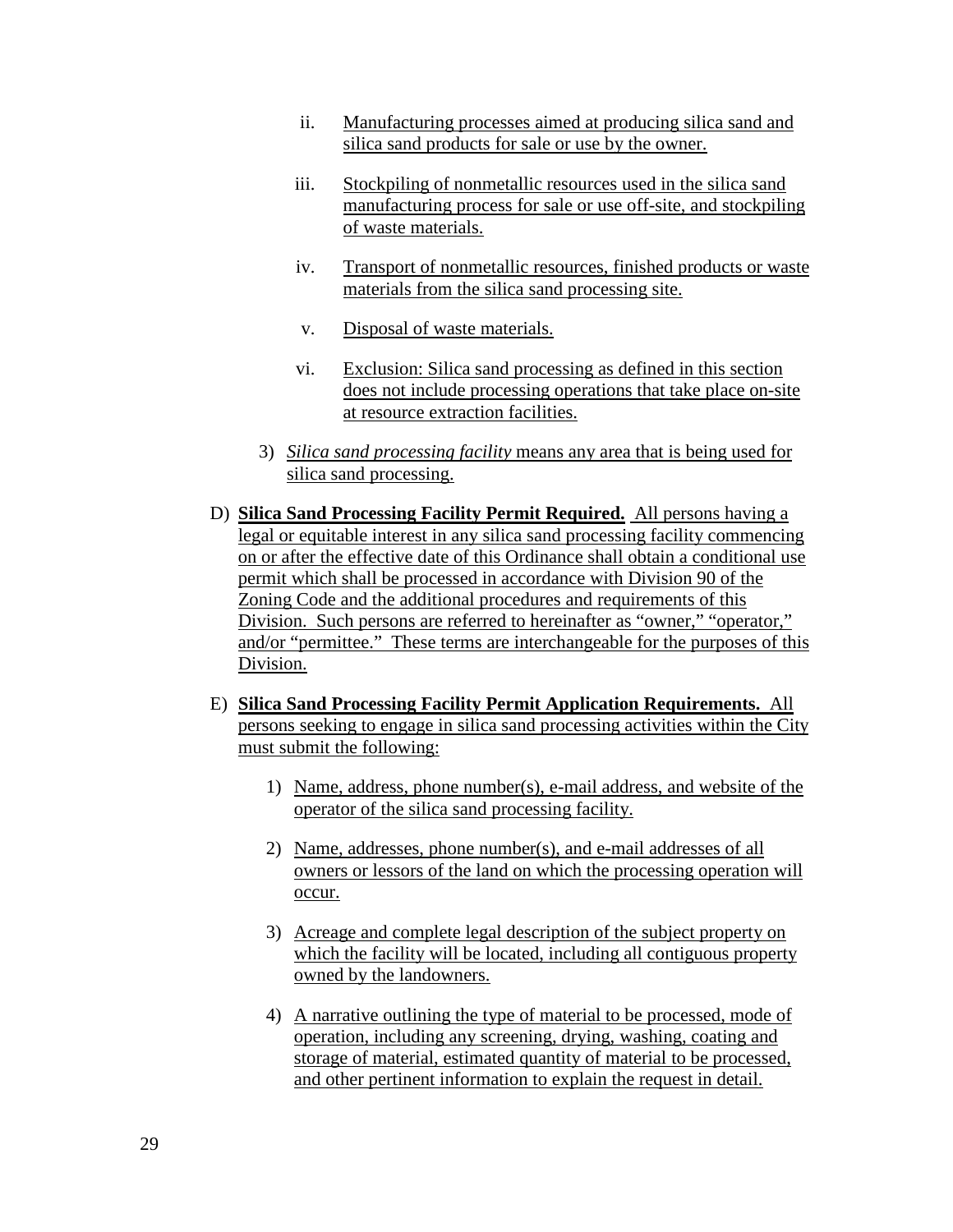- 5) Estimated time frame to operate the facility, to include hours per day, days per week, months per year, and number of years in operation.
- 6) A description of all vehicles and equipment estimated to be used by the operator in the operation of the facility.
- 7) A description of the estimated average daily and peak daily number of vehicles accessing the facility. If more than one access to the facility is proposed, provide a breakdown of anticipated daily and peak number of vehicles using each access.
- 8) Any other information or documentation required for issuance of a conditional use permit under the zoning code.
- 9) Supporting documentation: Every application for a silica sand processing facility permit shall include submission of supporting documentation. The documentation must take into account the Performance Standards listed in this Division and may be presented in descriptive or map form. Supporting documentation shall include, but is not limited to, the following:
	- i. A description of existing land uses on the subject property.
	- ii. A description of land use designations in the Comprehensive Plan and zoning classifications of the subject property.
	- iii. Copies of all federal, state, and county application documents and operating permits, including but not limited to: U.S. and Minnesota Department of Transportation permits and Minnesota Pollution Control Agency (MPCA) permits.
	- iv. A description of actions to be taken to mitigate potential impacts resulting from silica sand processing, including potential impact related to: wetlands, erosion, noise, air pollution, surface water contamination, traffic, dust, or vibrations.
	- v. A description of site screening, buffering, landscaping and security fencing.
	- vi. A description of the method in which complaints about any aspect of the facility or off-site transportation are to be received and the method by which complaints are to be resolved, such as neighbor notifications, meetings, or property value guarantees.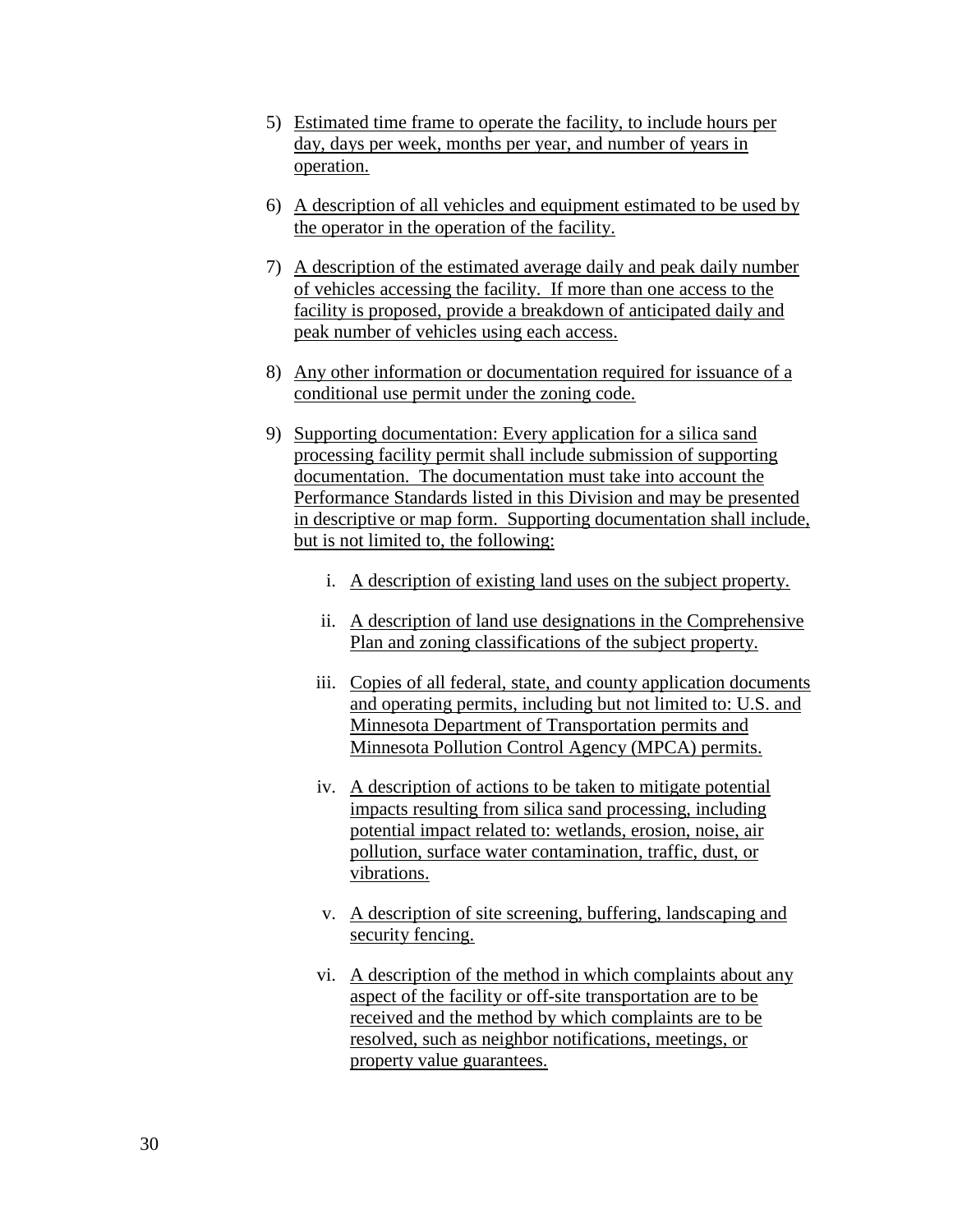- vii. A water budget, including an estimate of the amount of daily water use, water sources, and methods for disposing of water. Descriptions of methods used for filtration and control of water runoff are to be included also.
- viii. Identification of all proposed off-site trucking routes, together with the frequency and the common schedule of travel to be used for transporting materials or products to and from the site.
	- ix. Description of methods to control the weight of vehicles leaving the facility and the methods to ensure vehicles do not travel on roads with weight limits lower than the weight of the vehicles.
	- x. Description of methods to prevent mud and debris from being tracked onto public roads.
	- xi. A listing of any hazardous materials, including all fuel supplies, that will be stored on site and a description of measures to be used for securing and storing these materials.
- xii. A listing of all chemicals used in the processing operations and in controlling dust.
- xiii. Contingency Plans: A plan for responding to spills or accidental release of chemicals, dust, waste, or process water.
- xiv. Description of site security and property boundary signage to be utilized at the facility.

# F) **Silica Sand Processing Permit Application Process.**

- 1) Application. A request for a silica sand processing conditional use permit, as provided within this Division, shall be filed with the Zoning Administrator on an official application form, the required application fee shall be paid, and a deposit made to reimburse the City for its out-of-pocket costs in processing the application.
	- i. The application shall also be accompanied by ten (10) hard copies and one electronic copy of the detailed written and graphic materials fully explaining the proposed change, development, or use as specified in this Division.
	- ii. The Zoning Administrator shall refer the application along with all related information, to the appropriate zoning authorities for consideration.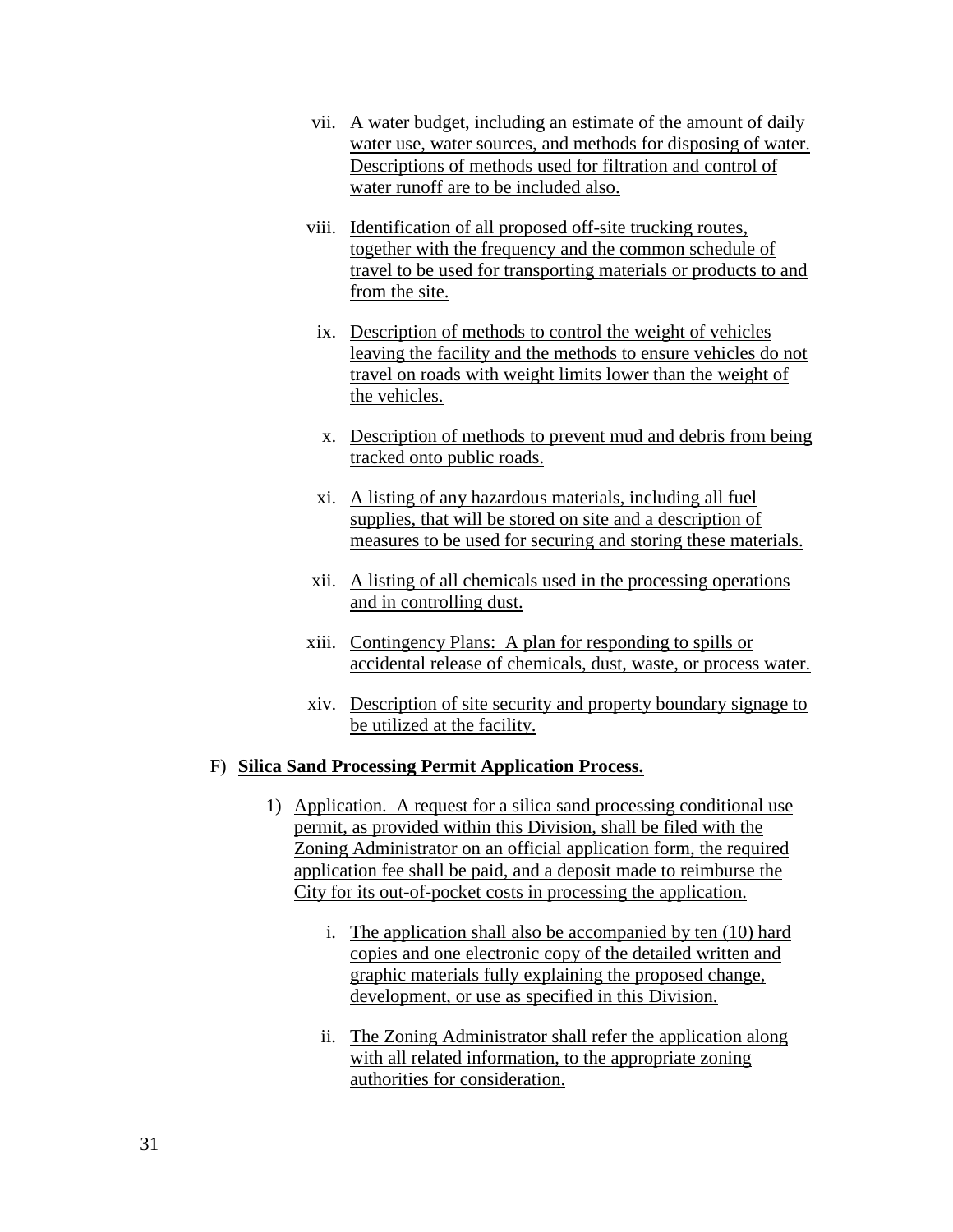- 2) Notice. The Zoning Administrator shall notice a public hearing as specified in Division 85-020 of the zoning ordinance.
- 3) The City shall have the authority to request additional information from the applicant or to retain expert testimony with the consent and at the expense of the applicant if said information is declared to be necessary by the City to review the request or to establish performance conditions in relation to this Division. Failure by the applicant to provide such additional information or consent to such testimony may lead to a determination by the City that the application is incomplete.
- 4) Referrals. The City may refer the application for review and comment to other agencies, including but not limited to the Minnesota Pollution Control Agency, or the Minnesota Department of Transportation.
- 5) Recommendation. The Planning Commission shall make findings of fact and recommend such actions or conditions relating to the request to the City Council. The City Council may impose restrictions or conditions as deemed necessary to protect the public interest. These conditions may include, but are not limited to, the following:
	- i. Matters relating to the appearance of the facility.
	- ii. Hours of operation.
	- iii. Limiting the number of loaded trucks entering or leaving the facility per day.
	- iv. Requiring all access drives to be watered and/or conditioned regularly to minimize dust.
	- v. Increasing setbacks.
	- vi. Limiting the height, size or location of buildings or stockpiles.
	- vii. Controlling the location and number of vehicle access points.
	- viii. Increasing street width and improving access conditions, including turn lanes, bypass lanes, etc.
	- ix. Increasing the number, size, location, or lighting of signs.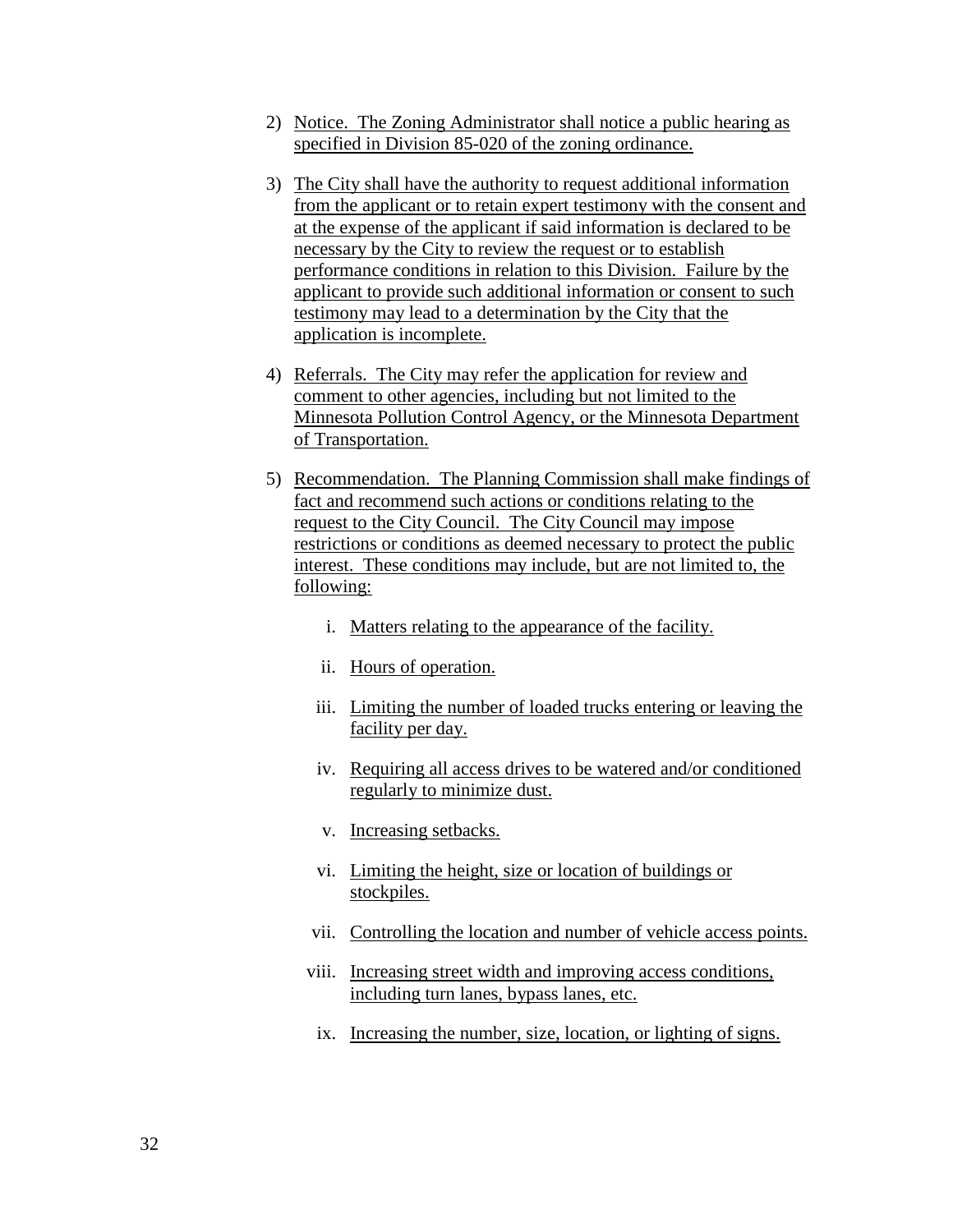- x. Requiring berming, fencing, buffering, screening, landscaping, or other facilities to protect adjacent or nearby property.
- xi. Requiring financial security to guarantee compliance with the conditions of approval.
- xii. Air and Water quality monitoring.
- xiii. On-site and off-site improvements to mitigate potential impacts to surface and subsurface waters.
- xiv. Requiring the owner/operator to enter into a road maintenance agreement with the City which shall specify the owner/operator's responsibilities with regard to road maintenance costs based on the life expectancy of the operations at the facility.
- 6) City Council's Action and Findings. The City Council shall approve, modify, or deny the request and state the findings of its actions. The Zoning Administrator shall notify the applicant of the City Council's action.
- 7) Reapplication/Lapse of Conditional Use Permit. The City shall not accept reapplication for the same or substantially similar conditional use permit within twelve (12) months of denial.
- 8) Amended Conditional Use Permit. Any material change to the operations or use of the land approved under a current conditional use permit shall require an amended conditional use permit and all procedures shall apply as if a new permit were being issued. The determination of whether any change constitutes a material change shall be made at the sole discretion of the City.
- G) **Security Required.** The City shall require the owner of the property in which silica sand processing is occurring to post a letter of credit, bond, or cash escrow in such form and sum as determined by the City Council as part of the permit. The security shall be sufficient to reimburse the following costs:
	- 1) Costs of bringing the operation into compliance with the silica sand processing permit requirements including site monitoring and enforcement costs.
	- 2) Extraordinary costs of repairing roads due to special burden resulting from the hauling of materials and traffic associated with the operation.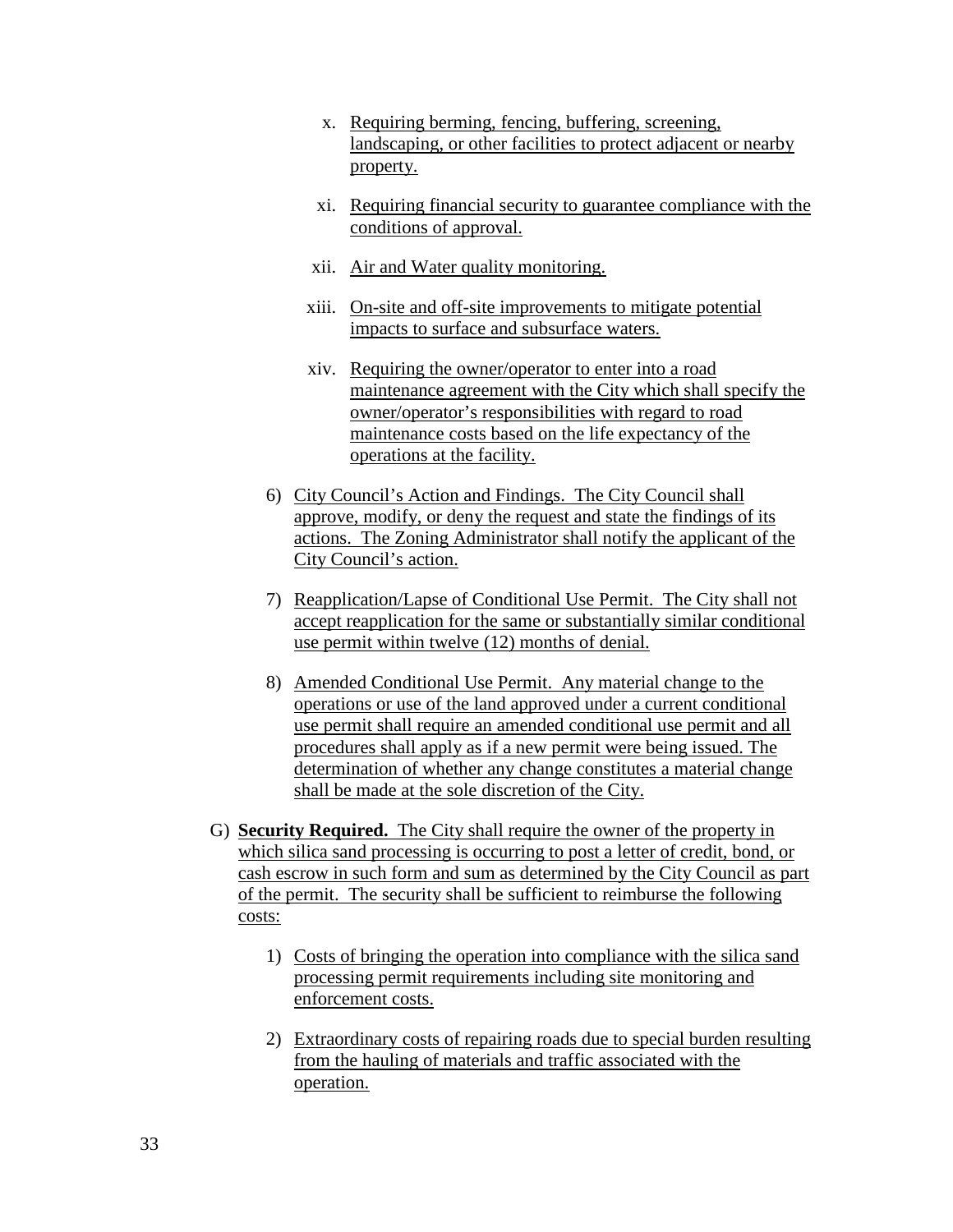- 3) Extraordinary costs of providing an alternative water supply to potentially affected residences or agricultural operations located within  $\frac{1}{2}$  mile of the resource extraction facility or other such areas shown to be impacted by the silica sand processing operations.
- 4) Costs the City may incur in enforcing the terms of the conditional use permit, including consultant's and attorney's fees.
- 5) Bonds shall be for a minimum of one (1) year and shall include a provision for notification of the City at least thirty (30) days prior to cancellation or non-renewal.
- 6) Bonds must be renewed in such a manner that sufficient security is in existence at all times throughout the duration of the silica sand processing operation.
- 7) In the event the City determines that the amount of security provided by an owner/operator must be increased, or if the amount provided has been exhausted, the City shall notify the owner/operator of the amount of additional security needed and the basis of that request. The owner/operator shall provide the additional security within thirty (30) days of the request.
- H) **Additional Performance Standards for Silica Sand Processing Facilities.**  The following performance standards apply to all silica sand processing facilities located in the City and are supplemental and in addition to the other applicable performance standards contained in this Division and in the zoning code:
	- 1) Normal hours of operation. Silica sand processing facilities shall operate only between the hours of 6:00 a.m. and 10:00 p.m., Monday through Saturday, unless specified otherwise in the conditional use permit for the facility.
		- i. Exceptions to the hours of operation must be approved by the City Zoning Administrator. Approval may only be granted in conjunction with the furnishing of material for a public improvement, public safety or a public good project that is underway during the hours that the facility is not otherwise allowed to operate. Approval will be limited to those functions that cannot occur during normal hours of operation.
	- 2) Fencing. Fencing, signs, and barriers are required around the outer boundaries of the entire facility.
	- 3) Access. The permittee must obtain a permit from the road authority for all proposed new access points to public roads. The road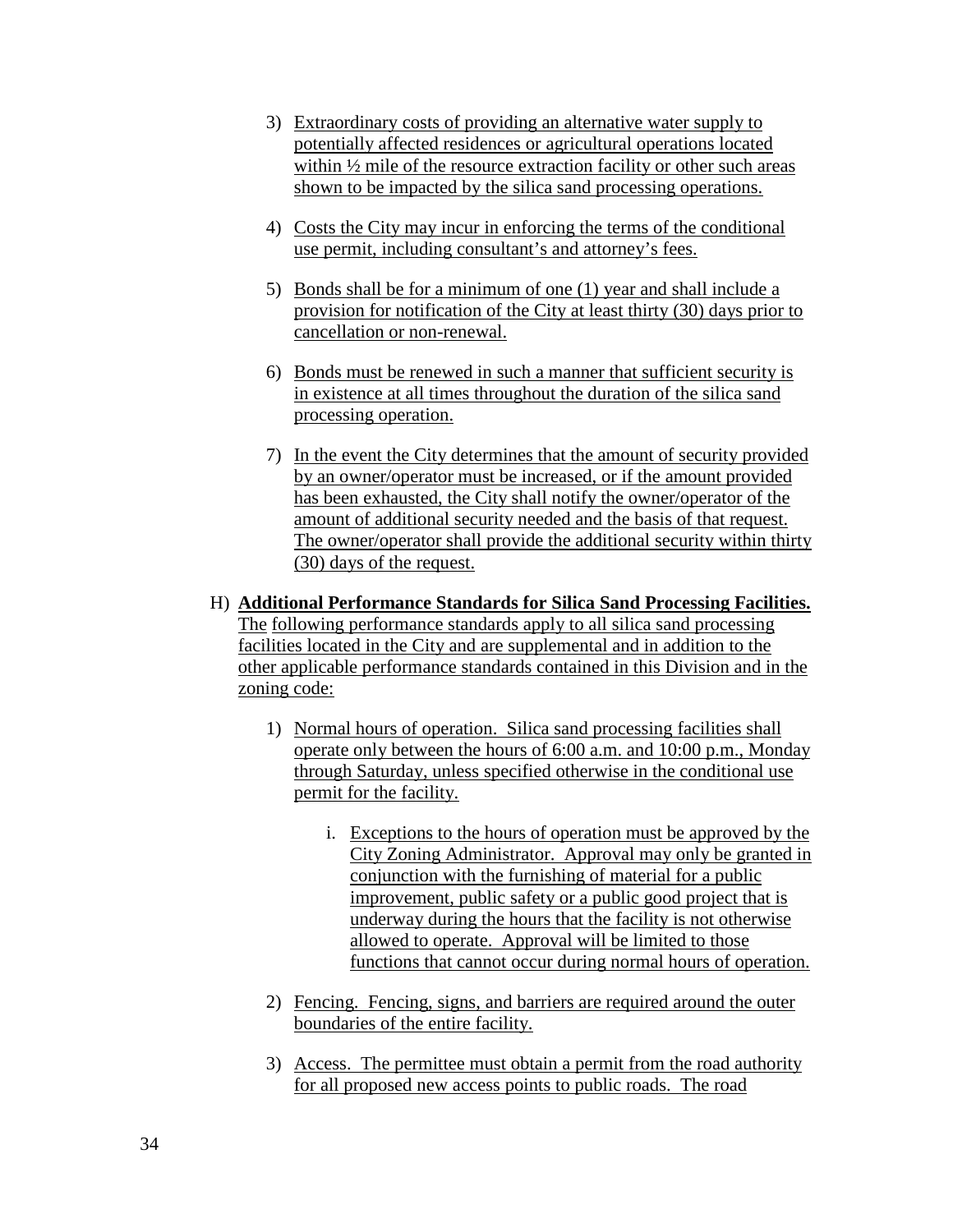authority may restrict the weight of vehicles allowed to use any permitted access.

- 4) Roadway dust control. Operators shall be responsible for providing continuous dust control during facility operation on unpaved roads that are the primary routes to or from a silica sand processing facility. Watering roadways or other dust control measures along paved roads accessing the facility such as pavement sweeping and wheel washing may be required.
- 5) Environmental Assessment Worksheet. To mitigate public nuisances, environmental, and public health concerns, the City shall require all operators of silica sand processing facilities to submit an Environmental Assessment Worksheet (EAW).
- 6) Dust Mitigation Plan. To mitigate public nuisances and public health concerns, the City shall require Operators to present a Dust Mitigation Plan for approval by the City.
	- i. Remedies to control dust may include methods such as berming, landscaping, enclosures for processing equipment, and watering stockpiled materials and all roads within the site.
	- ii. All equipment used for processing operations shall be constructed, maintained, and operated in such a manner as to minimize, as far as practicable, dust conditions which are injurious or substantially annoying to persons living within six hundred feet (600') of the facility lot line.
	- iii. The City shall require continuous air quality/air particulate monitoring of a silica sand processing facility. Monitoring equipment shall be in accordance with MPCA or the City best practices standards, whichever are more stringent.
		- 1. The operator shall begin air quality/air particulate and water monitoring at least six (6) months prior to operation to create a baseline of the area.
		- 2. Stationary monitors shall be located at strategic locations along the silica sand processing facility property lines, within the site, and may also be required to be located at neighboring residences within 600 feet (600') of the facility property lines.
		- 3. Continuous remote readings shall be taken and reported to the City when requested. A summary report shall be included in all bi-annual or annual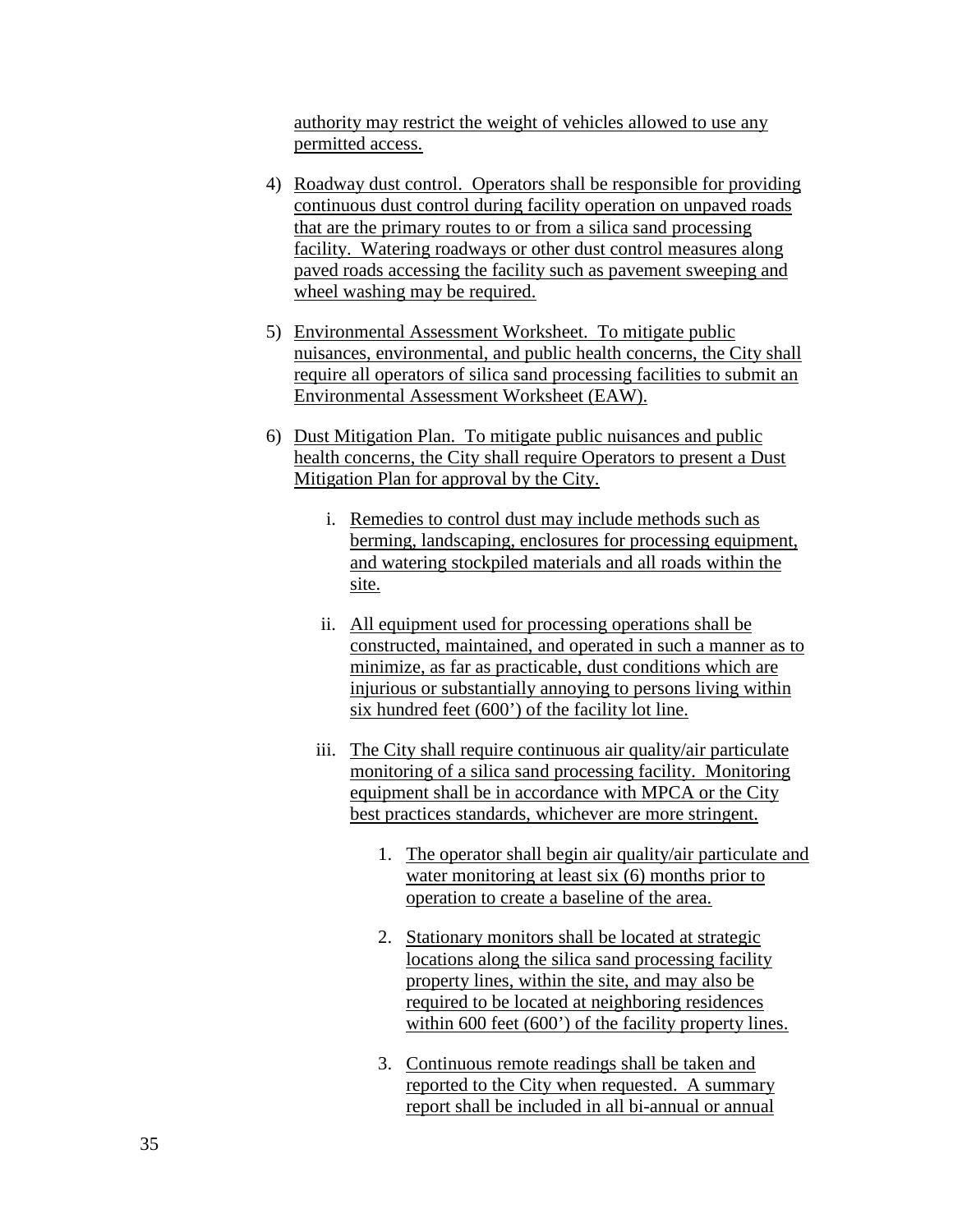reports, and shall be made available upon request by the City.

- 7) Noise. Maximum noise levels at the facility will be consistent with the standards established by the MPCA. To mitigate public nuisances, the facility shall use Best Management Practices including building berms, enclosing generators and leaving existing trees at the property boundaries to minimize noise impacts.
- 8) Vibration. Operators shall use all practical means to eliminate adverse impacts on adjacent properties from vibration of equipment according to all federal and state laws, rules, regulations and statutes.
- 9) Water resources. The silica sand processing operation shall not allow surface water to leave the site in a manner that causes flooding, erosion, or alteration of natural drainage patterns. The facility shall not adversely affect the quantity or quality of surface or subsurface water. Surface water leaving the site shall be of equal quality as water originating off-site before it passes through the site. The operator shall perform any water treatment necessary to comply with this provision.
- 10) Screening/buffering. Screening barriers shall be subject to the approval of the City.
	- i. To minimize problems of dust and noise and to shield silica sand processing operations from public view, a screening barrier may be required between the mining site and adjacent properties.
	- ii. A screening barrier may be required between the silica sand processing facility and any public road.
	- iii. A screening barrier may be required to mitigate visual impacts of the silica sand processing facility from existing historical, cultural, recreational features and dwellings, including but not limited to trails, navigable waters, and sites identified in the State Historic Preservation Office (SHPO) and Goodhue County cultural databases.
	- iv. A buffer yard and screening that complies with "Buffer Yard D" as set forth in Division 62-030 is required for all silica sand processing facility boundaries that abut residential, parks and open areas, and public assembly land uses.
- 11) Unauthorized storage. Vehicles, equipment, or materials not associated with the silica sand processing facility or not in operable condition may not be kept or stored at the facility.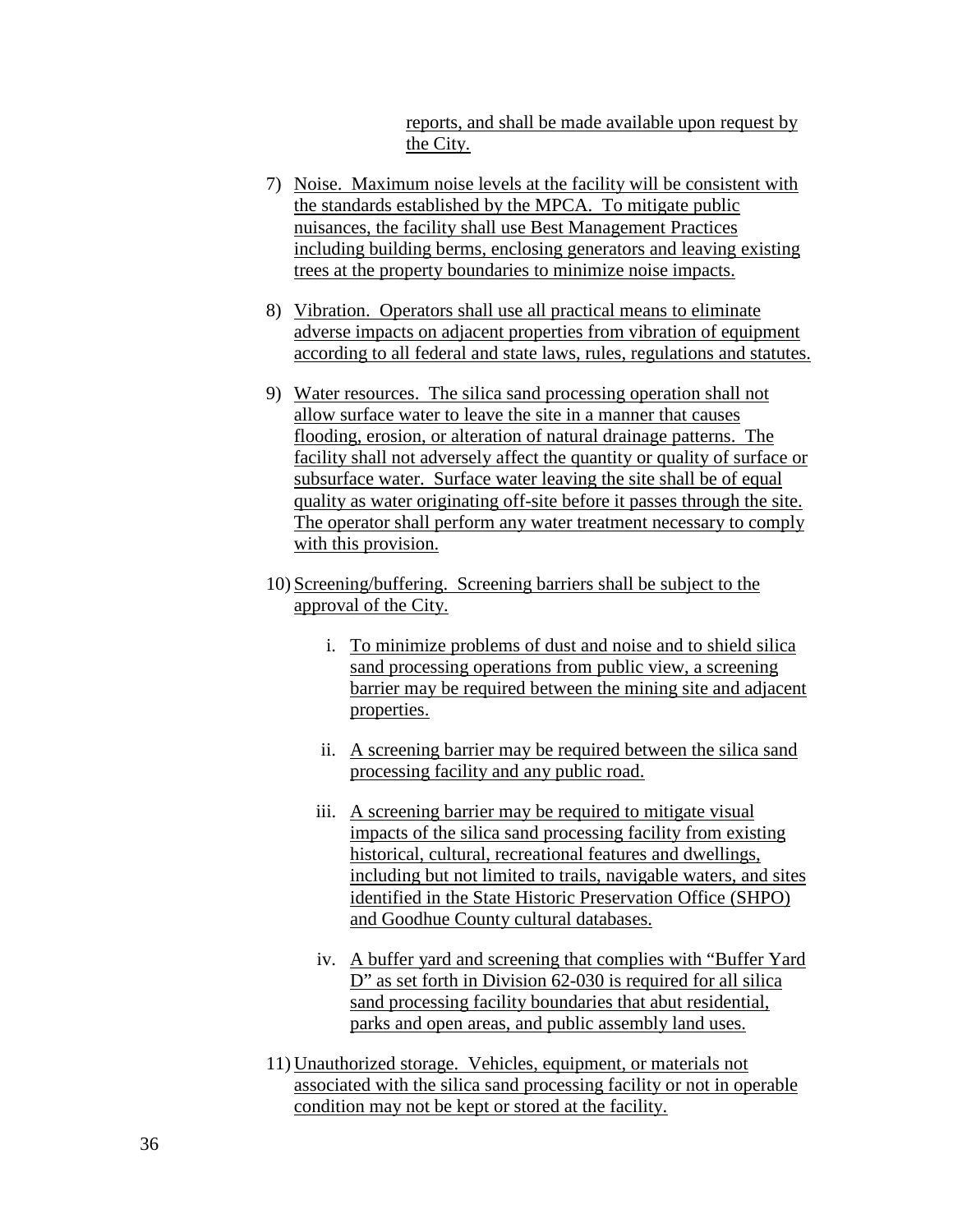- 12) Waste disposal. Any waste generated from the silica sand processing operation, including waste from vehicle or equipment maintenance, shall be disposed of in accordance with federal, state, county, and City requirements.
- 13) Water quality monitoring. Water quality monitoring shall be performed at all silica sand processing facilities.
	- i. A minimum of three (3) monitoring wells shall be installed to evaluate the hydrogeologic environment. The City reserves the right to require additional borings or monitoring wells if necessary.
	- ii. A Water Monitoring Plan shall include placing a sufficient number of monitoring wells in strategic locations along the property lines and within the site to adequately characterize and monitor surface and groundwater.
	- iii. Monitoring of residential wells within six-hundred feet (600') of the property lines may also be required.
	- iv. Continuous remote readings shall be taken and reported to the City when requested. A summary report shall be included in all bi-annual or annual reports, and shall be made available upon request by the City.
- 14) Storm Water Management Plan. The City may require an operator to submit a Storm Water Management Plan to the City for approval.
- 15) General compliance. The operators must comply with all other federal, state, regional, county, and local laws and regulations applicable to the operation of the silica sand processing facility, including but not limited to floodplain management regulations, shoreland management regulations, and zoning ordinance regulations.
- 16) Additional regulations. The City may impose additional regulations and requirements on the silica sand processing facility to protect the public health, safety, and welfare.
- 17) Transportation Impact Study and Road Impact Agreement. The City shall require the owner/operator of a silica sand processing facility to complete a Transportation Impact Study and may require the owner/operator to enter into Road Impact Agreements as conditions of their permit and registration.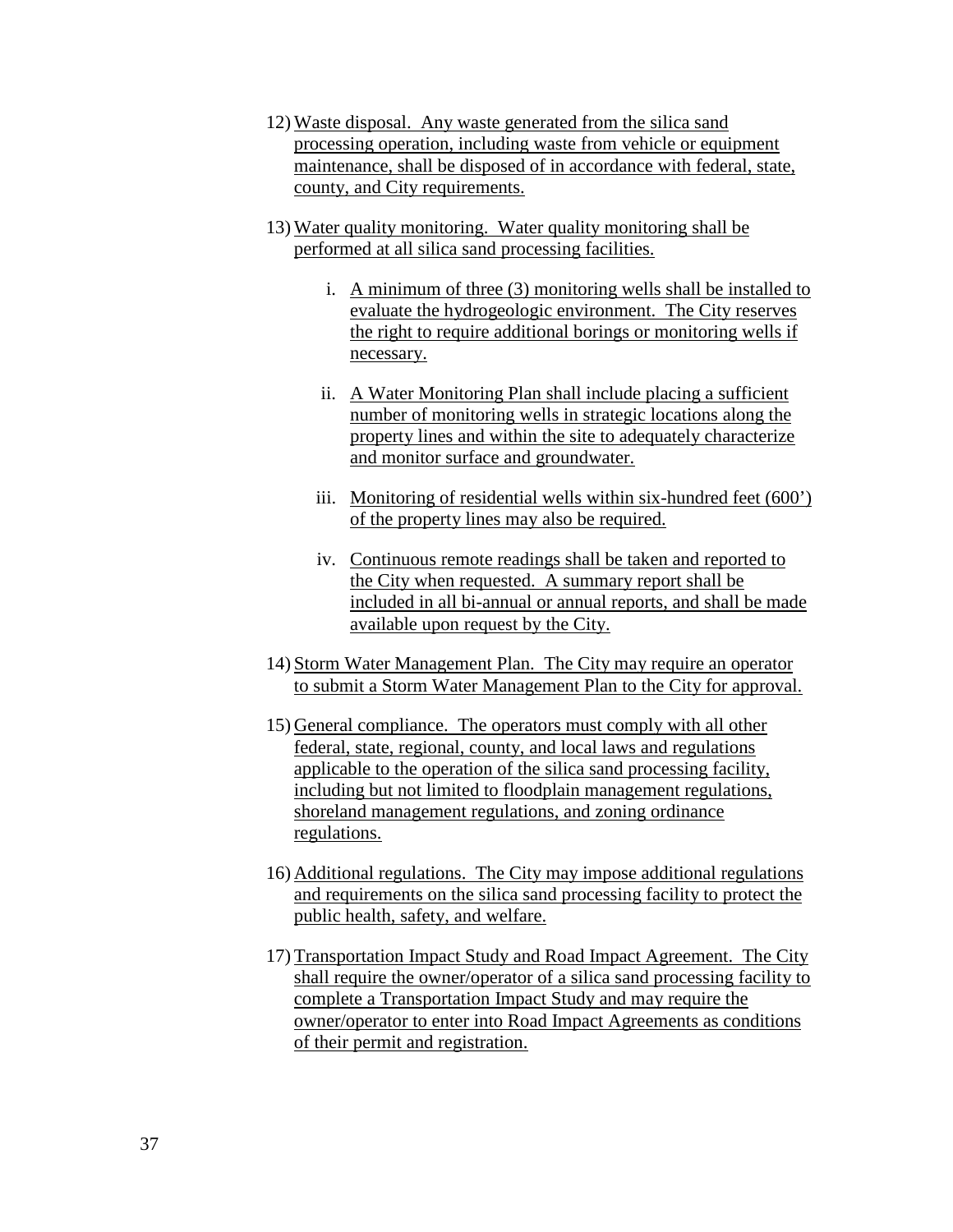- i. Transportation Impact Studies. When a proposed or amended conditional use permit is requested, the City shall require a Transportation Impact Study.
- ii. Road Impact Agreements. When a proposed or amended conditional use permit is requested, the City may require a Road Impact Agreement to alleviate the additional burden on the City's financial resources associated with the road infrastructure maintenance affected by granting the request.

### I) **Bi-Annual and Annual Reporting.**

- 1) During the first two (2) years of operations, the owner of all silica sand processing facilities in the City shall submit a report twice per year to the City of Red Wing's Zoning Administrator between the dates of January 1-February 1 and July 1-August 1.
- 2) After two (2) years of consecutive operations, the owner of all silica sand processing facilities in the City shall submit an annual report to the City of Red Wing's Zoning Administrator between the dates of January 1-February 1.
- 3) The bi-annual and annual reports shall include the following information:
	- i. An identification of the owner/operator and the location of the silica sand processing facility.
	- ii. A written, detailed description of activities and operations on the site for the previous half-year (for bi-annual reports) or year (for annual reports).
	- iii. A written, detailed description of activities and operations planned for the following calendar year of operations.
	- iv. A written report demonstrating how the owner/operator has been in compliance with all the terms set forth in the zoning ordinance and the conditional use permit. The report shall include all water and air quality monitoring results.
	- v. A summary of all areas of noncompliance and a detailed plan for bringing noncompliant areas of operation into compliance for the next calendar year of operations.

#### J) **Inspection, Violations, Penalties and Enforcement.**

1) Inspection. In addition to the annual reports, the City may make inspections of the facility upon reasonable notice to determine the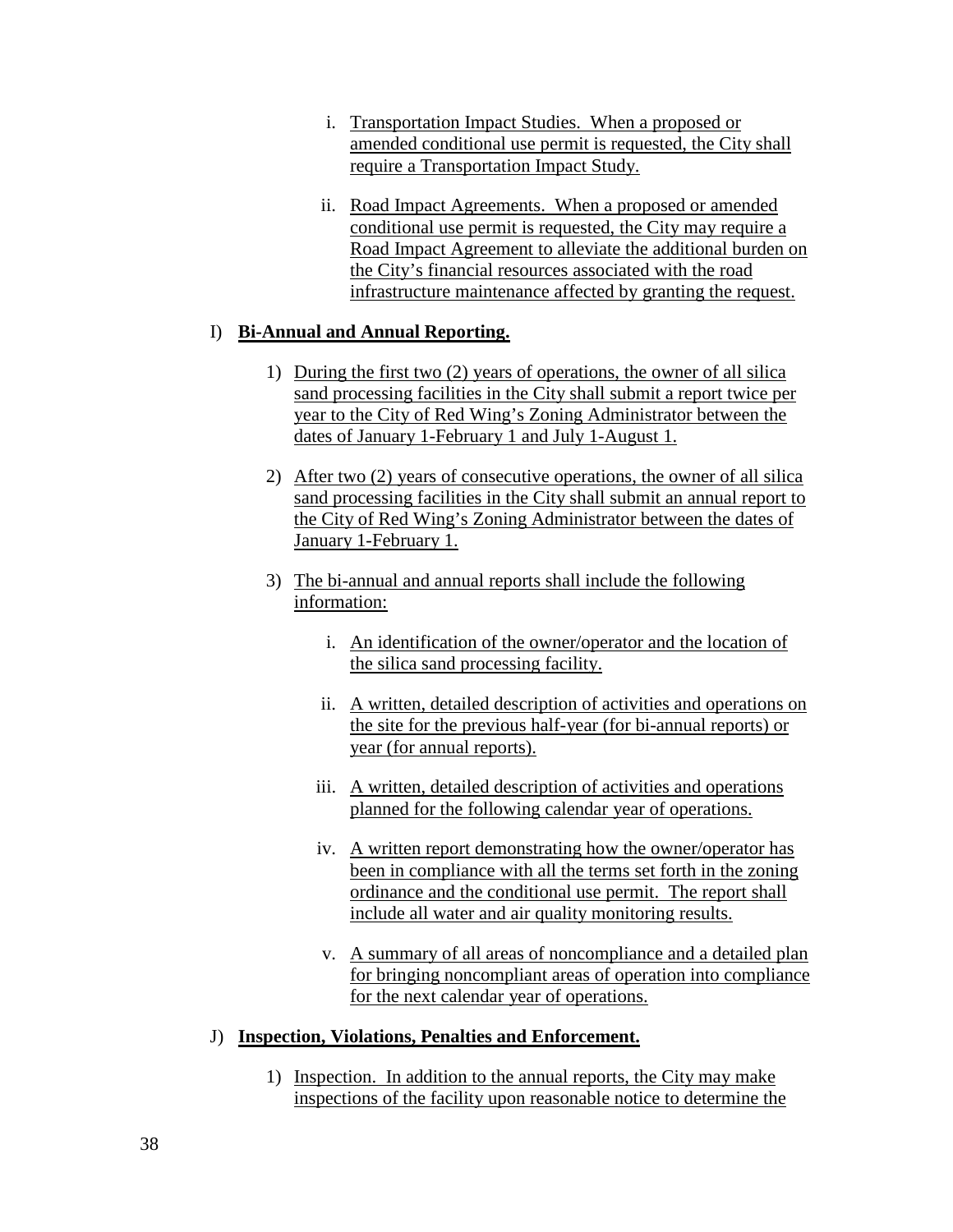condition of the silica sand processing site in order to ensure and safeguard the health and safety of the public and determine compliance with the minimum standards under the applicable law.

- 2) Violation a Misdemeanor. Any firm, person or corporation who violates any of the provisions of these regulations shall be guilty of a misdemeanor and upon conviction thereof shall be subject to a fine and/or imprisonment as provided by law, unless a more severe penalty is provided by federal or state law. Each day that a violation is permitted to exist shall constitute a separate offense.
- 3) Additional violations. The following also constitute violations of the zoning code:
	- i. Engaging in silica sand processing without properly obtaining a conditional use permit as required by the zoning code.
	- ii. Making incorrect or false statements in the information and documentation submitted in the reporting or during inspection by an authorized representative of the City.
	- iii. Failure to provide a bi-annual or annual report within the required time period.
	- iv. Failure to take appropriate or reasonable action to remediate a known violation, citation, request for additional information or financial assurance, or any other order by the City.
- 4) Enforcement. In the event of a violation or threatened violation of any of the terms of this Division, the City may take appropriate action to enforce this Division, including exercising the performance bonds, application for injunctive relief, action to compel performance, revocation of the conditional use permit, civil fines, and/or other appropriate action before the City Council or in court if the City deems it necessary to prevent, restrain, correct or abate such violations or threatened violations. Upon motion, the court may award costs, disbursements and reasonable attorney's fees and witness fees, which costs and fees can be assessed against the property.

# **55-270 Silica Sand Motor Freight and Warehousing.**

A) **Purpose**. The purpose of this zoning regulation is to provide minimum standards for all silica sand motor freight and warehousing operations (Motor Freight and Warehousing land use) within the City limits in order to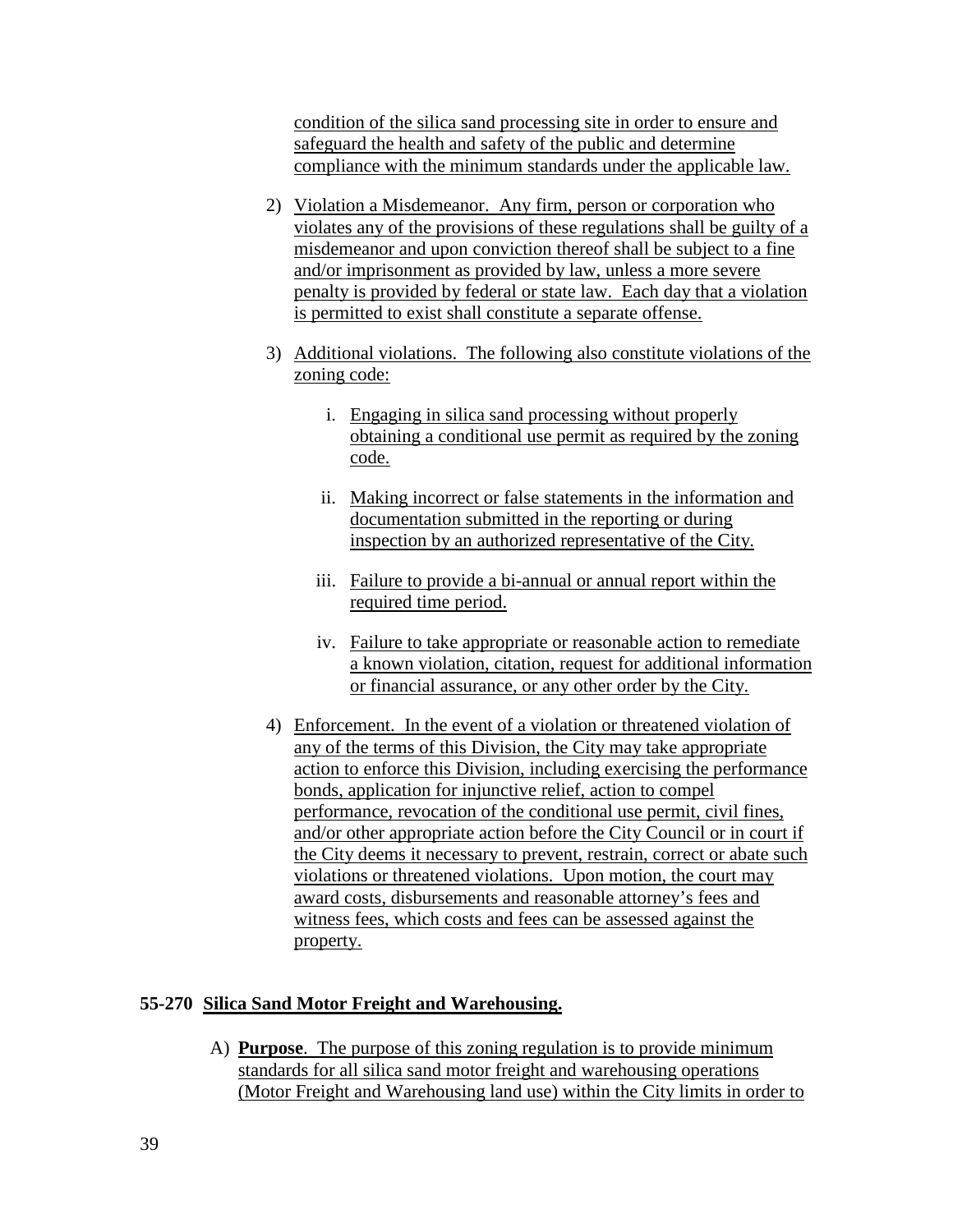protect public health and safety, to preserve the scenic beauty of Red Wing's landscapes and environment, to protect the public from damage to both the quality and quantity of ground and surface waters, to minimize or prevent adverse impacts from on-site and off-site operations, and to promote the general welfare of the people of Red Wing and the surrounding communities. This purpose will be fulfilled through the following means:

- 1) Identification of areas in the City where silica sand motor freight and warehousing is most appropriate and minimizes conflicts with other land uses.
- 2) Establishment of permitting requirements, environmental review procedures and performance standards to regulate silica sand motor freight and warehousing operations.
- 3) Establishment of standards that prevent or minimize environment and aesthetic impacts on adjacent properties and the City as a whole.
- 4) Establishment of standards and financial guarantees that restore any affected property to a condition compatible with adjacent properties and suitable for future uses that are compatible with the City of Red Wing Comprehensive Plan.
- B) **Definitions.** For the purpose of this Chapter, certain terms and words are defined below and also in Division 10, Definitions. Particular terms that apply include Motor Freight and Warehousing, Silica Sand (defined in Division 55-260), and those listed below.

# C) **Silica Sand Motor Freight and Warehousing Defined.**

- 1) *Silica sand motor freight and warehousing* means motor freight and warehousing operations (Motor Freight and Warehousing land use) that involve silica sand, as that term is defined in Division 55-260. Such operations include any or all of the following:
	- i. Operations involving the loading, unloading, transfer, storage, warehousing, stockpiling or shipping of silica sand, regardless of the mode of transportation (truck, rail, barge, etc.).
	- ii. Operations that involve the transfer or movement of silica sand from one mode of transportation to another, such as from truck to barge, or from barge to rail, etc.
- 2) *Silica sand motor freight and warehousing facility* means any area that is being used for silica sand motor freight and warehousing operations.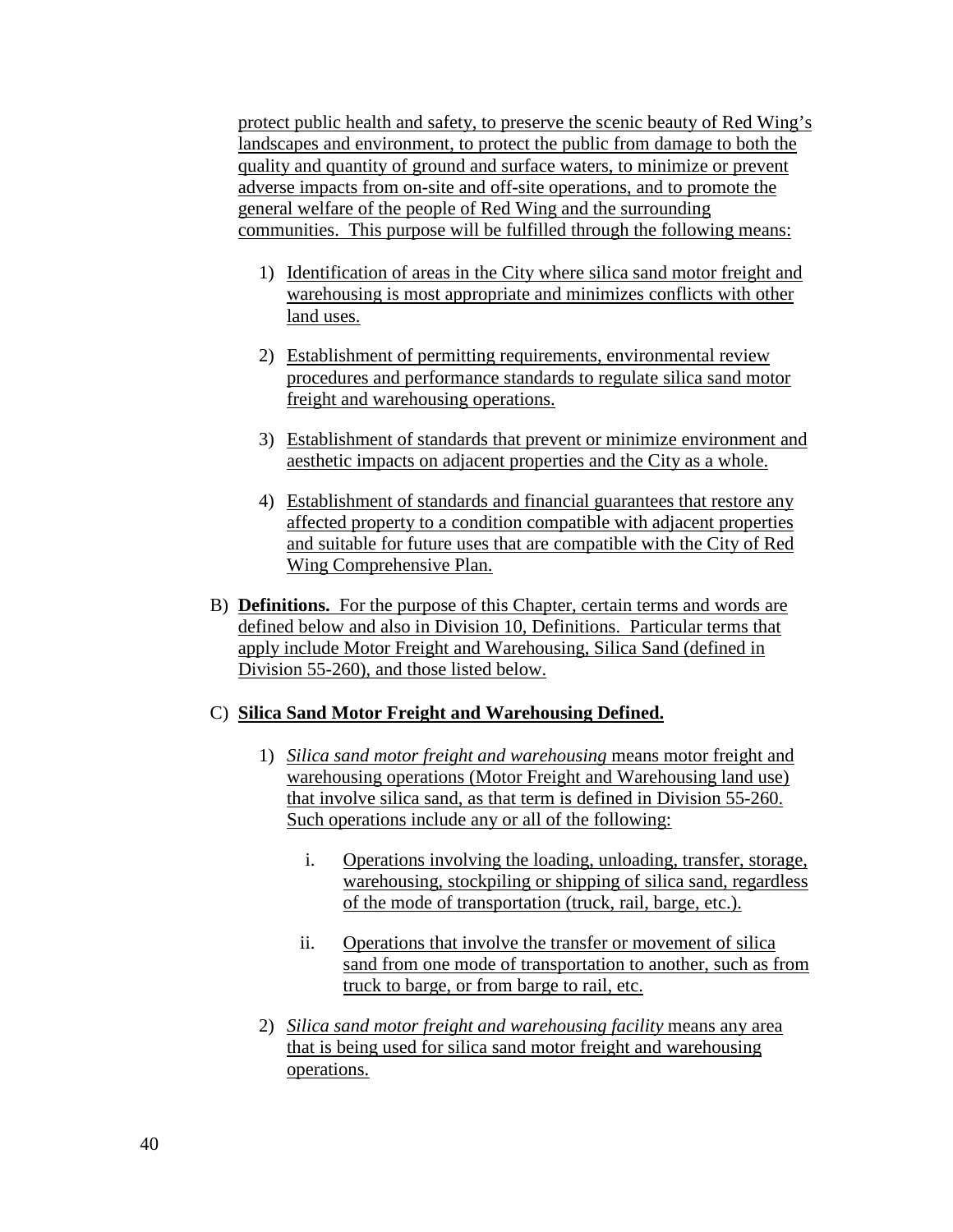- D) **Silica Sand Motor Freight and Warehousing Facility Permit Required.** All persons having a legal or equitable interest in any silica sand motor freight and warehousing facility commencing on or after the adoption of this Ordinance shall obtain a conditional use permit which shall be processed in accordance with Division 90 of the Zoning Ordinance and the additional procedures and requirements of this Division. Such persons are referred to hereinafter as "owner," "operator," and/or "permittee." These terms are interchangeable for the purposes of this Division.
- E) **Silica Sand Motor Freight and Warehousing Facility Permit Application Requirements.** All persons seeking to engage in silica sand motor freight and warehousing activities within the City must submit the following:
	- 1) Name, address, phone number(s), e-mail address, and website of the operator of the silica sand motor freight and warehousing facility.
	- 2) Name, addresses, phone number(s), and e-mail addresses of all owners or lessors of the land on which the silica sand motor freight and warehousing operation will occur.
	- 3) Acreage and complete legal description of the subject property on which the facility will be located, including all contiguous property owned by the landowners.
	- 4) A narrative outlining the type of material to be handled, mode(s) of operation, including a description of the equipment and buildings/containers to be used in the movement and storage of silica sand, estimated quantity of material involved in the operation, and other pertinent information to explain the request in detail.
	- 5) Estimated time frame to operate the facility, to include hours per day, days per week, months per year, and number of years in operation.
	- 6) A description of all vehicles and equipment estimated to be used by the operator in the operation of the facility.
	- 7) A description of the estimated average daily and peak daily number of vehicles, barges, trains, etc. accessing the facility. If more than one access to the facility is proposed, provide a breakdown of anticipated daily and peak number of vehicles barges, trains, etc. using each access.
	- 8) Any other information or documentation required for issuance of a conditional use permit under the zoning code.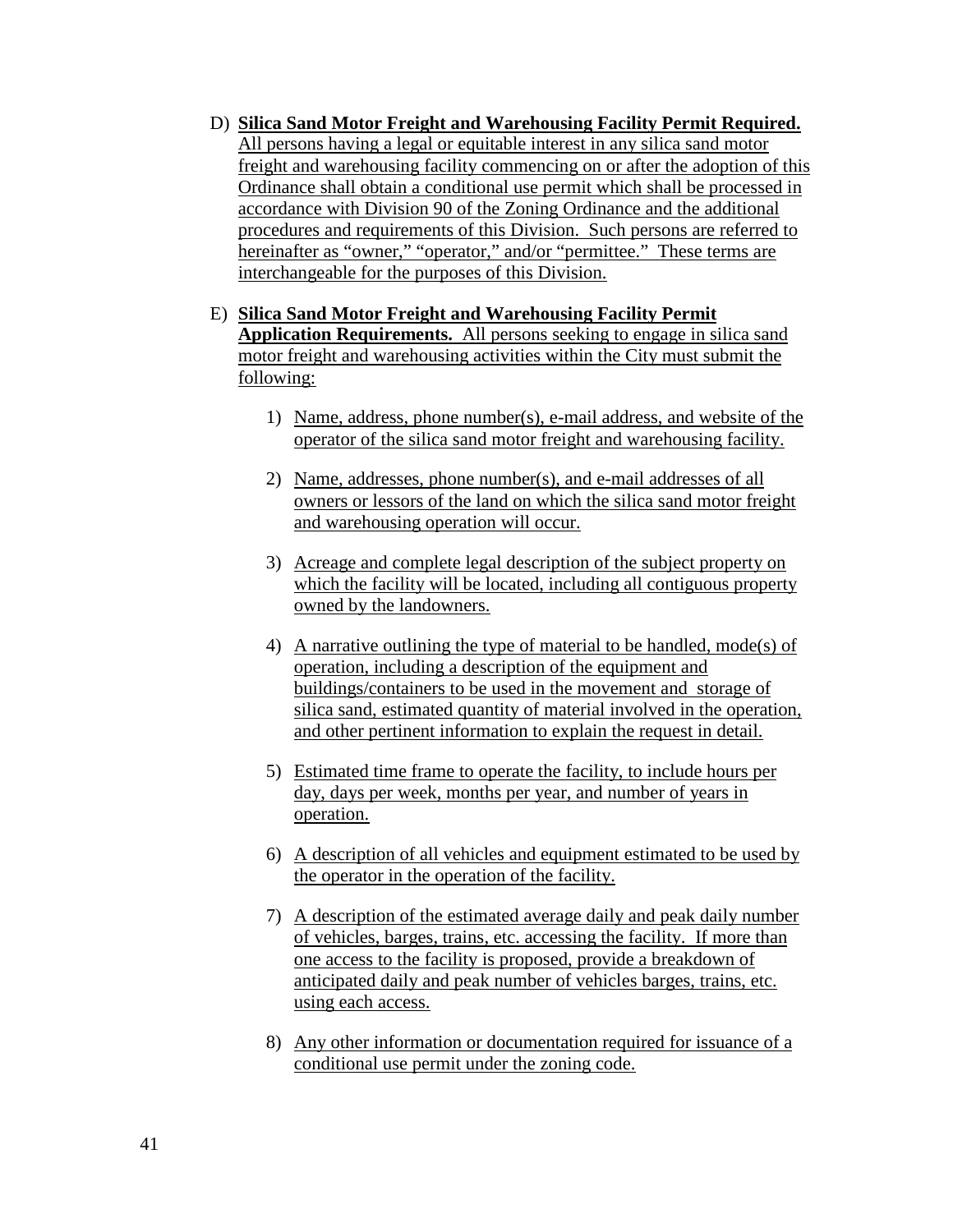- 9) Supporting documentation: Every application for a silica sand motor freight and warehousing facility permit shall include submission of supporting documentation. The documentation must take into account the Performance Standards listed in this Division and may be presented in descriptive or map form. Supporting documentation shall include, but is not limited to, the following:
	- i. A description of existing land uses on the subject property.
	- ii. A description of land use designations in the Comprehensive Plan and zoning classifications of the subject property.
	- iii. Copies of all federal, state, and county application documents and operating permits, including but not limited to: U.S. and Minnesota Department of Transportation permits and Minnesota Pollution Control Agency (MPCA) permits.
	- iv. A description of actions to be taken to mitigate potential impacts resulting from silica sand silica sand motor freight and warehousing, including potential impact related to: wetlands, erosion, noise, air pollution, surface water contamination, traffic, dust, or vibrations.
	- v. A description of site screening, buffering, landscaping and security fencing.
	- vi. A description of the method in which complaints about any aspect of the facility or on-site and off-site transportation are to be received and the method by which complaints are to be resolved, such as neighbor notifications, meetings, or property value guarantees.
	- vii. A water budget, including an estimate of the amount of daily water use, water sources, and methods for disposing of water. Descriptions of methods used for filtration and control of water runoff are to be included also.
	- viii. Identification of all proposed off-site trucking, barge, and rail routes, together with the frequency and the common schedule of travel to be used for transporting materials or products to and from the site.
	- ix. Description of methods to control the weight of vehicles leaving the facility and the methods to ensure vehicles do not travel on roads with weight limits lower than the weight of the vehicles.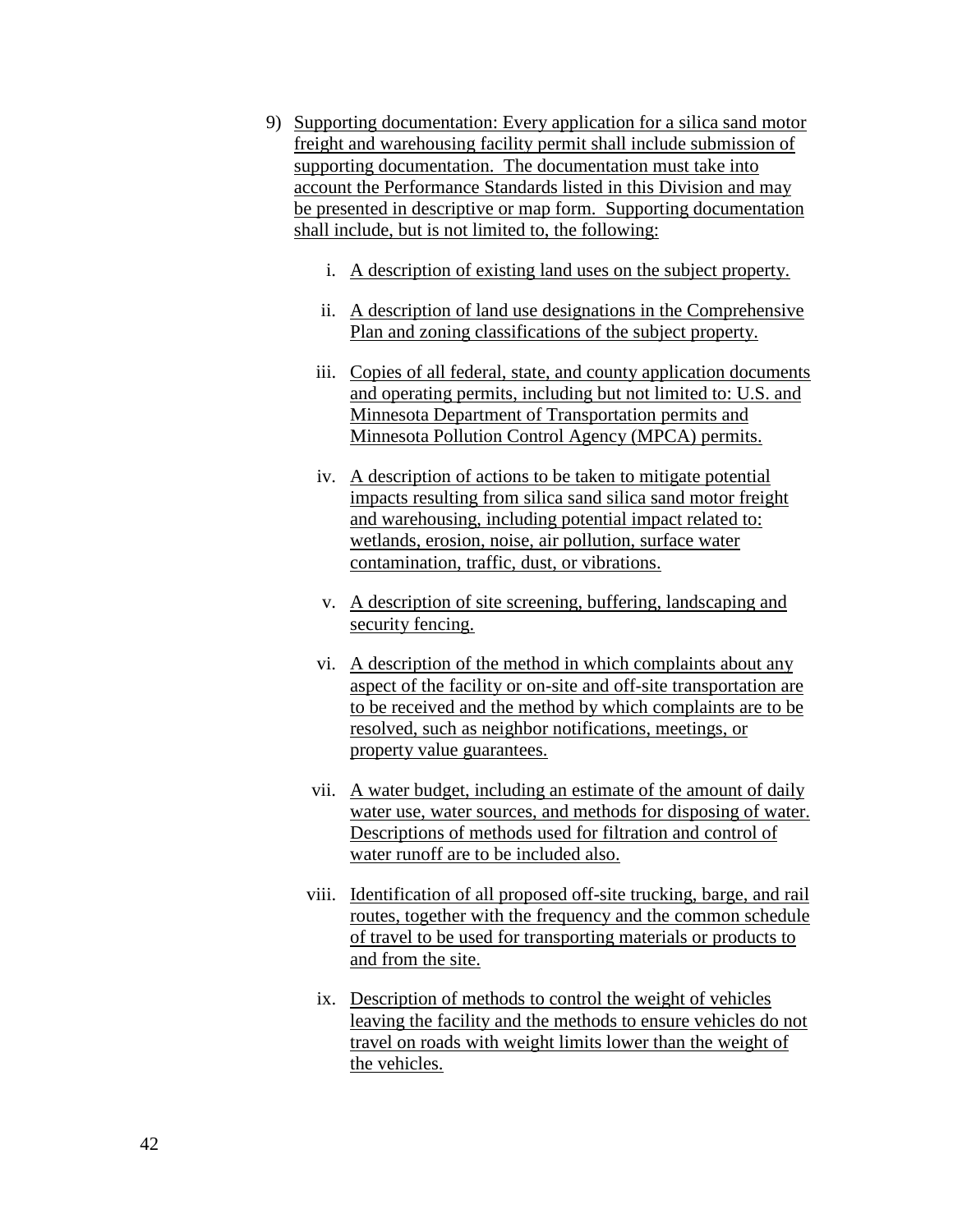- x. Description of methods to prevent mud and debris from being tracked onto public roads.
- xi. A listing of any hazardous materials, including all fuel supplies, that will be stored on site and a description of measures to be used for securing and storing these materials.
- xii. A listing of all chemicals used in the silica sand motor freight and warehousing operations and in controlling dust.
- xiii. Contingency Plans: A plan for responding to spills or accidental release of chemicals, dust, waste, or hazardous materials.
- xiv. Description of site security and property boundary signage to be utilized at the facility.

# F) **Silica Sand Motor Freight and Warehousing Facility Permit Application Process.**

- 1) Application. A request for a silica sand motor freight and warehousing facility conditional use permit, as provided within this Division, shall be filed with the Zoning Administrator on an official application form, the required application fee shall be paid, and a deposit made to reimburse the City for its out-of-pocket costs in processing the application.
	- i. The application shall also be accompanied by ten (10) hard copies and one electronic copy of the detailed written and graphic materials fully explaining the proposed change, development, or use as specified in this Division.
	- ii. The Zoning Administrator shall refer the application along with all related information, to the appropriate zoning authorities for consideration.
- 2) Notice. The Zoning Administrator shall notice a public hearing as specified in Division 85-020 of the zoning ordinance.
- 3) The City shall have the authority to request additional information from the applicant or to retain expert testimony with the consent and at the expense of the applicant if said information is declared to be necessary by the City to review the request or to establish performance conditions in relation to this Division. Failure by the applicant to provide such additional information or consent to such testimony may lead to a determination by the City that the application is incomplete.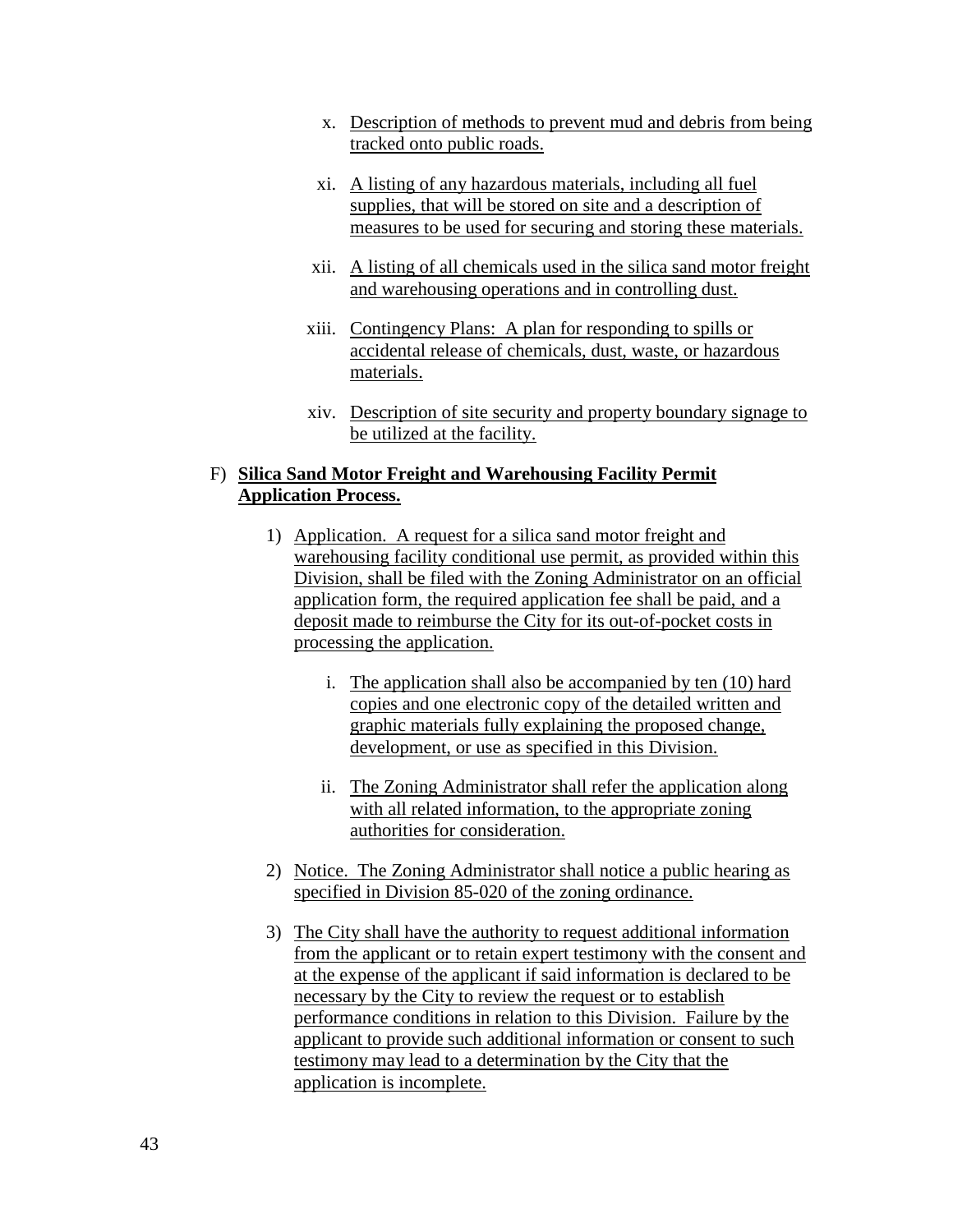- 4) Referrals. The City may refer the application for review and comment to other agencies, including but not limited to the Minnesota Pollution Control Agency, or the Minnesota Department of Transportation.
- 5) Recommendation. The Planning Commission shall make findings of fact and recommend such actions or conditions relating to the request to the City Council. The City Council may impose restrictions or conditions as deemed necessary to protect the public interest. These conditions may include but are not limited to, the following:
	- i. Matters relating to the appearance of the facility.
	- ii. Hours of operation.
	- iii. Limiting the number of loaded trucks, railcars, barges, etc. entering or leaving the facility per day.
	- iv. Requiring all access drives to be watered and/or conditioned regularly to minimize dust.
	- v. Increasing setbacks.
	- vi. Limiting the height, size or location of buildings or stockpiles.
	- vii. Controlling the location and number of vehicle access points.
	- viii. Increasing street width and improving access conditions, including turn lanes, bypass lanes, etc.
	- ix. Increasing the number, size, location, or lighting of signs.
	- x. Requiring berming, fencing, buffering, screening, landscaping, or other facilities to protect adjacent or nearby property.
	- xi. Requiring financial security to guarantee compliance with the conditions of approval.
	- xii. Air quality monitoring.
	- xiii. Requiring the owner/operator to enter into a road maintenance agreement with the City which shall specify the owner/operator's responsibilities with regard to road maintenance costs based on the life expectancy of the operations at the facility.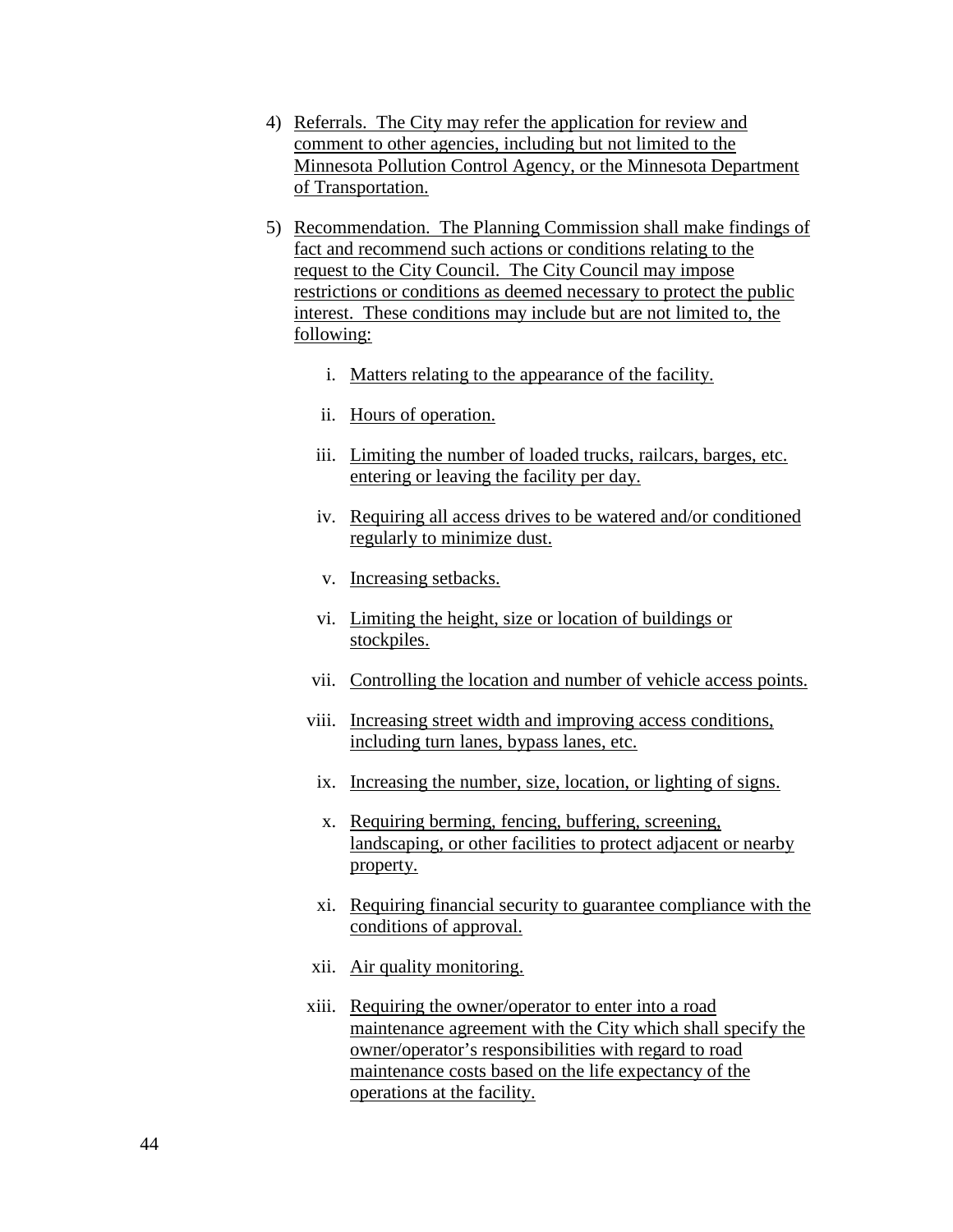- 6) City Council's Action and Findings. The City Council shall approve, modify, or deny the request and state the findings of its actions. The Zoning Administrator shall notify the applicant of the City Council's action.
- 7) Reapplication/Lapse of Conditional Use Permit. The City shall not accept reapplication for the same or substantially similar conditional use permit within twelve (12) months of denial.
- 8) Amended Conditional Use Permit. Any material change to the operations or use of the land approved under a current conditional use permit shall require an amended conditional use permit and all procedures shall apply as if a new permit were being issued. The determination of whether any change constitutes a material change shall be made at the sole discretion of the City.
- G) **Security Required.** The City shall require the owner of the property in which silica sand motor freight and warehousing is occurring to post a letter of credit, bond, or cash escrow in such form and sum as determined by the City Council as part of the permit. The security shall be sufficient to reimburse the following costs:
	- 1) Costs of bringing the operation into compliance with the silica sand motor freight and warehousing facility permit requirements including site monitoring and enforcement costs.
	- 2) Extraordinary costs of repairing roads due to special burden resulting from the hauling of materials and traffic associated with the operation.
	- 3) Costs the City may incur in enforcing the terms of the conditional use permit, including consultant's and attorney's fees.
	- 4) Bonds shall be for a minimum of one (1) year and shall include a provision for notification of the City at least thirty (30) days prior to cancellation or non-renewal.
	- 5) Bonds must be renewed in such a manner that sufficient security is in existence at all times throughout the duration of the resource extraction activities.
	- 6) In the event the City determines that the amount of security provided by an owner/operator must be increased, or if the amount provided has been exhausted, the City shall notify the owner/operator of the amount of additional security needed and the basis of that request. The owner/operator shall provide the additional security within thirty (30) days of the request.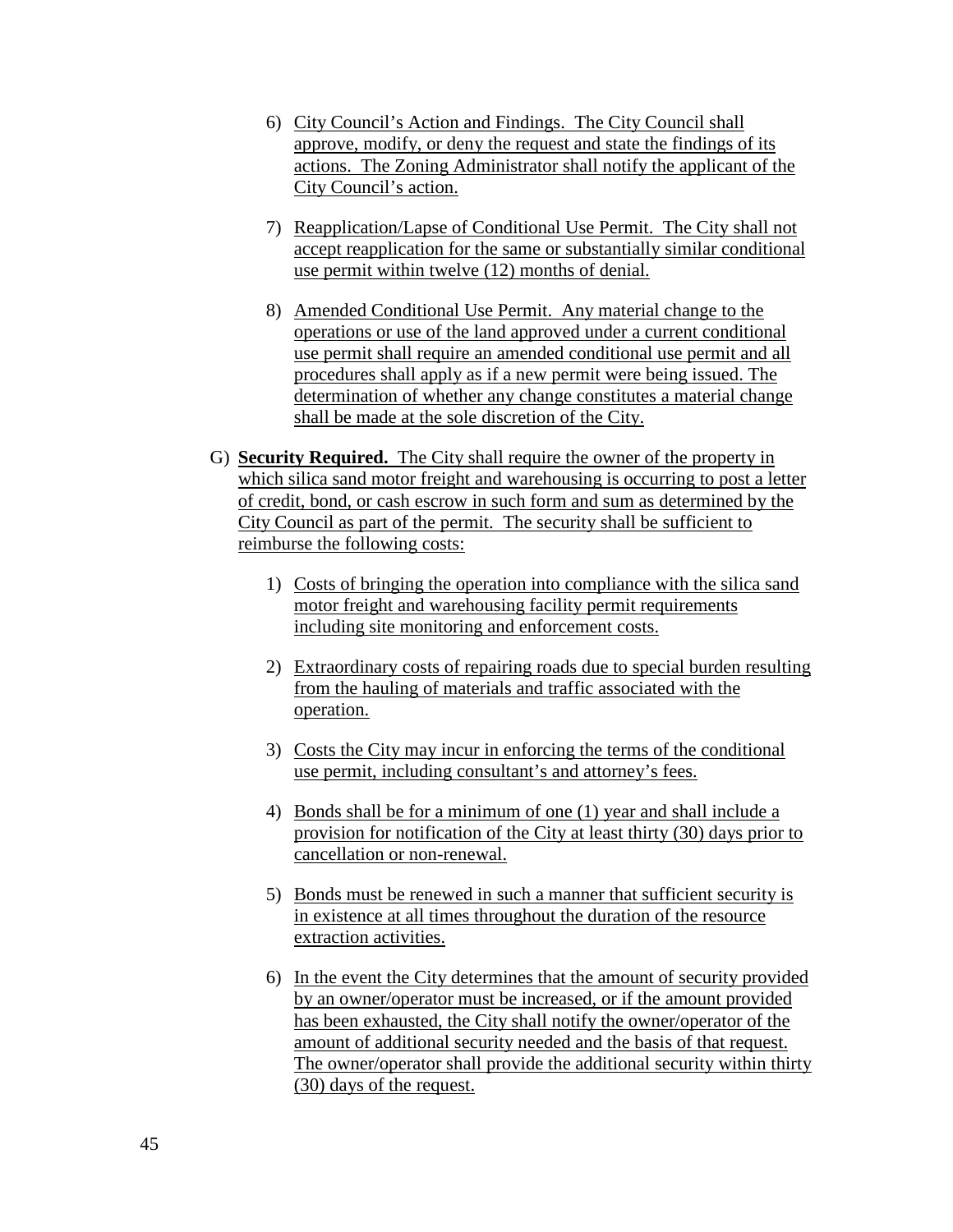- H) **Additional Performance Standards for Silica Sand Motor Freight and Warehousing Facilities.** The following performance standards apply to all silica sand motor freight and warehousing facilities located in the City and are supplemental and in addition to the other applicable performance standards contained in this Division and in the zoning code:
	- 1) Normal hours of operation. Silica sand motor freight and warehousing facilities shall operate only between the hours of 6:00 a.m. and 10:00 p.m., Monday through Saturday, unless specified otherwise in the conditional use permit for the facility.
		- i. Exceptions to the hours of operation must be approved by the City Zoning Administrator. Approval may only be granted in conjunction with the furnishing of material for a public improvement, public safety or a public good project that is underway during the hours that the facility is not otherwise allowed to operate. Approval will be limited to those functions that cannot occur during normal hours of operation.
	- 2) Fencing. Fencing, signs, and barriers are required around the outer boundaries of the entire facility.
	- 3) Access. The permittee must obtain a permit from the road authority for all proposed new access points to public roads. The road authority may restrict the weight of vehicles allowed to use any permitted access.
	- 4) Roadway dust control. Operators shall be responsible for providing continuous dust control during facility operation on unpaved roads that are the primary routes to or from a resource extraction facility. Watering roadways or other dust control measures along paved roads accessing the facility such as pavement sweeping and wheel washing may be required.
	- 5) Dust Mitigation Plan. To mitigate public nuisances and public health concerns, the City shall require operators to present a Dust Mitigation Plan for approval by the City.
		- i. Remedies to control dust may include methods such as berming, landscaping, enclosures for equipment, and watering stockpiled materials and all roads within the site.
		- ii. All equipment used for silica sand motor freight and warehousing operations shall be constructed, maintained, and operated in such a manner as to minimize, as far as practicable, dust conditions which are injurious or substantially annoying to persons living within six hundred feet (600') of the facility lot line.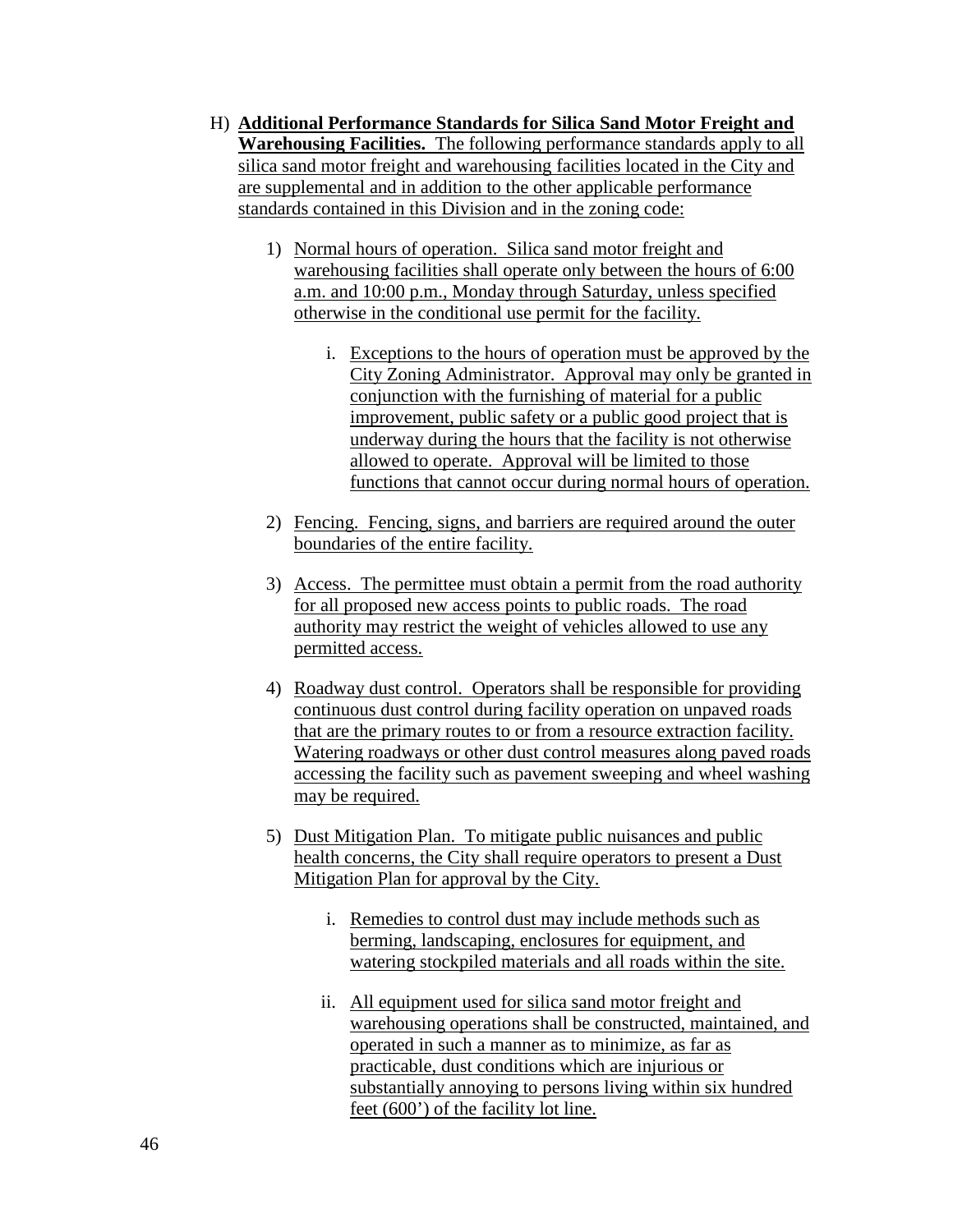- iii. The City shall require continuous air quality/air particulate monitoring of a silica sand motor freight and warehousing facility. Monitoring equipment shall be in accordance with MPCA or the City best practices standards, whichever are more stringent.
	- 1. The operator shall begin air quality/air particulate and water monitoring at least six (6) months prior to operation to create a baseline of the area.
	- 2. Stationary monitors shall be located at strategic locations along the silica sand motor freight and warehousing facility property lines, within the site, and may also be required to be located at neighboring residences within 600 feet (600') of the facility property lines.
	- 3. Continuous remote readings shall be taken and reported to the City when requested. A summary report shall be submitted to the City annually, and upon request by the City.
- 6) Noise. Maximum noise levels at the facility will be consistent with the standards established by the MPCA. To mitigate public nuisances, the facility shall use Best Management Practices including building berms, enclosing generators and leaving existing trees at the property boundaries to minimize noise impacts.
- 7) Vibration. Operators shall use all practical means to eliminate adverse impacts on adjacent properties from vibration of equipment according to all federal and state laws, rules, regulations, and statutes.
- 8) Screening/buffering. Screening barriers shall be subject to the approval of the City.
	- i. To minimize problems of dust and noise and to shield silica sand motor freight and warehousing operations from public view, a screening barrier may be required between the mining site and adjacent properties.
	- ii. A screening barrier may be required between the silica sand motor freight and warehousing facility and any public road.
	- iii. A screening barrier may be required to mitigate visual impacts of the silica sand motor freight and warehousing facility from existing historical, cultural, recreational features and dwellings, including but not limited to trails, navigable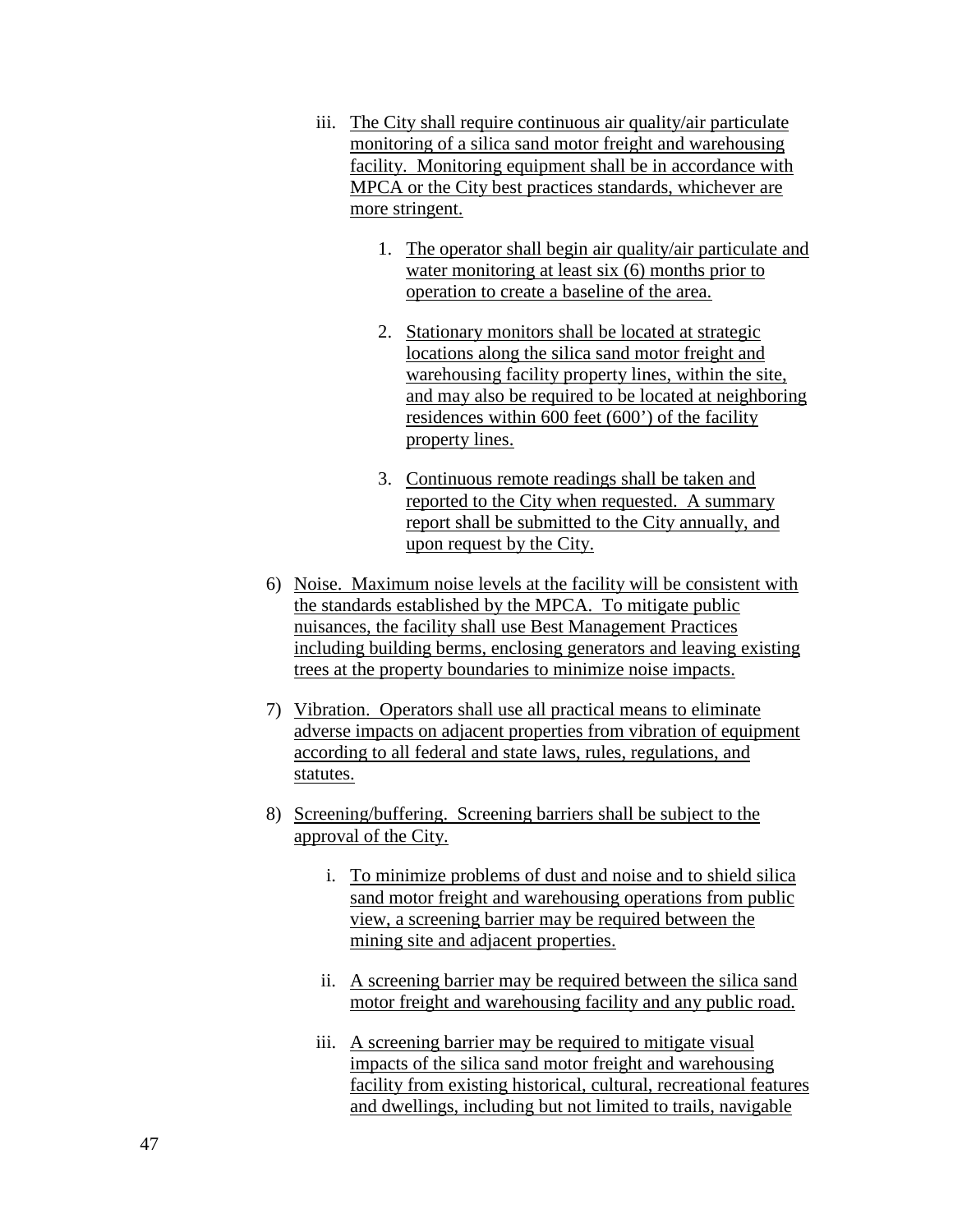waters, and sites identified in the State Historic Preservation Office (SHPO) and Goodhue County cultural databases.

- iv. A buffer yard and screening that complies with "Buffer Yard D" as set forth in Division 62-030 is required for all silica sand motor freight and warehousing facility boundaries that abut residential, parks and open areas, and public assembly land uses.
- 9) Unauthorized storage. Vehicles, equipment, or materials not associated with the silica sand motor freight and warehousing facility or not in operable condition may not be kept or stored at the facility.
- 10) Waste disposal. Any waste generated from the silica sand motor freight and warehousing operation, including waste from vehicle or equipment maintenance, shall be disposed of in accordance with federal, state, county, and City requirements.
- 11) Storm Water Management Plan. The City may require an operator to submit a Storm Water Management Plan to the City for approval.
- 12) General compliance. The operators must comply with all other federal, state, regional, county, and local laws and regulations applicable to the operation of the silica sand motor freight and warehousing facility, including but not limited to floodplain management regulations, shoreland management regulations, and zoning ordinance regulations.
- 13) Additional regulations. The City may impose additional regulations and requirements on the silica sand motor freight and warehousing facility to protect the public health, safety, and welfare.
- 14) Transportation Impact Study and Road Impact Agreement. The City shall require the owner/operator of a silica sand processing facility to complete a Transportation Impact Study and may require the owner/operator to enter into Road Impact Agreements as conditions of their permit and registration.
	- i. Transportation Impact Studies. When a proposed or amended conditional use permit is requested, the City shall require a Transportation Impact Study.
	- ii. Road Impact Agreements. When a proposed or amended conditional use permit is requested, the City may require a Road Impact Agreement to alleviate the additional burden on the City's financial resources associated with the road infrastructure maintenance affected by granting the request.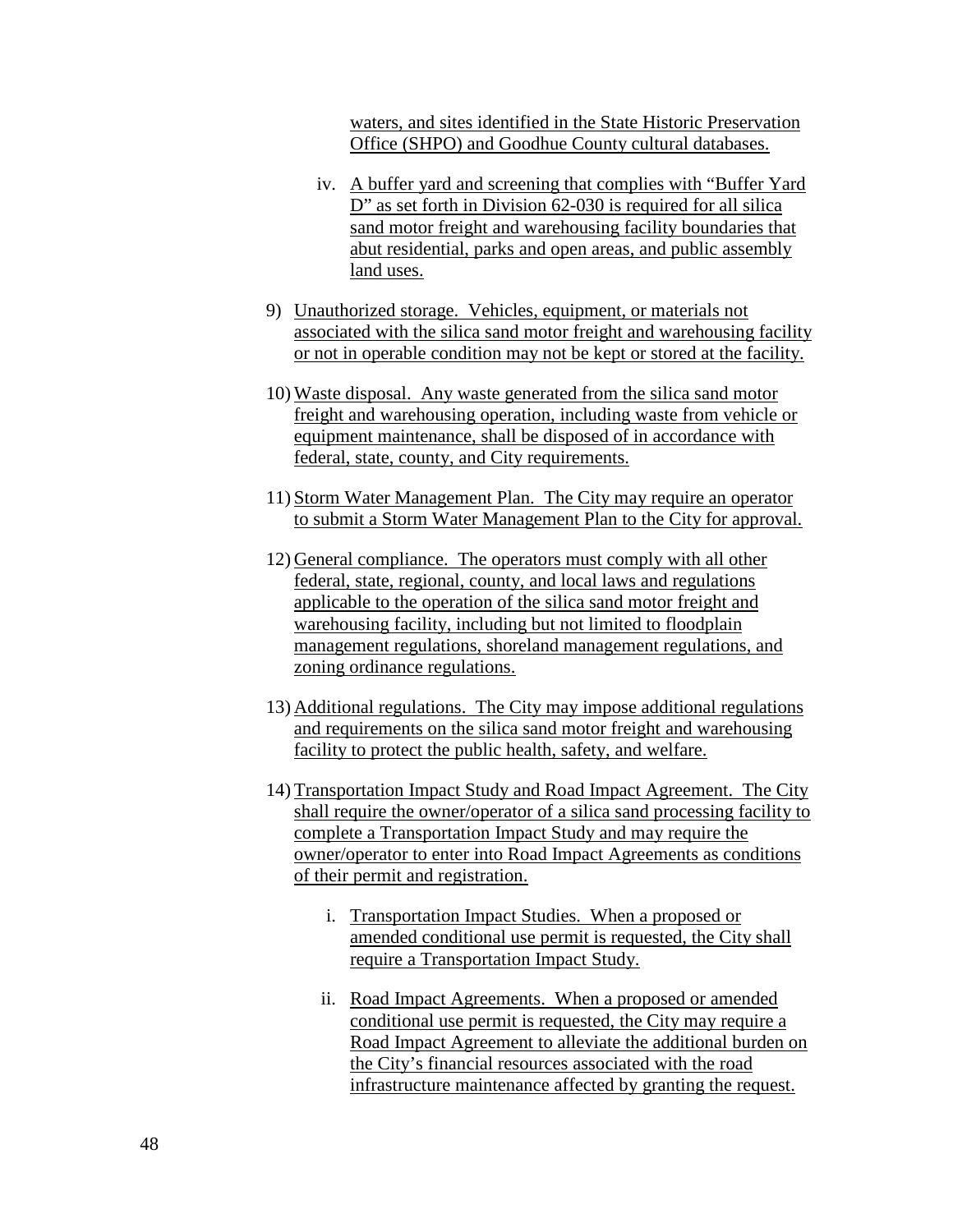### I) **Bi-Annual and Annual Reporting.**

- 1) During the first two (2) years of operations, the owner of all silica sand motor freight and warehousing facilities in the City shall submit a report twice per year to the City of Red Wing's Zoning Administrator between the dates of January 1-February 1 and July 1- August 1.
- 2) After two (2) years of consecutive operations, the owner of all silica sand motor freight and warehousing facilities in the City shall submit an annual report to the City of Red Wing's Zoning Administrator between the dates of January 1-February 1.
- 3) The bi-annual and annual reports shall include the following information:
	- i. An identification of the owner/operator and the location of the silica sand motor freight and warehousing facilities.
	- ii. A written, detailed description of activities and operations on the site for the previous half-year (for bi-annual reports) or year (for annual reports).
	- iii. A written, detailed description of activities and operations planned for the following calendar year of operations.
	- iv. A written report demonstrating how the owner/operator has been in compliance with all the terms set forth in the zoning ordinance and the conditional use permit. The report shall include all air quality monitoring results.
	- v. A summary of all areas of noncompliance and a detailed plan for bringing noncompliant areas of operation into compliance for the next calendar year of operations.

# J) **Inspection, Violations, Penalties and Enforcement.**

- 1) Inspection. In addition to the reporting requirements, the City may make inspections of the facility upon reasonable notice to determine the condition of the silica sand motor freight and warehousing site in order to ensure and safeguard the health and safety of the public and determine compliance with the minimum standards under the applicable law.
- 2) Violation a Misdemeanor. Any firm, person or corporation who violates any of the provisions of these regulations shall be guilty of a misdemeanor and upon conviction thereof shall be subject to a fine and/or imprisonment as provided by law, unless a more severe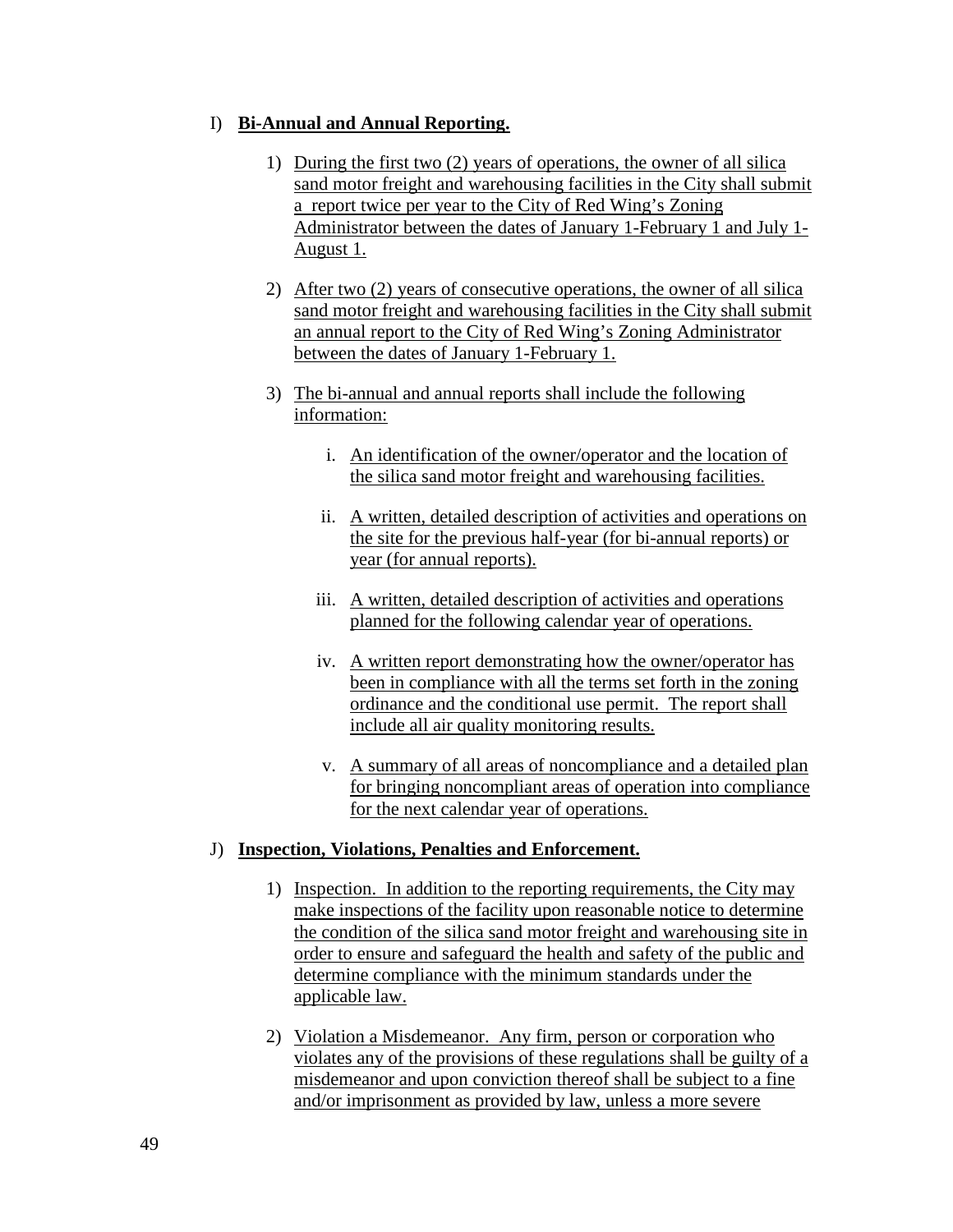penalty is provided by federal or state law. Each day that a violation is permitted to exist shall constitute a separate offense.

- 3) Additional violations. The following also constitute violations of the zoning code:
	- i. Engaging in silica sand motor freight and warehousing without properly obtaining a conditional use permit as required by the zoning code.
	- ii. Making incorrect or false statements in the information and documentation submitted in the reporting or during inspection by an authorized representative of the City.
	- iii. Failure to provide any required reports or failure to provide reports upon request by the City.
	- iv. Failure to take appropriate or reasonable action to remediate a known violation, citation, request for additional information or financial assurance, or any other order by the City.
- 4) Enforcement. In the event of a violation or threatened violation of any of the terms of this Division, the City may take appropriate action to enforce this Division, including exercising the performance bonds application, for injunctive relief, action to compel performance, revocation of the conditional use permit, civil fines, and/or other appropriate action before the City Council or in court if the City deems it necessary to prevent, restrain, correct or abate such violations or threatened violations. Upon motion, the court may award costs, disbursements and reasonable attorney's fees and witness fees, which costs and fees can be assessed against the property.

Section 2. Effective Date: This Ordinance is effective 14 days following the publication of the ordinance in accordance with the City Charter.

Introduced this \_\_\_\_\_\_\_ day of September 2012

Adopted this \_\_\_\_\_\_\_\_\_\_\_\_\_\_ day of October 2012

\_\_\_\_\_\_\_\_\_\_\_\_\_\_\_\_\_\_\_\_\_\_\_\_\_\_\_\_\_\_ Ralph Rauterkus, Council President

ATTEST: